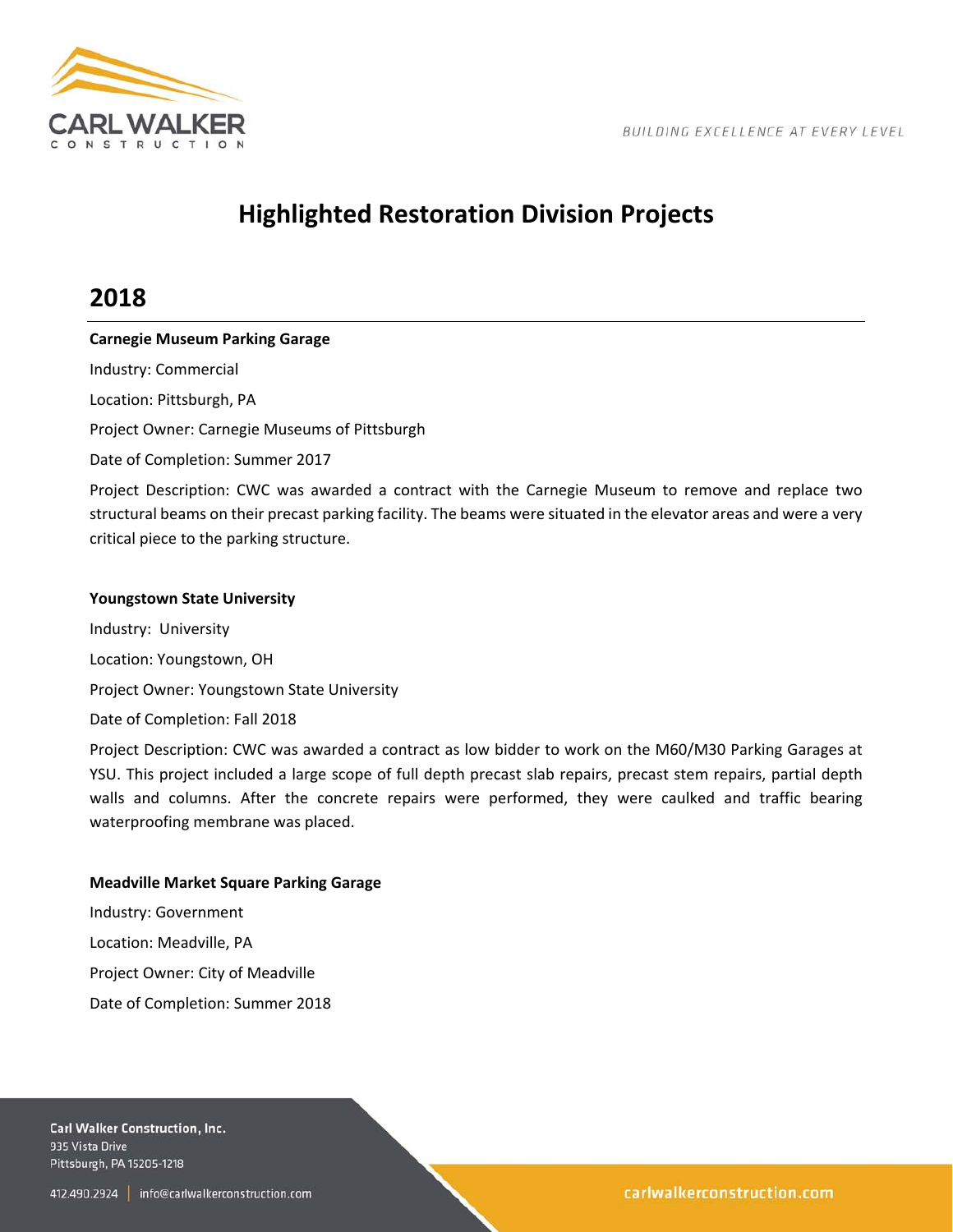

Project Description: CWC was awarded a contract as low bidder to work on the Market Square garage for the City of Meadville. The scope of this project included a large amount of partial depth slab repairs, Structural Steel painting, deck coating, placement of sealer and line striping.

## **O'Hara St. Parking Garage**

Industry: University Location: Pittsburgh, PA Project Owner: University of Pittsburgh Date of Completion: Summer 2018 Project Description: CWC was awarded a contract as low bidder to perform concrete repairs to the O'Hara garage for the University. This project consisted on concrete joist and slab repairs.

## **Shiloh Parking Plaza**

Industry: Government Location: Pittsburgh, PA Project Owner: Pittsburgh Parking Authority Date of Completion: Fall 2018

Project Description: CWC was awarded a contract as low bidder to perform parking garage repairs and renovations at the Shiloh Parking Plaza in Mt. Washington. This project largely included the demolition and replacement of full depth precast support beams and double tee stems with a smaller amount of partial depth concrete slab repair. CWC then placed sealer and deck coating over the top exposed level.

#### **Galleria of Mt. Lebanon**

Industry: Commercial Location: Pittsburgh, PA

Project Owner: Continental/Galleria L.P.

Date of Completion: Fall 2018

Project Description: CWC was awarded a contract as low bidder to perform extensive overhead concrete repairs to the helix areas and in the Electrical Vault room at the Galleria of Mt. Lebanon. This project required an experienced contractor to keep the mall operational while these critical repairs were performed.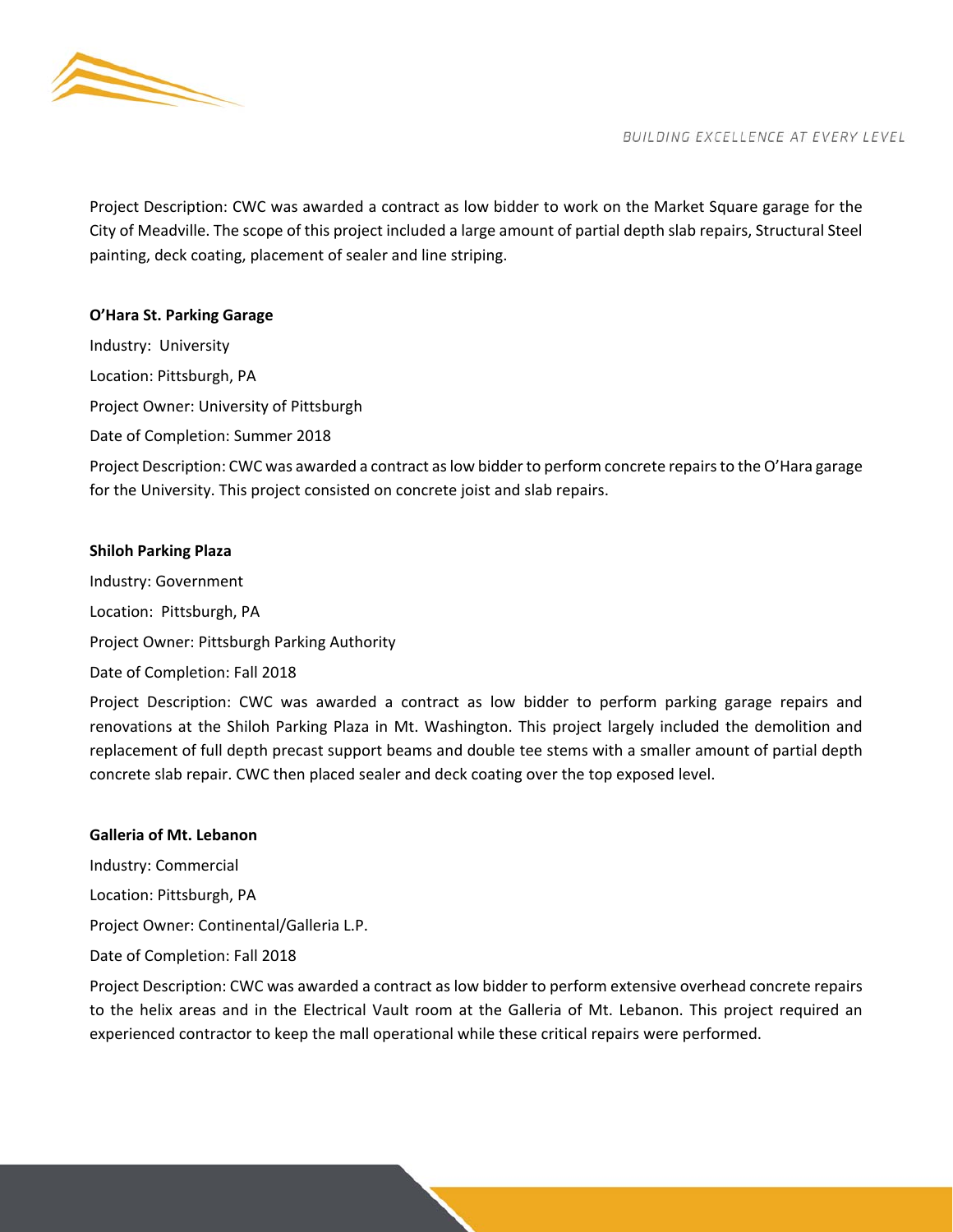

#### **The Landmarks Building**

Industry: Commercial Location: Pittsburgh, PA Project Owner: Forest City Realty Date of Completion: Winter 2018

Project Description: CWC was awarded a contract to work on the vehicle drop off lane at The Landmarks Building in Station Square, Pittsburgh, PA. The scope of this project included the removal and replacement of buried waterproofing system and topping slab. CWC made full and partial depth repairs to the structural slab in delaminated areas and repainted the supporting structural steel.

## **Hampshire House Parking Garage**

Industry: Residential Location: Avalon, PA Project Owner: The Hampshire House at Avalon Date of Completion: Fall 2018

Project Description: CWC procured a contract to perform a multi-year repair and maintenance plan for The Hampshire House at Avalon. The scope of this project includes full depth hollow‐core plank repairs, placement of traffic bearing waterproofing membrane and annual washdown and waterproofing surveys.

#### **Meadowpointe Office Park**

Industry: Commercial Location: Wexford, PA Project Owner: North Meadows Drive LP Date of Completion: Fall 2018 Project Description: CWC received a contract to perform exterior balcony repairs at the Meadowpointe Office Park. The repairs on this project consisted of full depth hollow‐core plank repairs, new railing fabrication and installation, and waterproofing installation.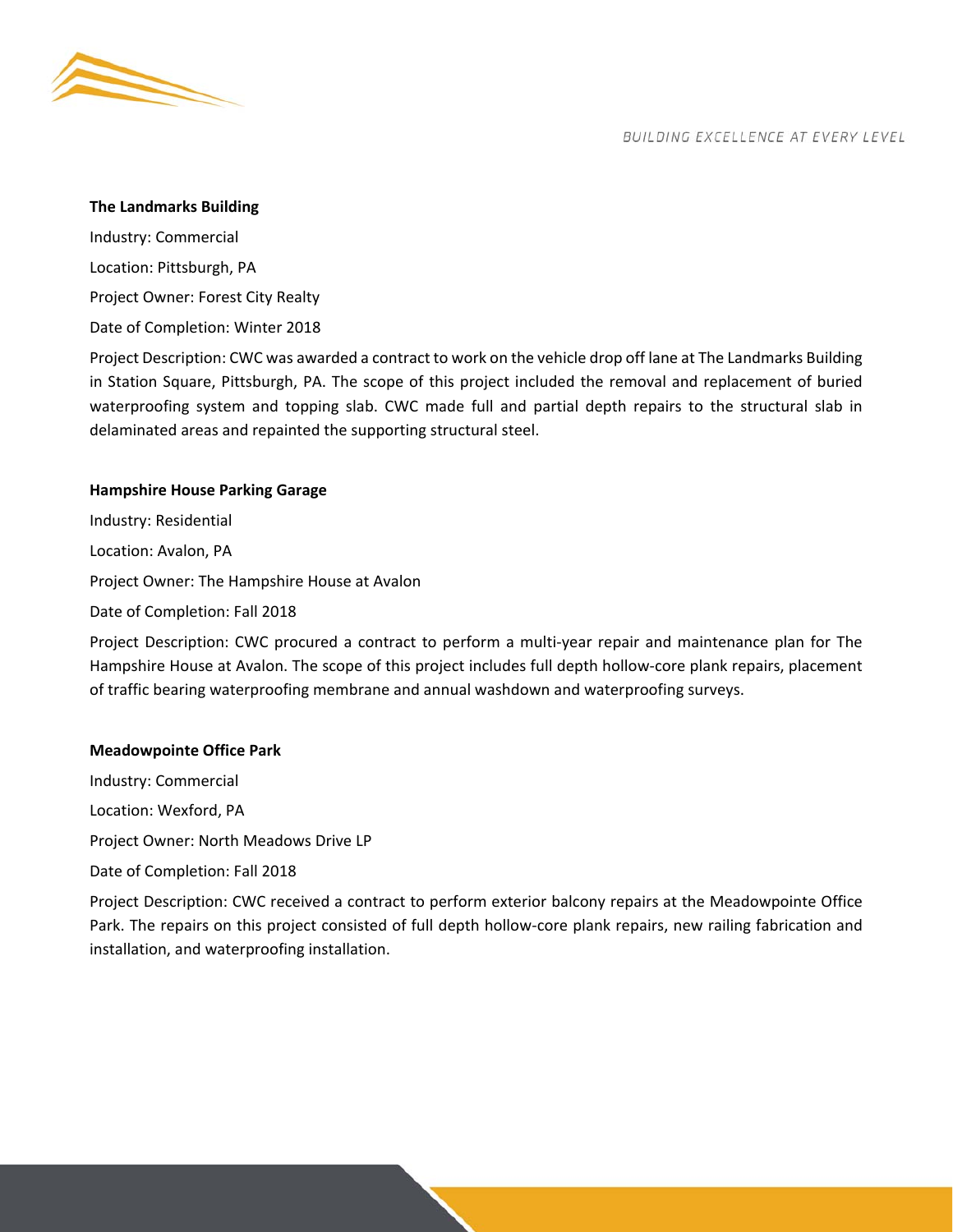

#### **Compunetix Parking Garage**

Industry: Corporate Location: Monroeville, PA Project Owner: Compunetix, Inc. Date of Completion: Fall 2018

Project Description: CWC received a contract to perform repair work followed by yearly maintenance of the Compunetix parking garage. CWC performed partial depth concrete slab repairs to the post tensioned facility, along with, pressure washing, sealing, and line striping of all levels of the parking garage. CWC is scheduled to perform yearly washdowns, deck coating and line striping in the following years.

## **Pittsburgh International Airport**

Industry: Government Location: Pittsburgh, PA Project Owner: Allegheny County Airport Authority Date of Completion: Fall 2018

Project Description: CWC has worked with the Pittsburgh Airport for many years to maintain their parking facility. The 2018 scope of work included recoating of the drivelanes on the southern side of the parking garage with a traffic bearing waterproof membrane, as well as, total replacement of a couple structural beams supporting the precast double tees. CWC worked diligently to complete this project in a timely fashion with a quick turnaround.

## **Heinz Field Gold Lot 1**

Industry: Sports Facility

Location: Pittsburgh, PA

Project Owner: Sports and Exhibition Authority of Pittsburgh and Allegheny County

Date of Completion: Fall 2018

Project Description: CWC received a contract to perform installation of a traffic bearing waterproof coating system on the exposed roof level of Heinz Field Gold Lot 1. CWC worked with all parties involved to have this project completed with a tight schedule during the Pittsburgh Steelers Football season.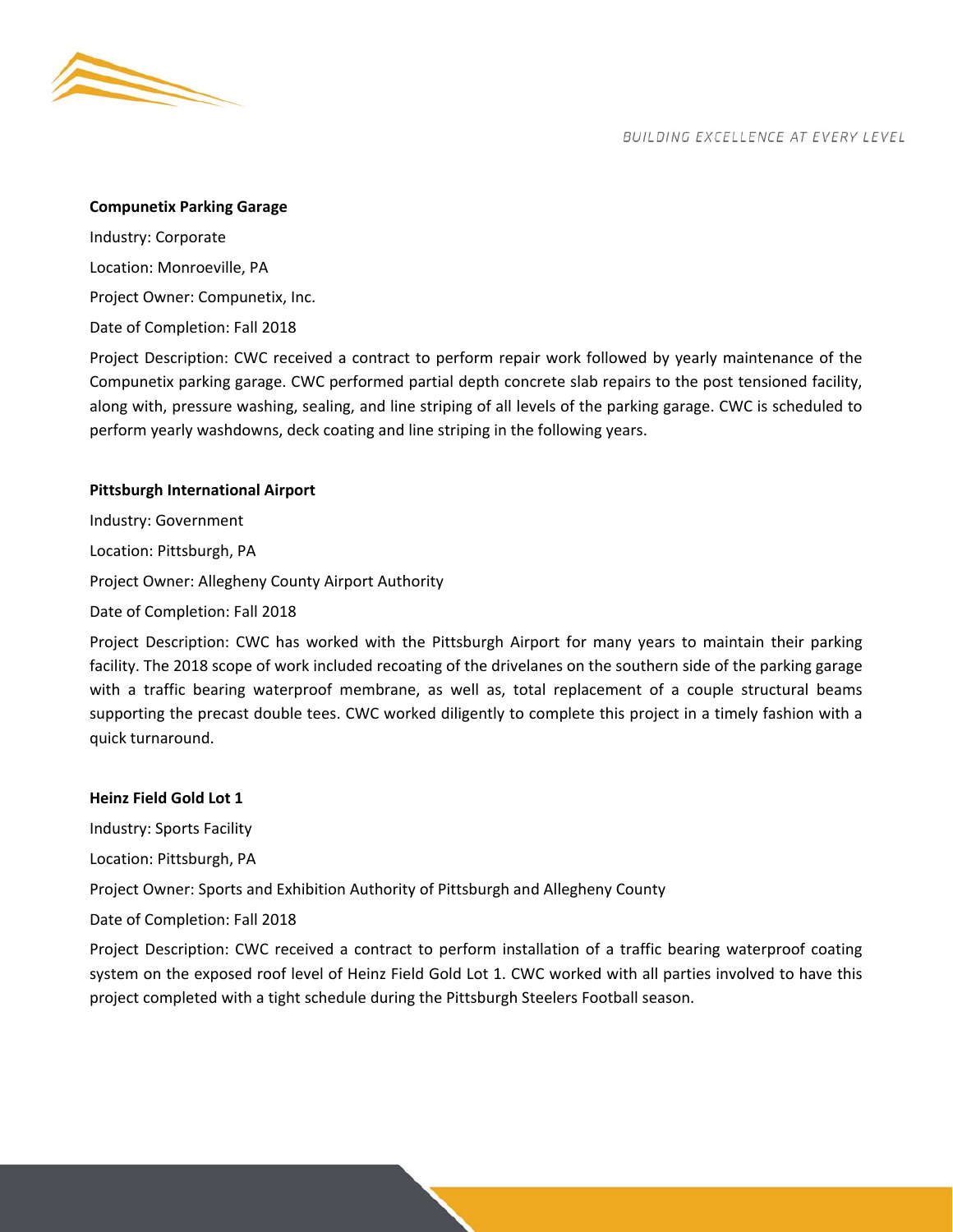

# **2017**

## **Indiana University of Pennsylvania**

Industry: University

Location: Indiana, PA

Project Owner: Indiana University of Pennsylvania

Date of Completion: Summer 2017

Project Description: CWC was awarded a maintenance contract from IUP for the next 3 years. Each Spring, CWC performs pressure washing and documentation of all leaks, caulking of exposed cracks and repairs to spalled concrete areas. Line striping is then performed.

## **Station Square, Pittsburgh, PA**

Industry: Commercial Location: Pittsburgh, PA Project Owner: Forest City Realty Date of Completion: Summer 2017

Project Description: CWC was awarded a contract to place a traffic bearing waterproofing membrane at the Station Square parking garage on the top two levels. CWC prepared the slab by removing line striping, bubble gum and shot blasting of the surface. On the prepared slab, CWC then caulked all exposed cracks, placed deck coating and painted new parking stalls and directional arrows.

## **Stanwix St. Parking Garage**

Industry: Commercial

Location: Pittsburgh, PA

Project Owner: InterPark

Date of Completion: Summer 2017

Project Description: CWC was contracted to repair a conventionally placed post tensioned structural beam in the Stanwix St. parking garage. CWC shored the existing beam, performed concrete demolition, stressed new post tension cabling and then formed and poured back new concrete.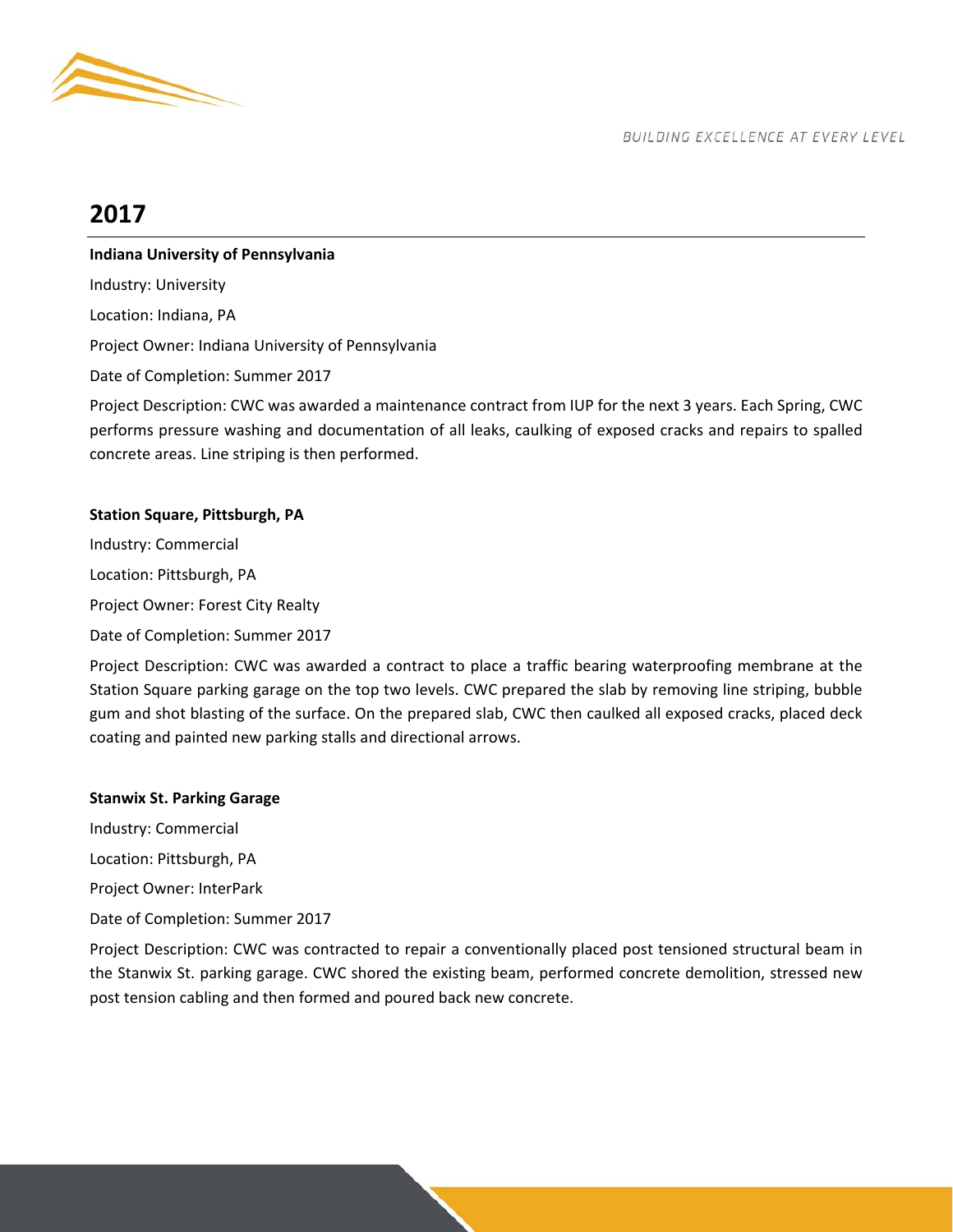

#### **Ft. Duquesne and 6th Parking Garage**

Industry: Government Location: Pittsburgh, PA Project Owner: Public Parking Authority of Pittsburgh

Date of Completion: Spring 2019

Project Description: CWC was low bidder on the Ft. Duquesne and 6th parking garage repair and renovation 2017. CWC was able to perform a large scope of work on this project consisting of: Full and Partial Depth Concrete Repairs on slabs, columns, ceilings and beams, Structural Steel Reinforcement, Painting, Installation of traffic bearing waterproofing membrane and Installation of a new façade system. CWC is working well with the PPA and DESMAN to turnover a successful project that should extend the lifetime of the garage.

#### **Carnegie Museum Parking Garage**

Industry: Commercial Location: Non‐Profit Project Owner: Carnegie Museums of Pittsburgh Date of Completion: Summer 2017

Project Description: CWC was awarded a contract through the Carnegie Museum to repair traffic membrane areas that were allowing water to leak through the deck. CWC worked with the museum to be efficient to minimize parking closures.

#### **Forbes Parking Garage**

Industry: Commercial

Location: Pittsburgh, PA

Project Owner: InterPark

Date of Completion: Fall 2017

Project Description: CWC was awarded a contract as low bidder for repair work on the 3rd and 4th Level of the Forbes Parking garage. This repair included full and partial depth slab and rib repairs, wall and column repairs and stairwell repairs. After the repair work was completed, the parking levels were recoated with a traffic bearing waterproof coating and restriped.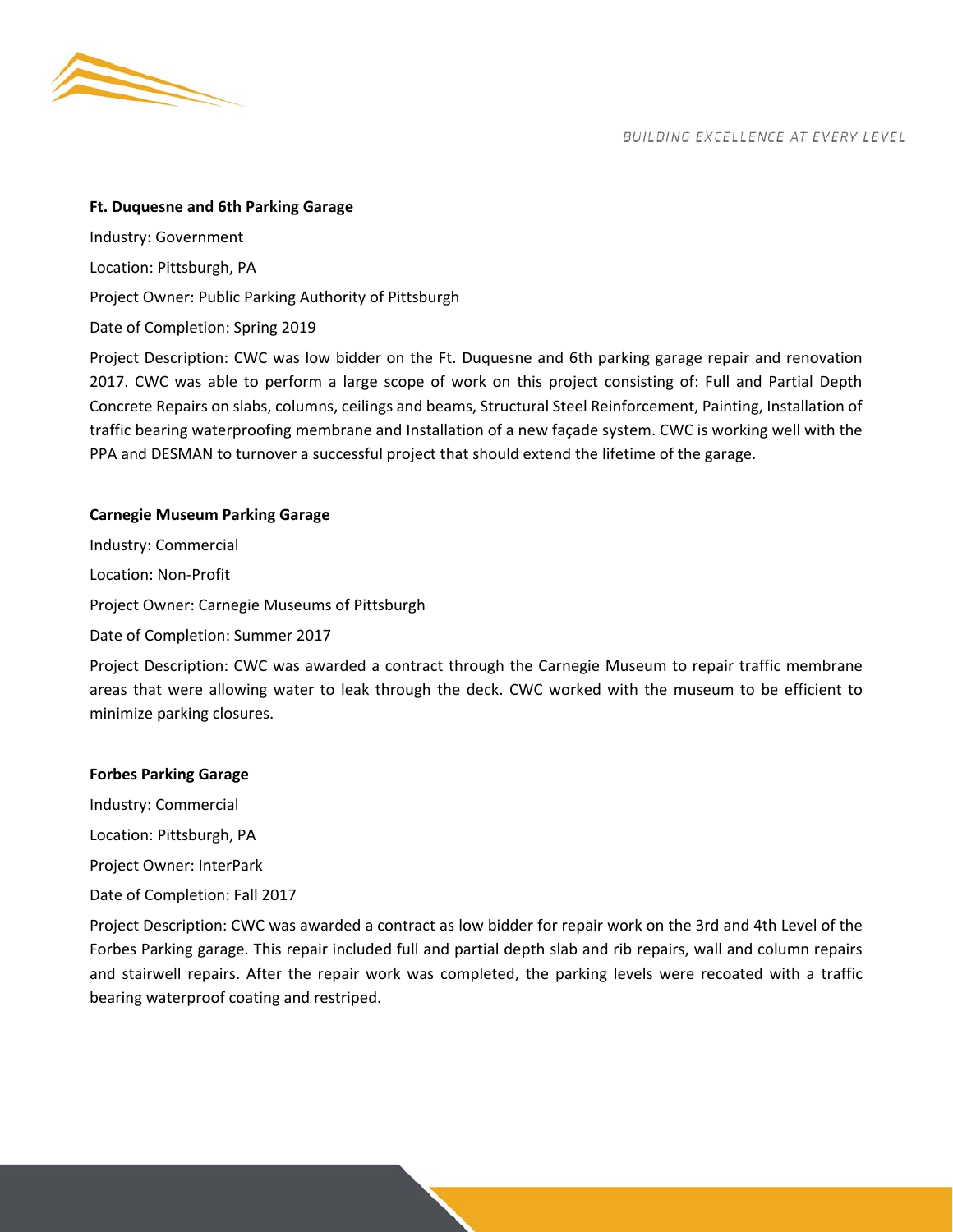

#### **Pittsburgh International Airport**

Industry: Airport Location: Pittsburgh, PA Project Owner: Allegheny County Airport Authority Date of Completion: Fall 2017

Project Description: CWC has worked with the Pittsburgh Airport for many years to maintain their parking facility. The 2017 work included recoating of the drivelanes on the northern side of the parking garage with a traffic bearing waterproof membrane, as well as, total replacement of a structural beam near the rental car area. CWC worked diligently to complete this project in a timely fashion with a quick turnaround.

#### **Shaw Building Garage**

Industry: Commercial Location: Monroeville, PA Project Owner: Elmhurst Group Date of Completion: Fall 2017

Project Description: CWC works with at the Shaw Building yearly to maintain their parking facility. This year's work included joint sealant and deck coating repairs.

## **Monongahela Valley Hospital**

Industry: Hospital Location: Monongahela, PA Project Owner: Monongahela Valley Hospital

Date of Completion: Summer 2018

Project Description: CWC was awarded a contract for repair of structural beams at the Monongahela Valley Hospital parking garage. The beams in need of repair were of a post tension design. CWC abandoned the old PT cables and provided an external PT cable solution to minimize cost and disruption to the traffic flow in the garage.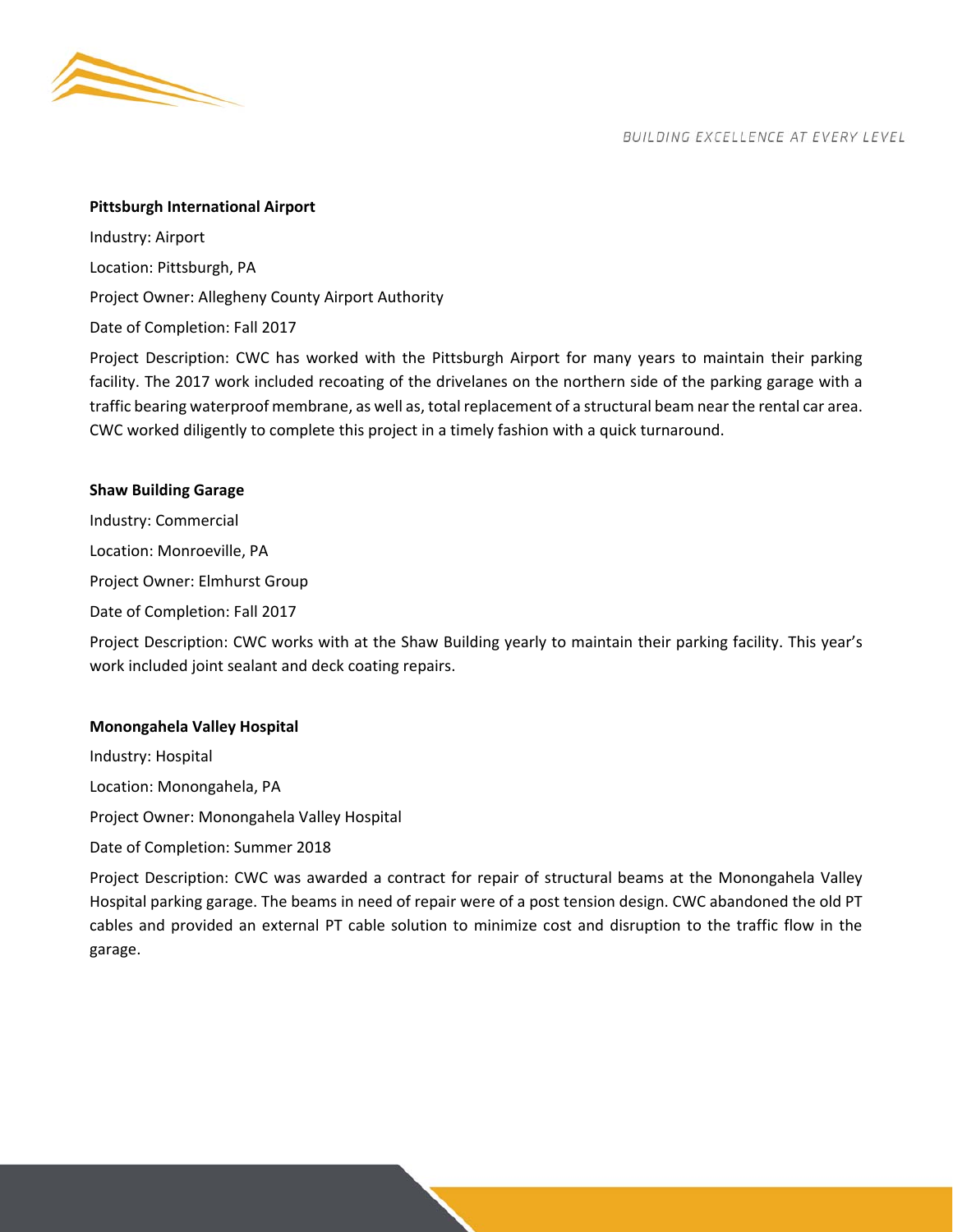

# **2016**

## **UPMC Shadyside Hospital – Centre Avenue Garage Repairs**

Industry: Hospital Location: Pittsburgh, PA Project Owner: UPMC

Date of Completion: March 2017

Project Description: CWC was the low bidder for the repair and preventative maintenance package at the Shadyside Hospital Garage. The project included extensive full depth and beam repairs, with a full waterproofing and façade package. CWC worked closely with the hospital staff to ensure the safety standards of working near a hospital were met and that there was no disruption of service to their patients during the repairs.

## **Station Square Garage**

Industry: Commercial Location: Pittsburgh, PA Project Owner: Forest City Date of Completion: August 2016

Project Description: CWC was the low bidder on the coating project for levels 2 and 3 of the existing post tensioned garage. We phased the repairs to continue traffic flow to the floors above and removed and replaced all joint sealant, place a new waterproofing membrane, and re line striped both floors.

## **Walden Galleria 3 Level**

Industry: Commercial

Location: Cheektowaga, NY

Project Owner: Walden Galleria Mall

Date of Completion: November 2016

Project Description: CWC was called to review a deck that had a recent structural failure and provide a design/build repair program to get the garage back to operations as quickly as possible. CWC was contacted because the adjacent garage we had built for the mall in 2006 was in perfect shape and was not in need of any repairs, the owners thought that if we could build them that well, we could certainly bring their 3‐Level deck back to operation. Over 5 months we removed and replaced all of the drains, performed shallow and full depth repairs, externally reinforced failed precast t-stems, and caulked and coated the entire deck. The project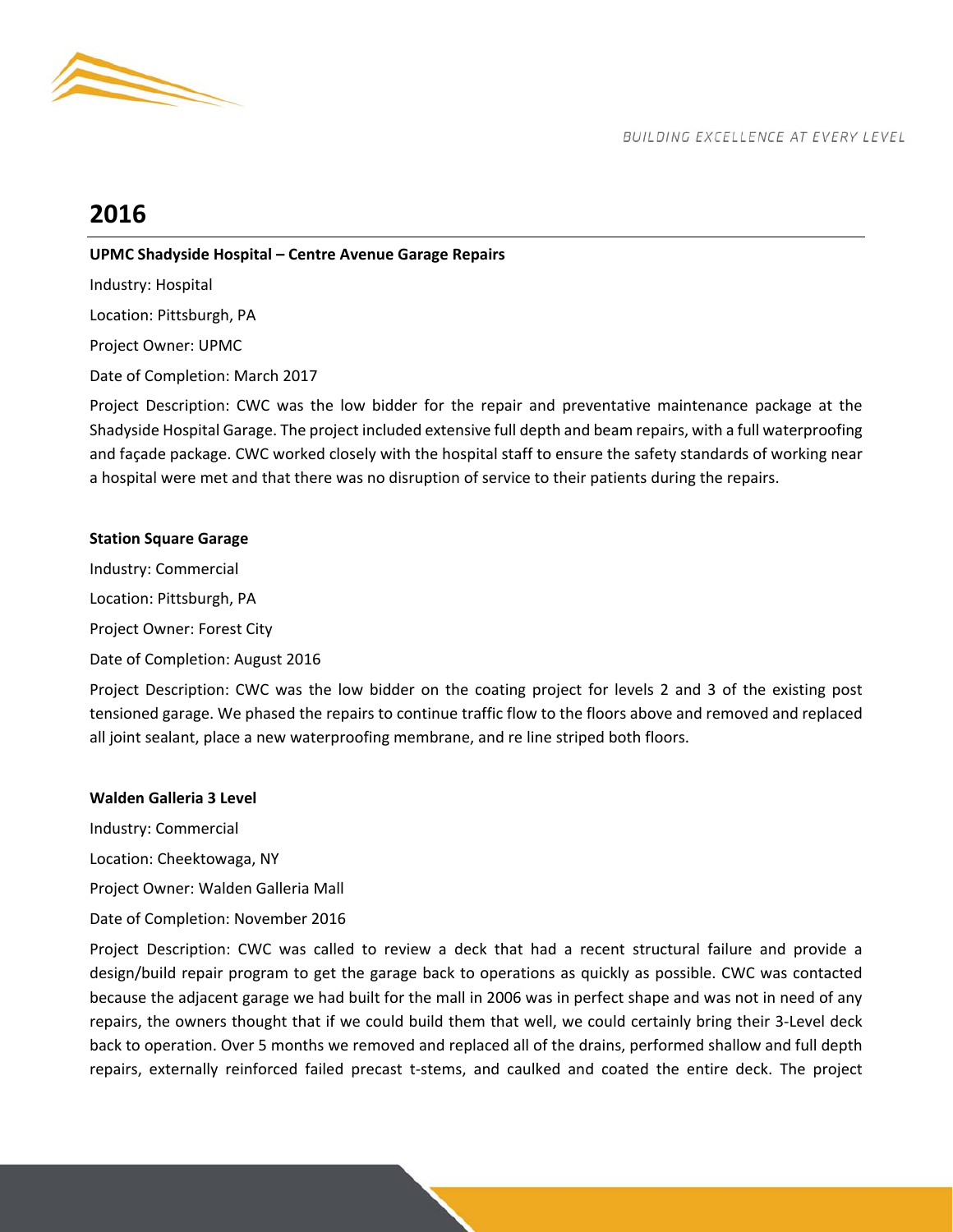

experienced minimal downtime and was brought back to a maintainable state for the owners prior to Black Friday.

## **Station Square Garage – Post Tension Repairs**

Industry: Commercial Location: Pittsburgh, PA Project Owner: Forest City

Date of Completion: September 2016

Project Description: CWC performed full depth repairs at the expansion joint on the first floor of the garage. The supported slab structure is a post tensioned deck, so the cables had to be exposed, their pressure locked off and then new live ends placed and stressed. The project was performed quickly with minimal interference with the operations of this busy garage.

## **Shaw Building**

Industry: Commercial

Location: Monroeville, PA

Project Owner: Elmhurst Group

Date of Completion: September 2016

Project Description: CWC has implemented a multi-year repair program for this precast garage. This year was our 8th phase and we performed a continuation of our original plan which called for full depth repairs, structural connection repairs and waterproofing of the deck.

## **Palisades Mall Garage**

Industry: Commercial Location: West Nyack, NY Project Owner: Palisades Mall Date of Completion: November 2016

Project Description: CWC was selected as the design/build contractor to repair the steel frame, conventionally reinforced slab garage that services the mall. The repairs included removing and replacing the roof level wearing slab and split slab membrane as well as partial depth repairs and deck coating on the lower levels.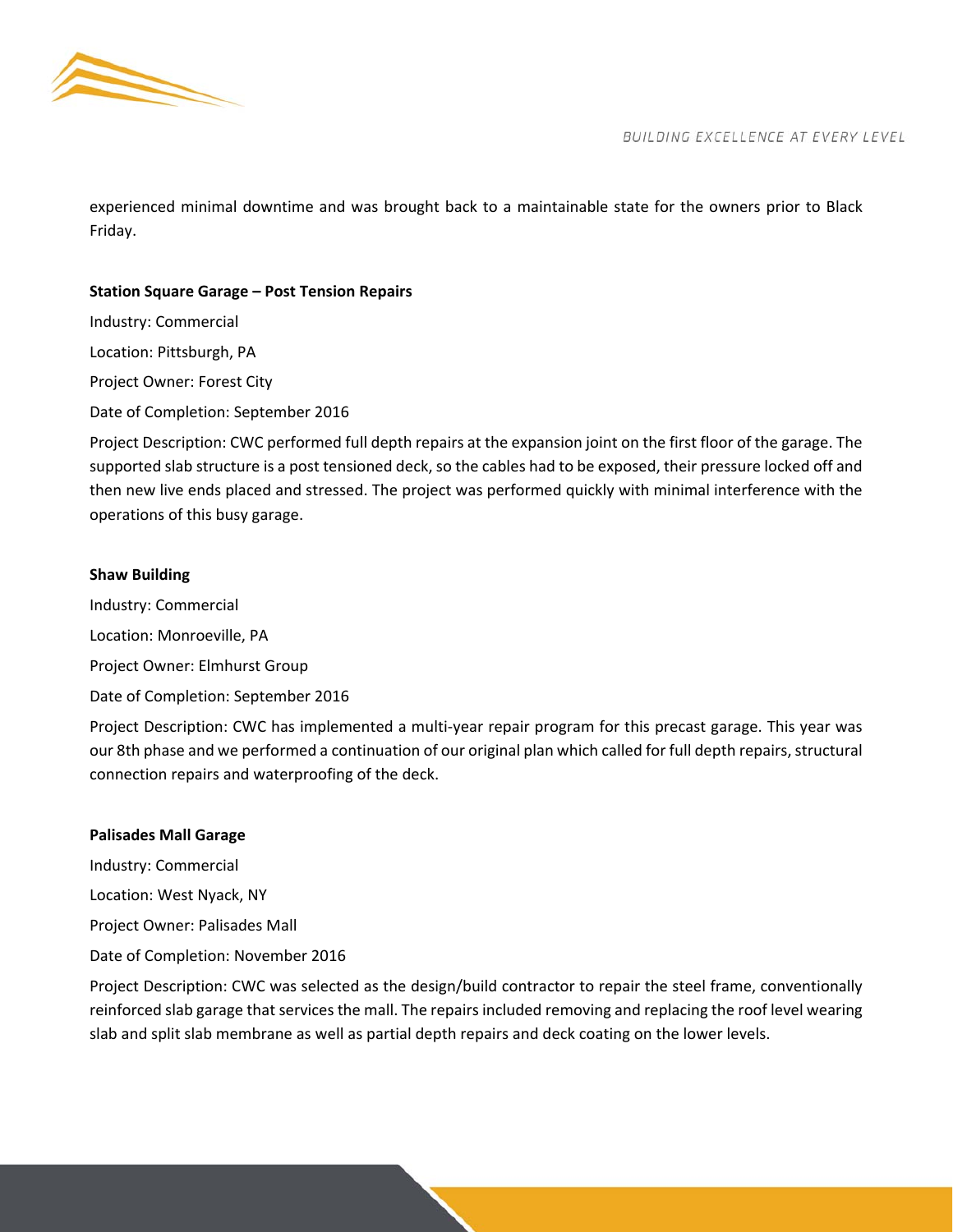

Garage.

BUILDING EXCELLENCE AT EVERY LEVEL

#### **Walden Galleria – West Garage**

Industry: Commercial Location: Cheektowaga, NY Project Owner: Walden Galleria Mall Date of Completion: November 2016 Project Description: CWC performed asphalt and buried membrane waterproofing repairs to the Walden West

Industry: Commercial Location: Holyoke, MA

**Holyoke Mall – Red Parking Deck** 

Project Owner: Holyoke Mall

Date of Completion: November 2016

Project Description: CWC was selected as the design/build repair contractor for the Holyoke Mall Red Deck. The project included removal and replacement of the asphalt wearing surface as well as the buried membrane waterproofing. Miscellaneous repairs included new drains, partial depth repairs, expansion joints and curb repairs.

#### **Destiny USA Mall Garage**

Industry: Commercial Location: Syracuse, NY Project Owner: Destiny USA Mall Date of Completion: September 2016

Project Description: CWC was awarded the multi-year design/build repair project for the Destiny USA Mall Garage. Our first phase included repairs to the drainage slopes to prepare for future phase repair work.

#### **Heinz Field – Gold Lot 1 Garage**

Industry: Sports Facility Location: Pittsburgh, PA Project Owner: Sports and Exhibition Authority of Pittsburgh and Allegheny County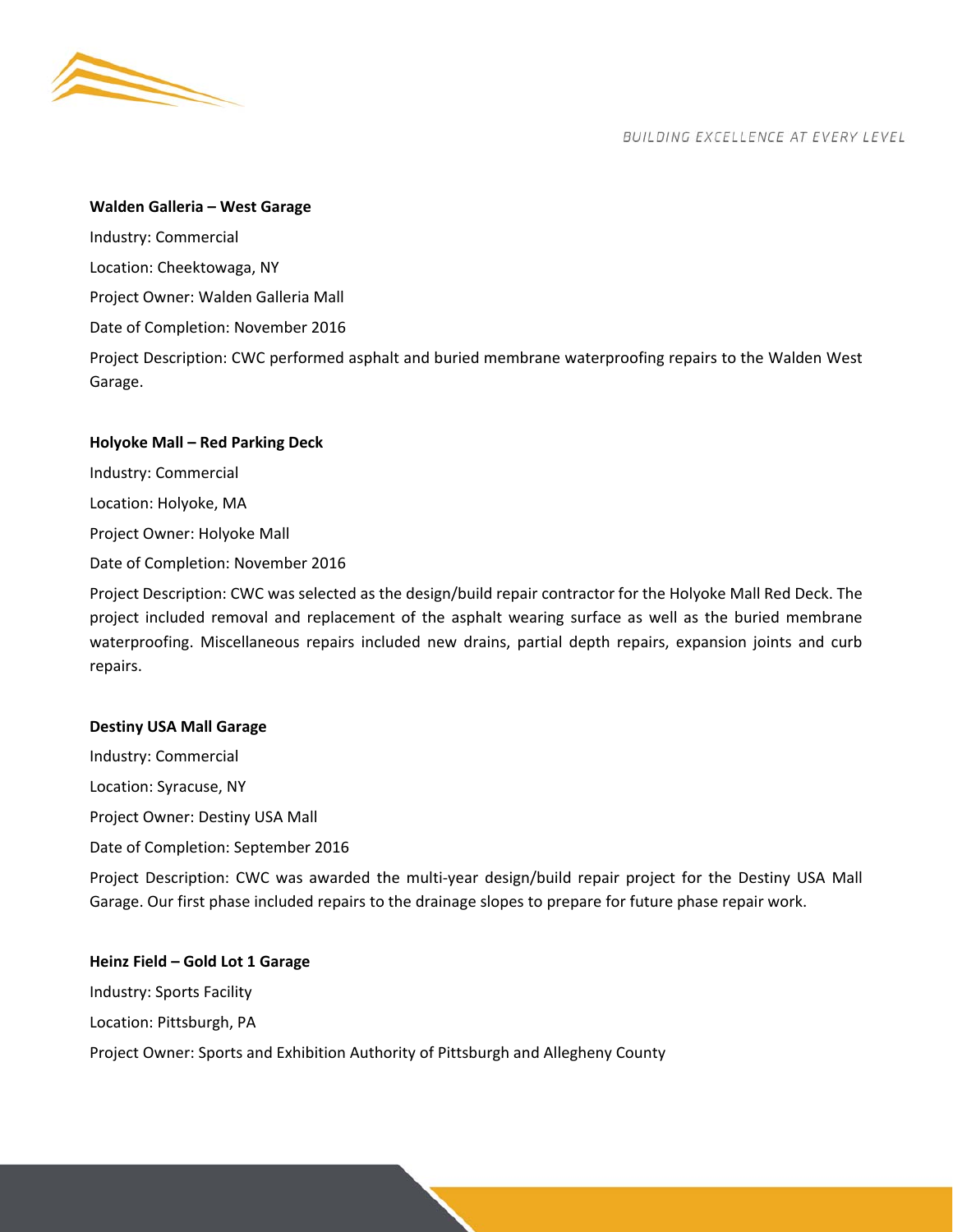

## Date of Completion: August 2016

Project Description: CWC was low bidder on the precast joint waterproofing, exterior precast waterproofing and the penetrating sealer scope for the entire new garage.

## **Charleston Area Medical Center**

Industry: Hospital Location: Charleston, WV Project Owner: Charleston Area Medical Center Date of Completion: Winter 2016

Project Description: CWC was low bidder on CAMC Memorial Hospital Employee Parking Garage Repairs 2015. Project is expected to include annual scopes that will resolve all current conditions throughout the employee garage in order to extend the lifespan. CWC is working with Walker Parking Associates.

## **King's Daughter Medical Center**

Industry: Hospital Location: Ashland, KY Project Owner: King's Daughter Medical System Date of Completion: Spring 2016

Project Description: CWC performed a free annual inspection of the garage and notified owner of potentially hazardous condition of existing inverted T beams. King's Daughter Health Systems contracted CWC to provide a design/build repair of all inverted T beams and concrete repairs on roof level.

#### **Butler Memorial Hospital**

Industry: Hospital Location: Butler, PA Project Owner: Butler Memorial Hospital Date of Completion: Summer 2016 Project Description: CWC was low bidder on a waterproofing repair project at Butler Memorial Hospital.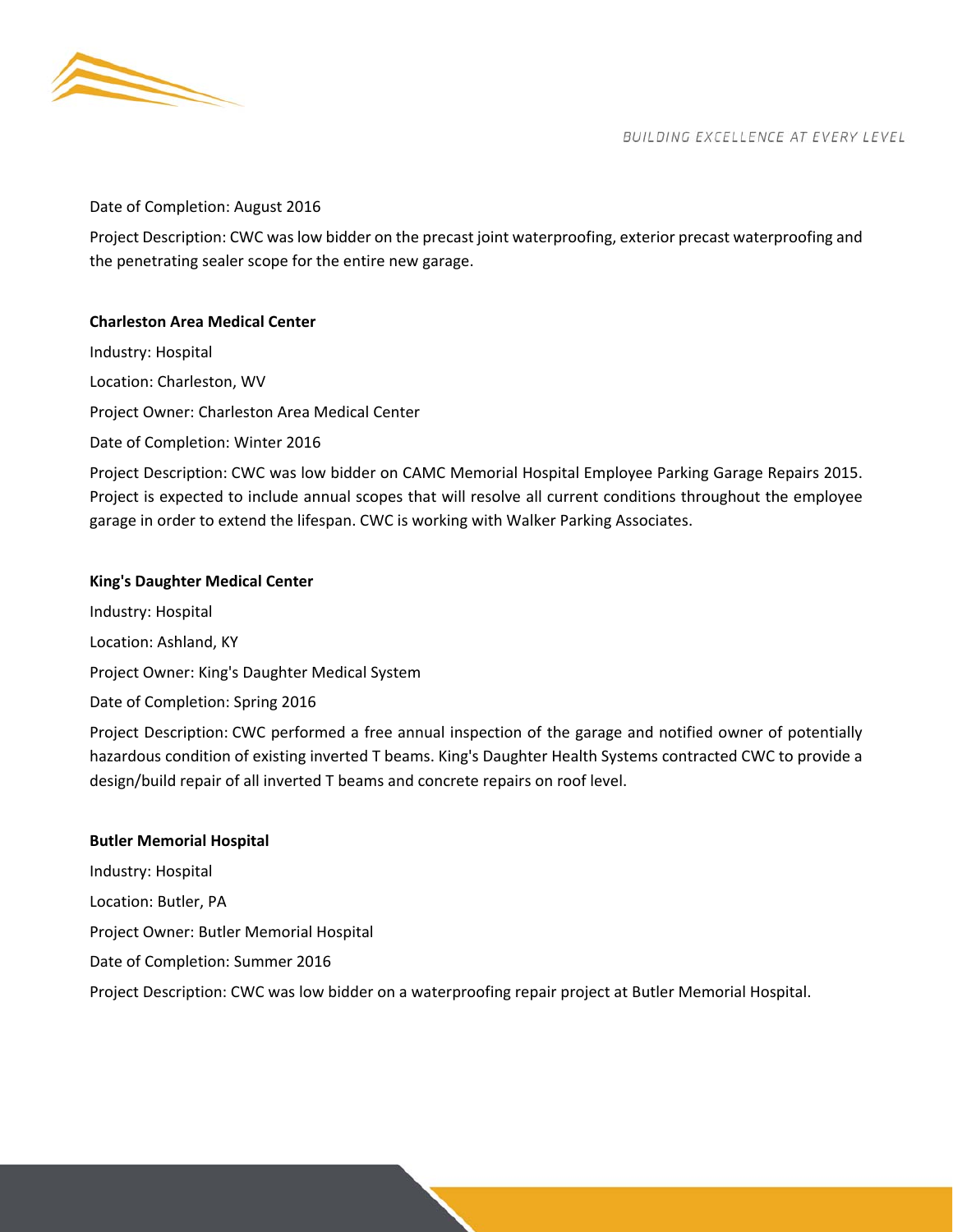

# **2015**

## **Allegheny General Hospital Garage**

Industry: Hospital

Location: Pittsburgh, PA

Project Owner: Allegheny Health Network

Date of Completion: Fall 2016

Project Description: CWC was low bidder on the AGH Hemlock Street Garage, repairs include waterproofing elements and painting of all the structural steel.

## **Thomas Memorial Hospital**

Industry: Hospital Location: Charleston, WV Project Owner: Thomas Memorial Hospital Date of Completion: Summer 2015

Project Description: CWC was low bidder on the parking garage restoration project for Thomas Memorial Hospital. Project included performing all necessary repair items and waterproofing required throughout the entire garage.

## **Summers Street Parking Deck**

Industry: Commercial Location: Charleston, WV Project Owner: BB&T Trust Company

Date of Completion: Summer 2015

Project Description: CWC was low bidder on BB&T parking garage repairs and waterproofing contract. Project included a design/build aspect for CWC to identify necessary repairs needed on the roof level in order to accept a new Traffic‐Bearing Deck Coating.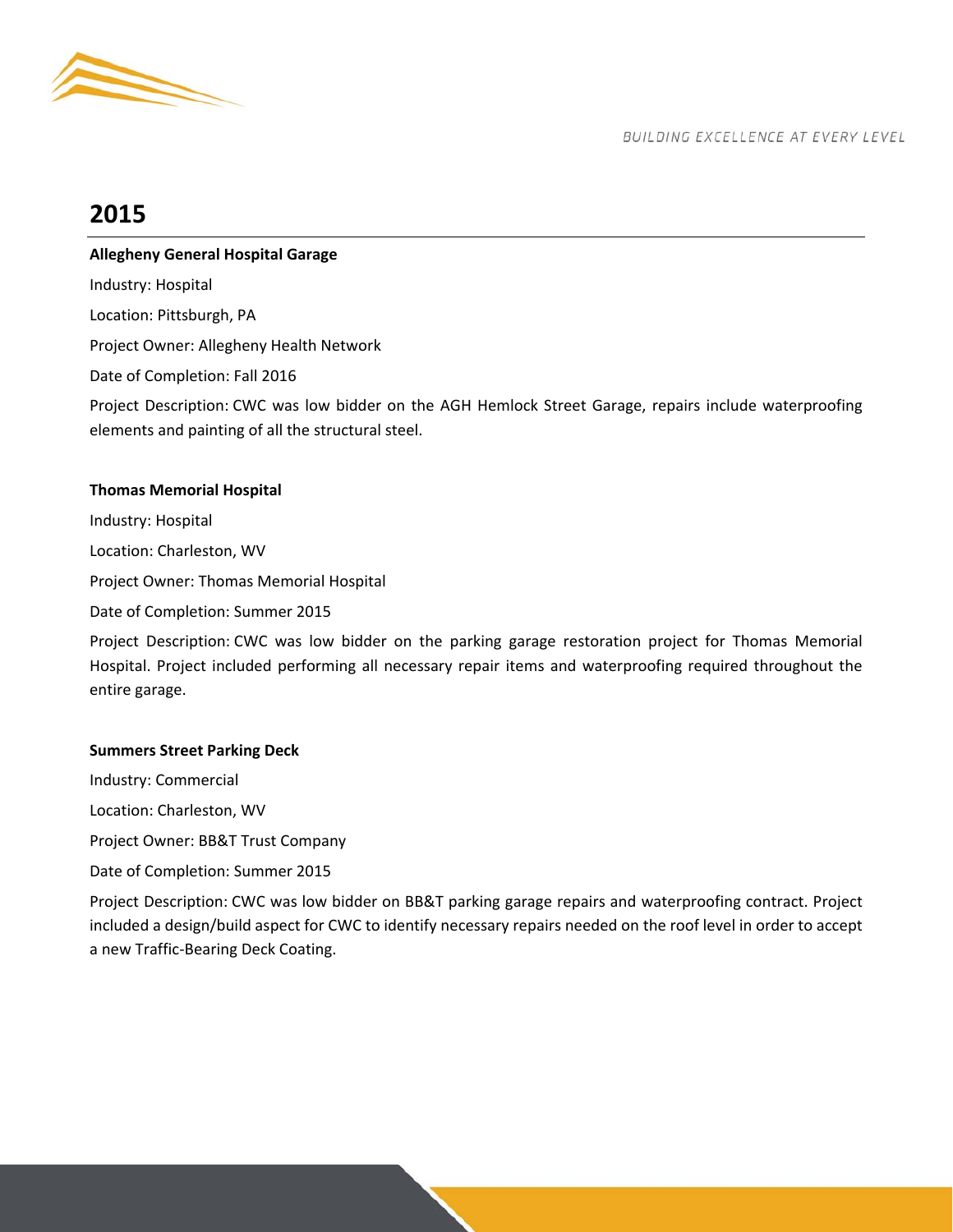

#### **University of Kentucky 2015 Garage Maintenance**

Industry: University Location: Lexington, KY Project Owner: University of Kentucky Date of Completion: Fall 2015

Project Description: CWC was low bidder on University of Kentucky's 2015 annual repair contract. Contract included various scopes on all 8 of UK's owned garages. CWC worked with the architect/engineer, THP Limited, to successfully complete concrete and waterproofing repairs throughout the campus.

## **Charleston Town Center‐Waterproofing**

Industry: Commercial Location: Charleston, WV Project Owner: Forest City Enterprises Date of Completion: Winter 2015

Project Description: CWC was low bidder on Charleston Town Center's 2015 waterproofing project. Project included performing all necessary concrete repairs on roof levels of garages A & B, Installation of all new joint sealants, and application of a new Traffic‐Bearing Deck Coating system on 180,000 square feet.

## **WV Lottery HQ Renovations**

Industry: Government Location: Charleston, WV Project Owner: State of West Virginia Date of Completion: Winter 2015

Project Description: CWC was low bidder on WV Lottery Headquarters parking garage repairs. CWC was contracted by the GC, Maynard C Smith Construction. Contract included closure of the entire 650 car garage during the scheduled work. Scope of work included; Replacement of 924 double-tee bearing pads with new Neoprene pads, replacement of all joint sealants in garage, application of new Traffic‐Bearing Deck coating on 3 levels and concrete sealer on the remaining garage.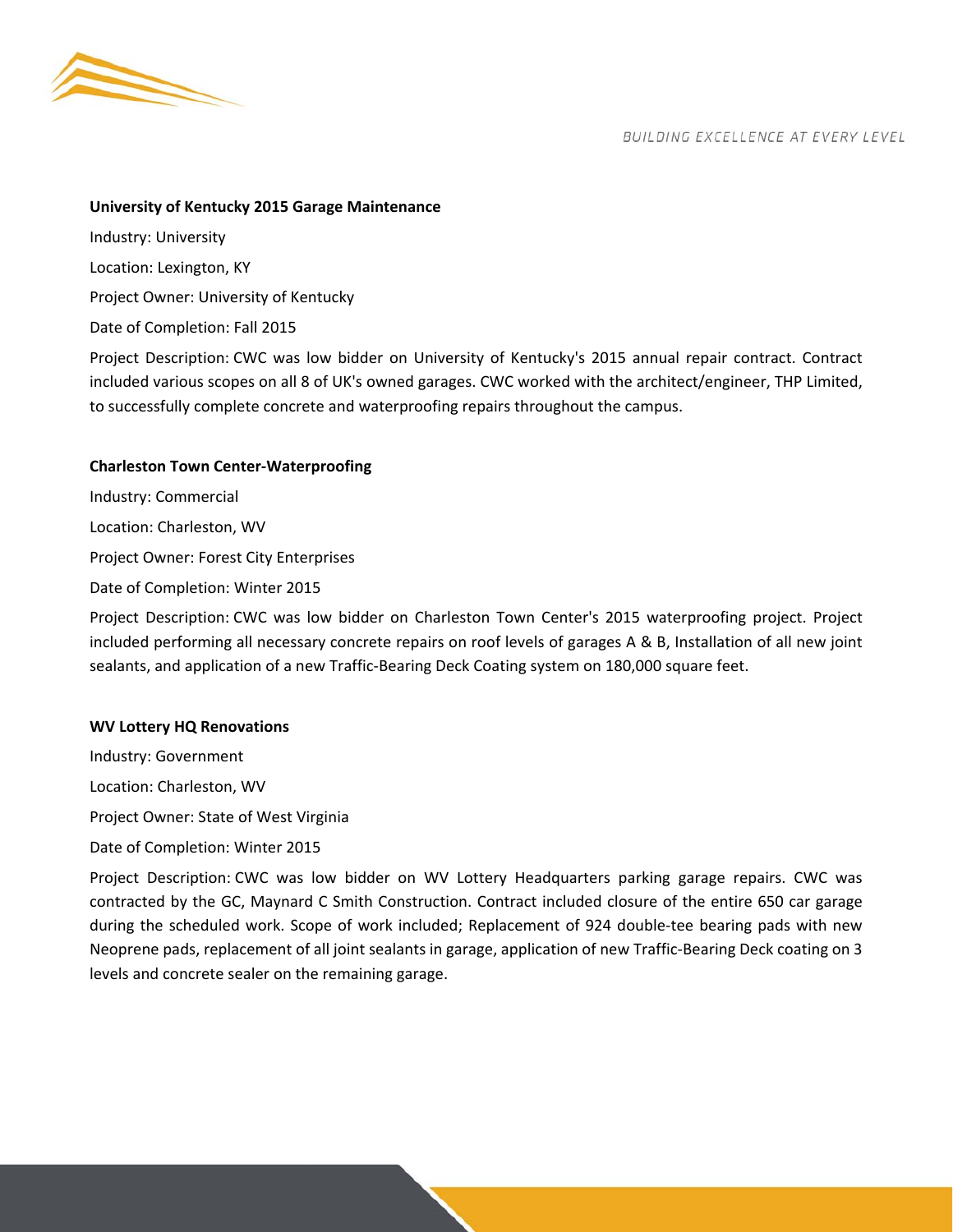

#### **West Penn Hospital**

Industry: Hospital Location: Pittsburgh, PA Project Owner: Allegheny Health Network Date of Completion: Summer 2015

Project Description: CWC was low bidder on the West Penn Hospital garage repairs. The garage is a hybrid single stem precast with cast in place topping including post tensioning on the roof level as well as an addition that includes a steel frame, metal deck with post tensioning. CWC repaired the delaminated sections of the decks, repaired/replaced broken post tension cables, new joint sealant and roof level deck coating.

## **Claybourne Street Garage**

Industry: Commercial

Location: Pittsburgh, PA

Project Owner: McQuarters Realty

Date of Completion: Summer 2015

Project Description: CWC was awarded the design/build contract to remove the deck section and replace with a more durable structure.

## **Pittsburgh International Airport**

Industry: Government

Location: Findlay Township, PA

Project Owner: Allegheny County

Date of Completion: Summer 2015

Project Description: CWC removed and replaced expansion joints and expansion joint covers at the Pittsburgh International Airport.

## **U.S. Steel Tower Garage**

Industry: Corporate Location: Pittsburgh, PA Project Owner: The 601W Companies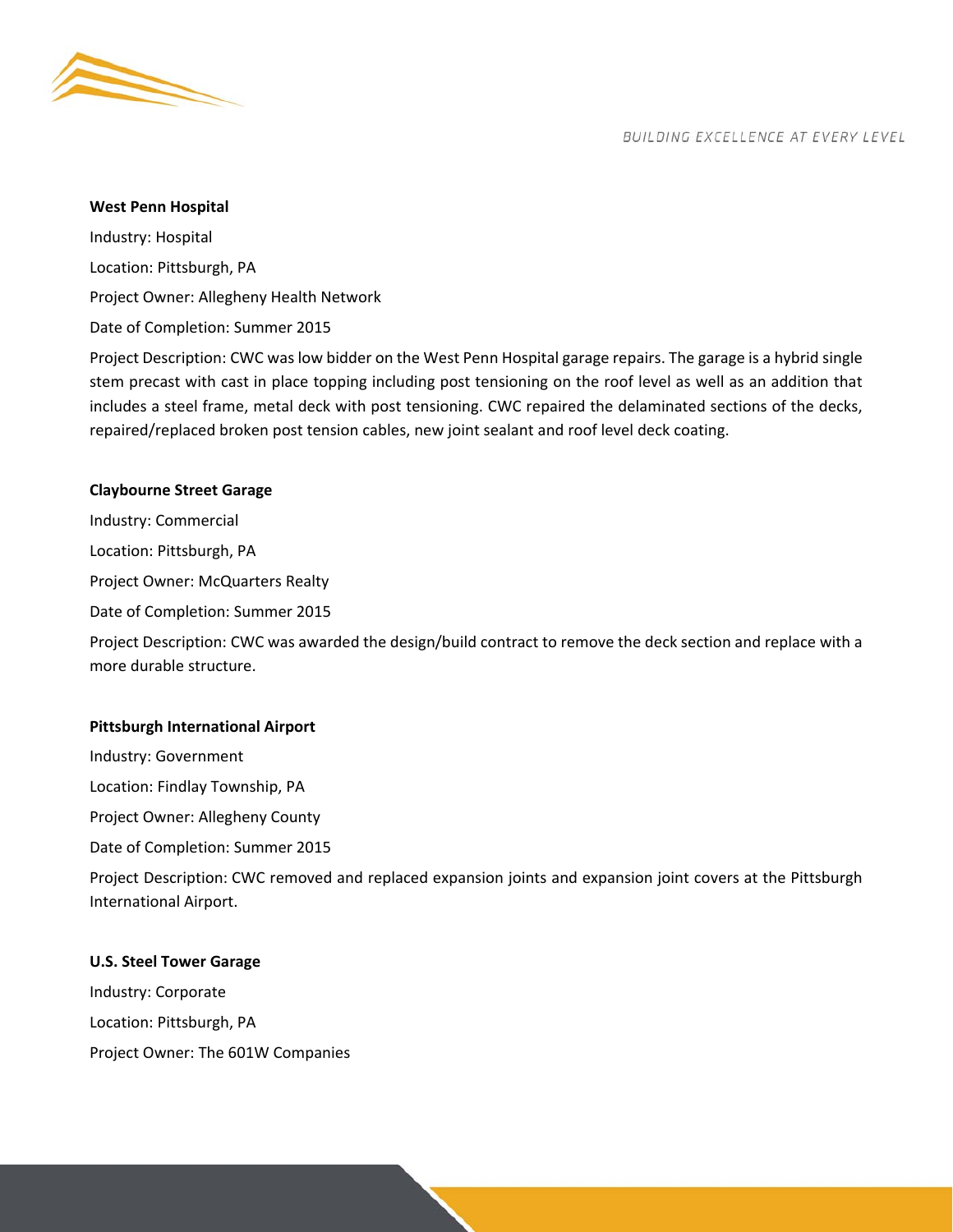

#### Date of Completion: Summer 2015

Project Description: CWC was awarded the design/build contract to replace 35,000 SF of slab on grade at the USX Tower. The project consisted of removing 1,700 tons of material from 3 stories below the street elevation and pumping concrete over 700 feet. The mix design was tested and researched to maintain proper ratios through the pipe and into the hot environment.

## **Primary Health Network Garage**

Industry: Hospital Location: Sharon, PA Project Owner: Sharon MSF LLC Date of Completion: Summer 2015

Project Description: CWC was awarded the remaining contract from 2013 through the new ownership of the garage. Key components of this project were structural repairs and waterproofing that included installation a roof level deck coating.

#### **Shaw Building Garage**

Industry: Commercial Location: Monroeville, PA Project Owner: Elmhurst Group Date of Completion: Fall 2015 Project Description: CWC performed joint sealant and deck coating work to the precast deck.

#### **Virginia Mansions Parking Deck**

Industry: Commercial Location: Pittsburgh, PA

Project Owner: Virginia Mansions Condominium

Date of Completion: Winter 2015

Project Description: CWC was selected for a design/build proposal to remove the deck section and install a new more durable deck on the existing structural steel. CWC worked with Atlantic Engineering Services to provide the owner with a long‐term solution to their parking needs.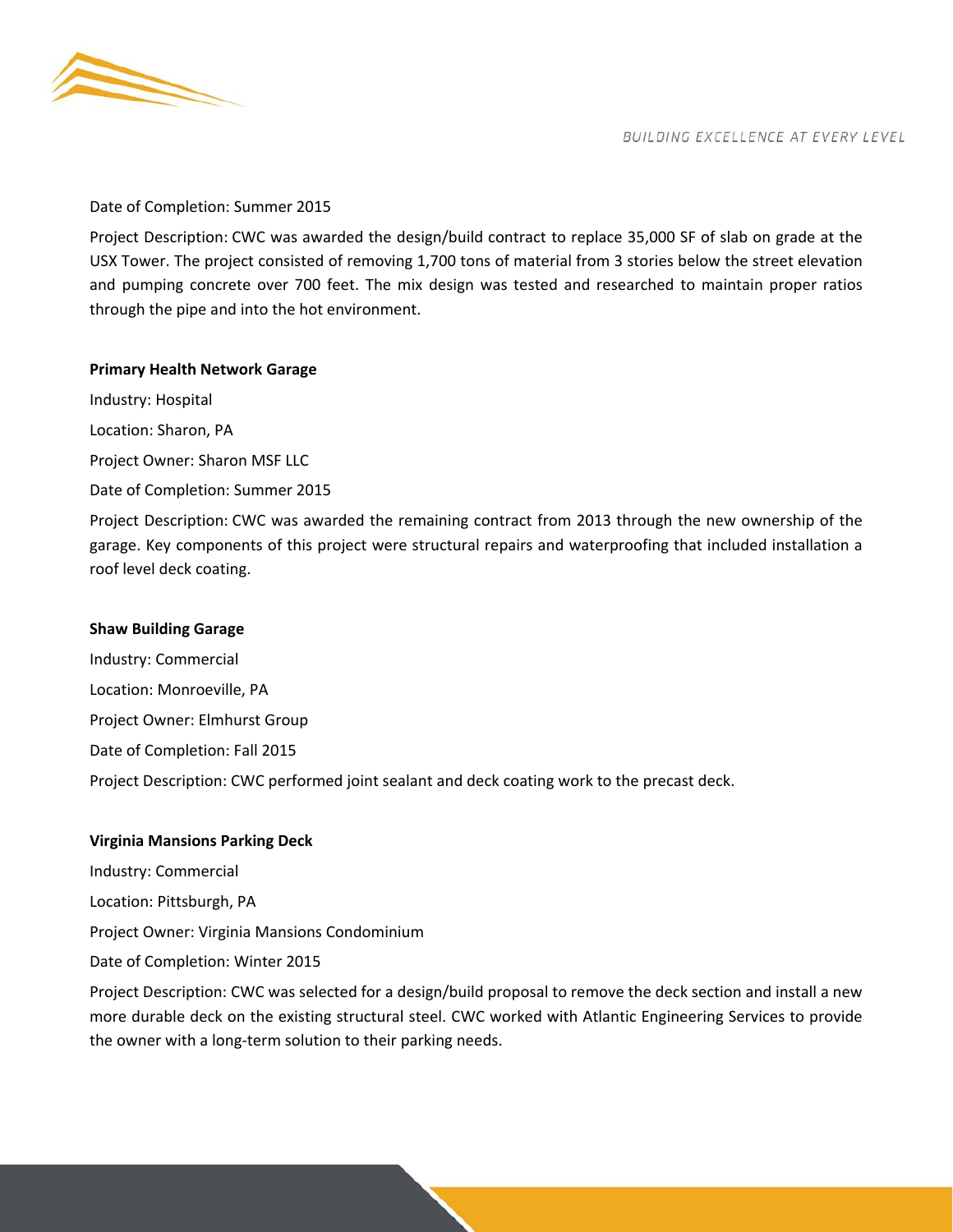

# **2014**

**Rivers Casino** 

Industry: Casino Location: Pittsburgh, PA Project Owner: Rivers Casino Date of Completion: Summer 2020

Project Description: CWC was awarded the Rivers Casino maintenance contract for the next 5 years. CWC washes down the deck each spring, documents, and provides a leak free system each year with repairs as required. The most important aspect of any garage is repeat and ongoing maintenance.

## **University of Kentucky 2014 Garage Maintenance**

Industry: University Location: Lexington, KY Project Owner: University of Kentucky Date of Completion: Fall 2014

Project Description: CWC was low bidder on University of Kentucky's 2014 annual repair contract. Contract included various scopes on all 8 of UK's owned garages. CWC worked with the architect/engineer, THP Limited, to successfully complete concrete and waterproofing repairs.

## **Ashland Community College‐Phase 1**

Industry: University Location: Frankfort, KY Project Owner: Commonwealth of Kentucky Date of Completion: Fall 2014

Project Description: CWC was low bidder on Ashland Community & Technical College Phase 1 Exterior Facade repairs & renovations contract. The State of Kentucky awarded the contract. Project included Window sealant replacements, vertical concrete repairs, masonry repairs, and painting of the main building.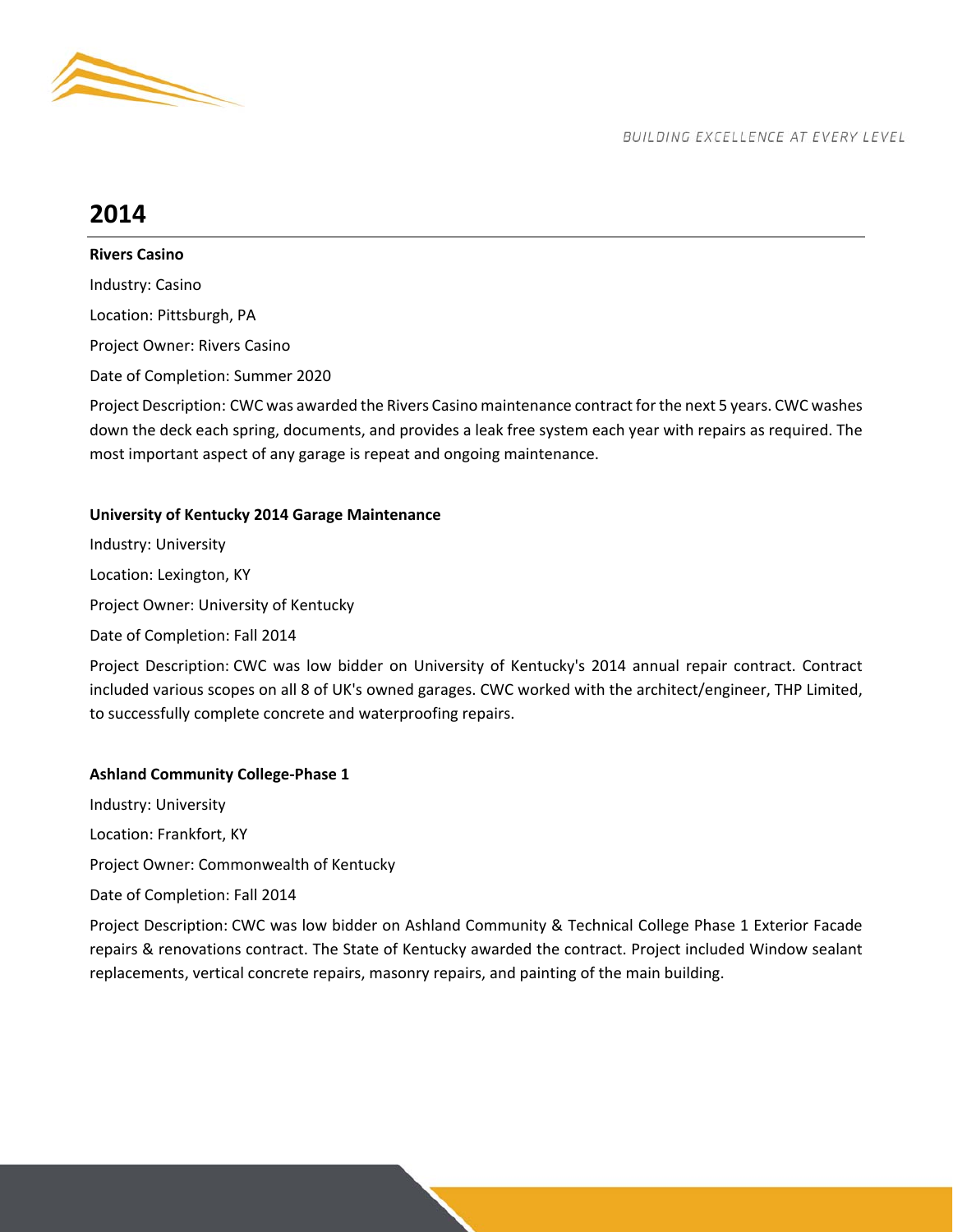

## **Charleston Town Center**

Industry: Commercial Location: Charleston, WV Project Owner: Forest City Enterprises Date of Completion: Winter 2014

Project Description: CWC has performed annual design/build repairs to the Charleston Town Center's two garages, (over 2,000 spots), for the last 10+ years. We perform annual inspections and build the scope of work based on immediate needs & owner requests. 2014 focused on Concrete Column repairs and Carbon Fiber repairs.

## **Ashland Community College‐Phase 2**

Industry: University Location: Frankfort, KY Project Owner: Commonwealth of Kentucky Date of Completion: Winter 2014

Project Description: CWC was low bidder on Ashland Community & Technical College Phase 2 Exterior Facade repairs & renovations contract. The Commonwealth of Kentucky awarded the contract. Project included window sealant replacements, vertical concrete repairs, masonry repairs, and painting of the Science and Administration buildings.

## **St. Mary's Hospital Parking Garage**

Industry: Hospital Location: Huntington, WV Project Owner: St. Mary's Medical Center Date of Completion: Fall 2014

Project Description: CWC was awarded the contract to perform concrete repairs on the roof level and apply a new Traffic‐Bearing Deck Coating on the Roof level.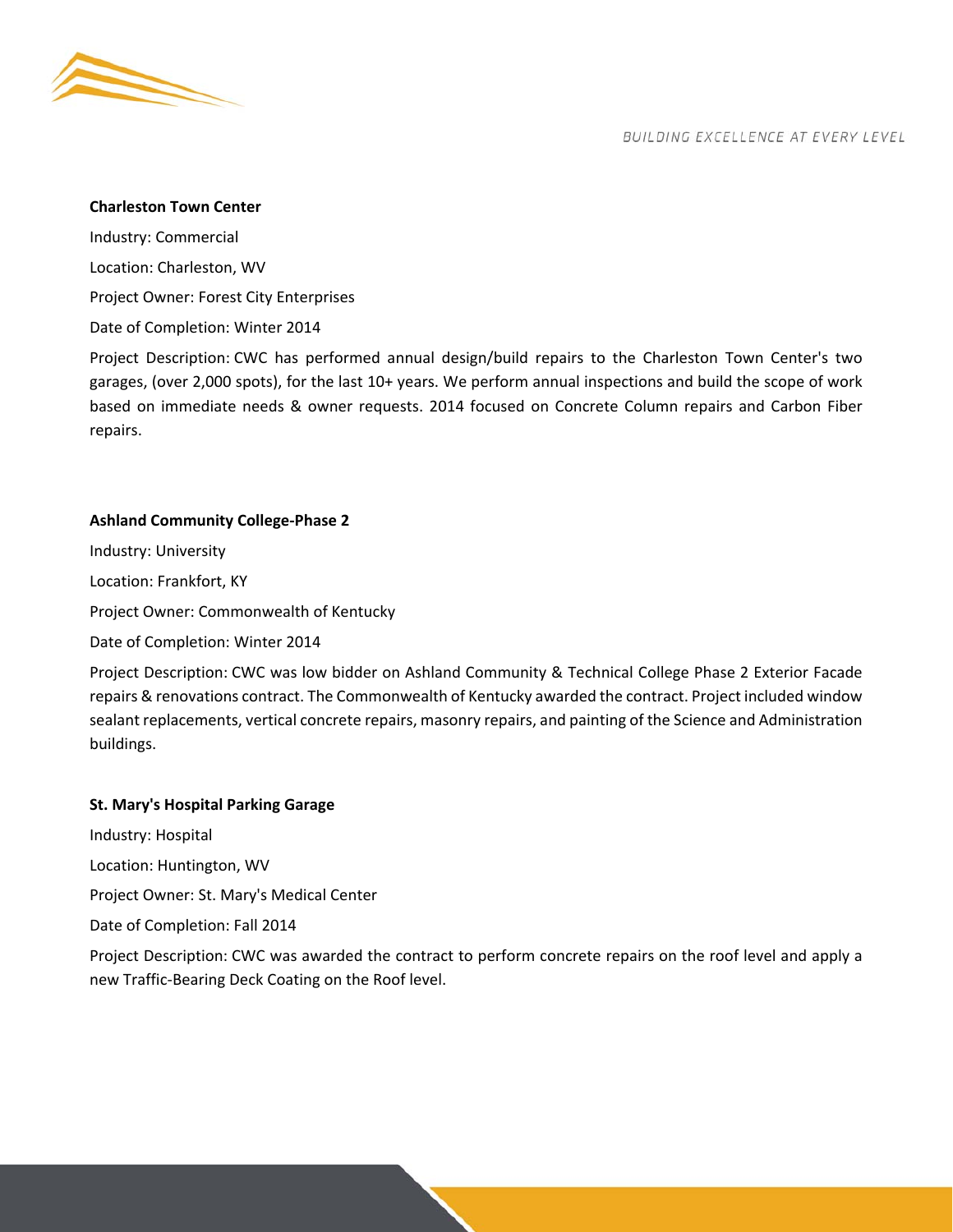

#### **Royal York Garage Renovations**

Industry: Commercial Location: Pittsburgh, PA Project Owner: Sterling Land Company Date of Completion: Spring 2014

Project Description: CWC was low bidder for select repairs to one of the oldest, and still family owned, apartment buildings in Pittsburgh. CWC did structural repairs per the engineer's design, and removed and replaced the exterior ramp.

## **Allegheny Valley Hospital Garage**

Industry: Hospital Location: Kittanning, PA Project Owner: Allegheny Health Network

Date of Completion: Summer 2014

Project Description: CWC was low bidder on a comprehensive repair program at the Allegheny Valley Hospital in Kittanning, PA. The repairs required some of the precast double T sections to be lifted off of the roof and new precast double Ts installed. Column repairs, beams repairs, wall repairs, removal and replacement of all joint sealant, sealer application and a roof leveled deck coating were also installed to get AVH to a maintainable state.

repaired the top surface as well, and completed full depth repairs to precast decks and beams.

#### **Allegheny Center 4 Garage**

Industry: Commercial Location: Pittsburgh, PA Project Owner: Allegheny Health Network Date of Completion: Summer 2014 Project Description: CWC was awarded the design build contract for the repair of the precast field placed topping garage. Buried conduit led to cracks and water and chloride intrusion. CWC removed and replaced joints,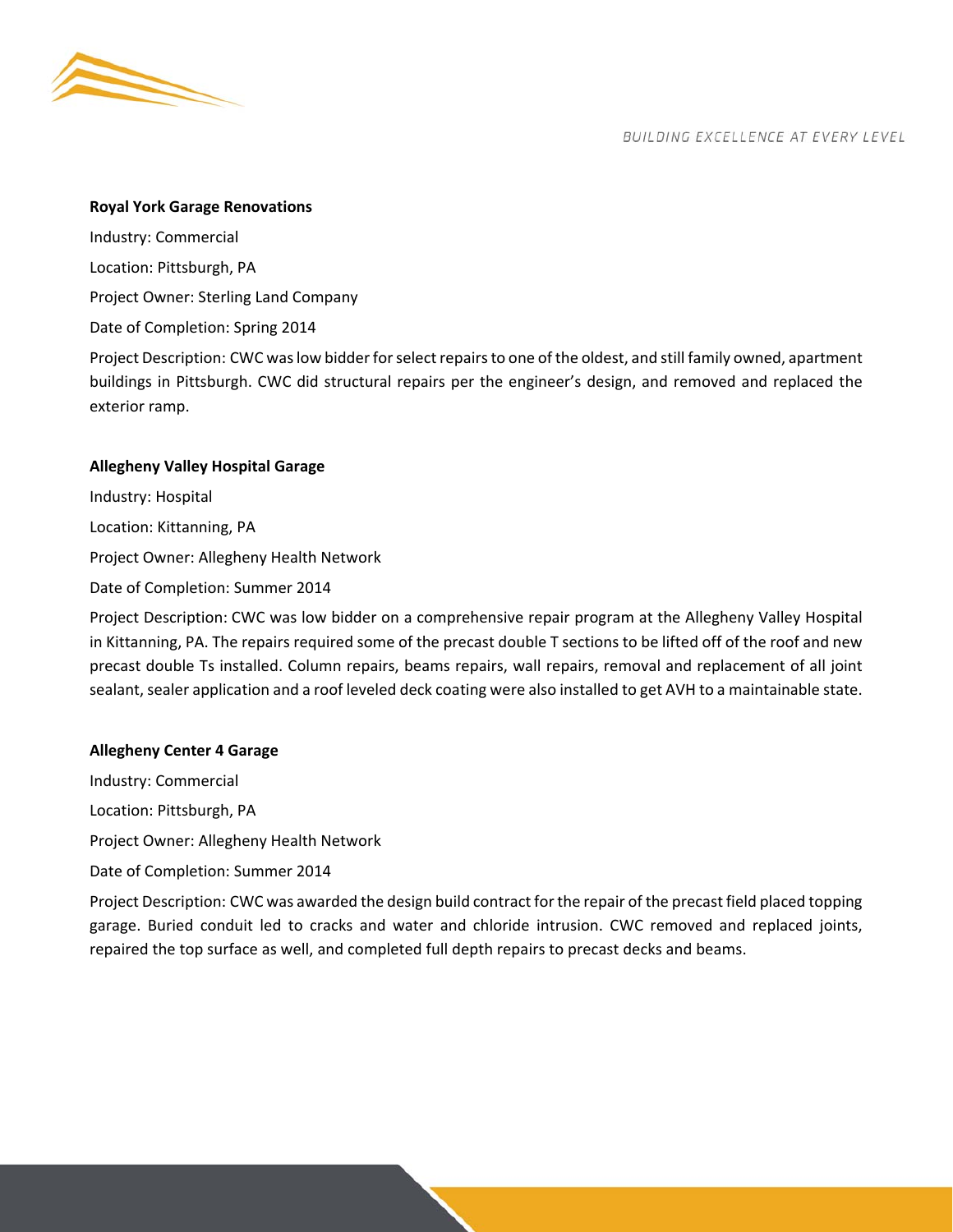

#### **Forbes Ave Garage**

Industry: Commercial Location: Pittsburgh, PA Project Owner: InterPark LLC Date of Completion: Summer 2014

Project Description: CWC was low bidder on the Forbes garage repairs for InterPark. Repairs included concrete removal and replacement as well as waterproofing.

#### **South Side Garages**

Industry: Retail Location: Pittsburgh, PA Project Owner: ALCO Parking Date of Completion: Summer 2014 Project Description: CWC was awarded the contract to provide a water tight condition to the South Side Garages.

## **Allegheny General Hospital Garages, Critical Repairs**

Industry: Hospital Location: Pittsburgh, PA Project Owner: Allegheny Health Network

Date of Completion: Winter 2014

Project Description: CWC was awarded the Critical Repairs contract for Allegheny General Hospital's James St. and Hemlock St. Garages. Repairs included fixing structural elements posing a safety threat as well as fixing post tension cables.

#### **11 Stanwix Street**

Industry: Commercial Location: Pittsburgh, PA Project Owner: 11 Stanwix LLC Date of Completion: Winter 2014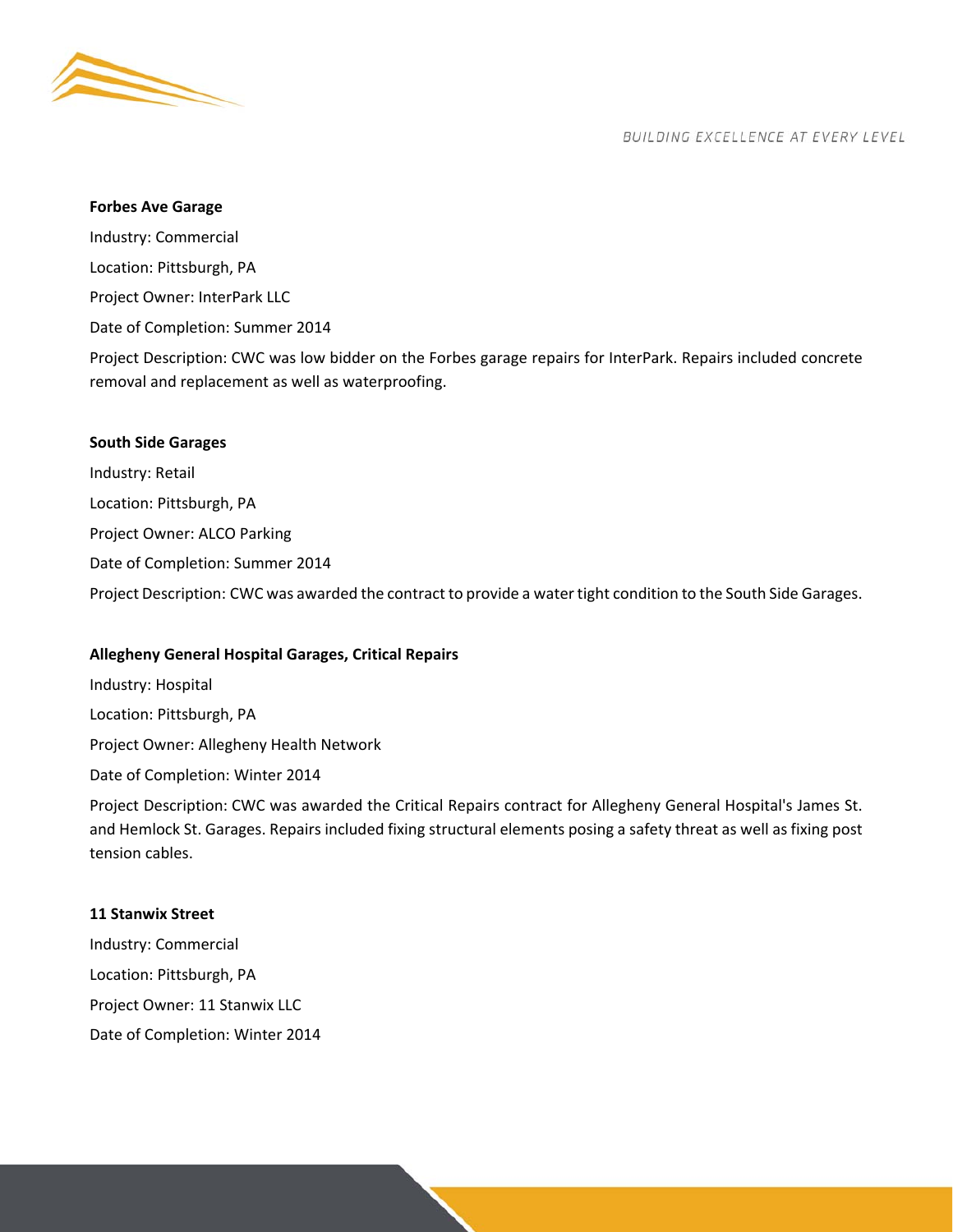

Project Description: CWC was awarded the contract to repair the parking deck and provide waterproofing aspects to the garage.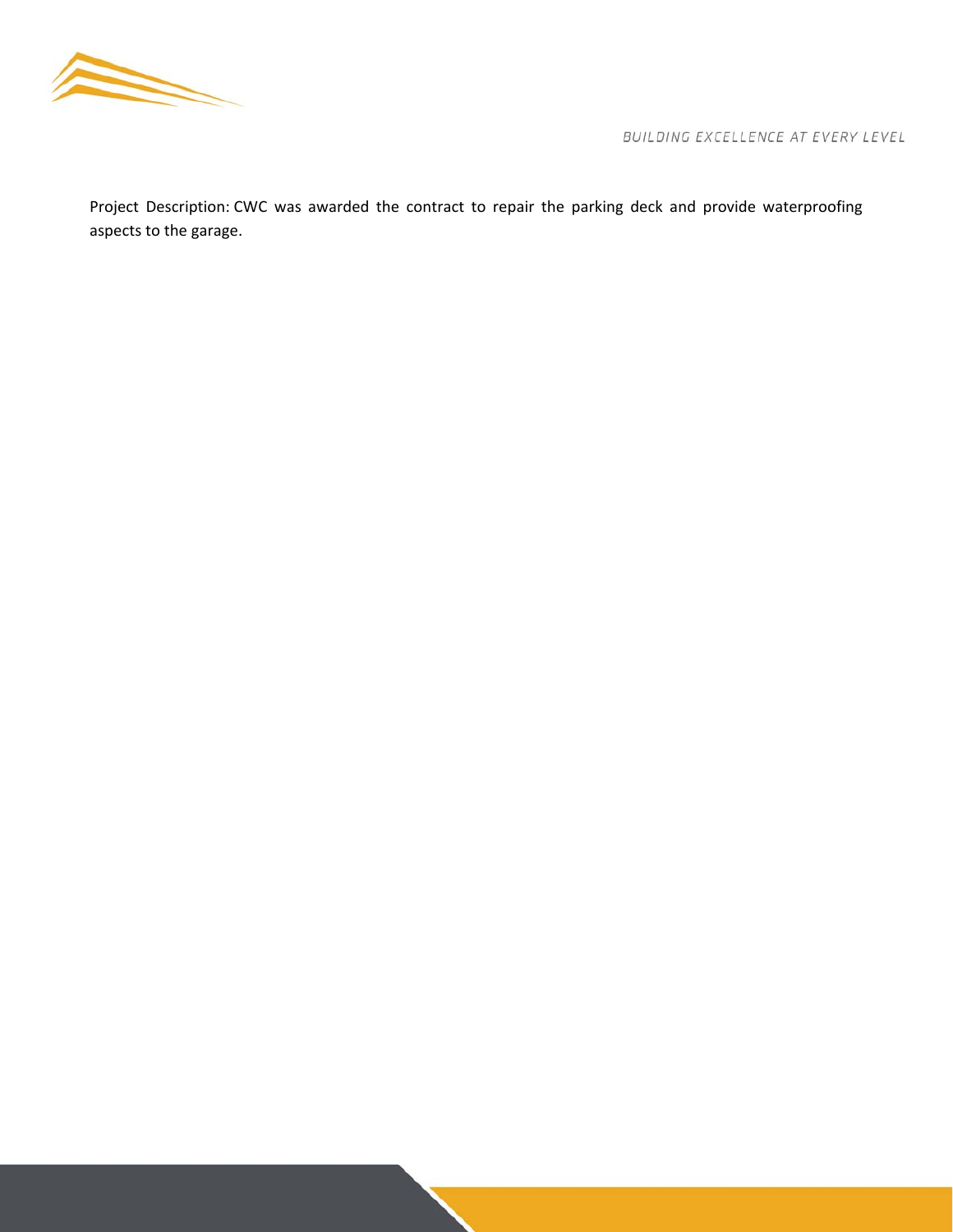

# **2013**

## **City of Sharon, PA Parking Garage**

Industry: Government Location: Sharon, PA Project Owner: City of Sharon PA Date of Completion: Fall 2013

Project Description: CWC was awarded the repair project for the Sharon Parking Garage by the City of Sharon. CWC performed comprehensive budget pricing after the project was awarded to get the vital structural and maintenance issues resolved within their limited budget.

## **Charleston Area Medical Center (CAMC)**

Industry: Hospital Location: Charleston, WV Project Owner: Charleston Area Medical Center Date of Completion: Fall 2013 Project Description: CWC has routinely performed annual repairs for CAMC for the last 15+ years. Each contract has included various scopes of work. The 2013 contract included major floor repairs on the lower levels.

## **Charleston Town Center**

Industry: Commercial Location: Charleston, WV Project Owner: Forest City Enterprises Date of Completion: Winter 2013

Project Description: CWC has performed annual design/build repairs to the Charleston Town Center's two garages, (over 2,000 spots), for the last 10+ years. We perform annual inspections and build the scope of work based on immediate needs & owner requests. 2013 focused on roof level concrete repairs.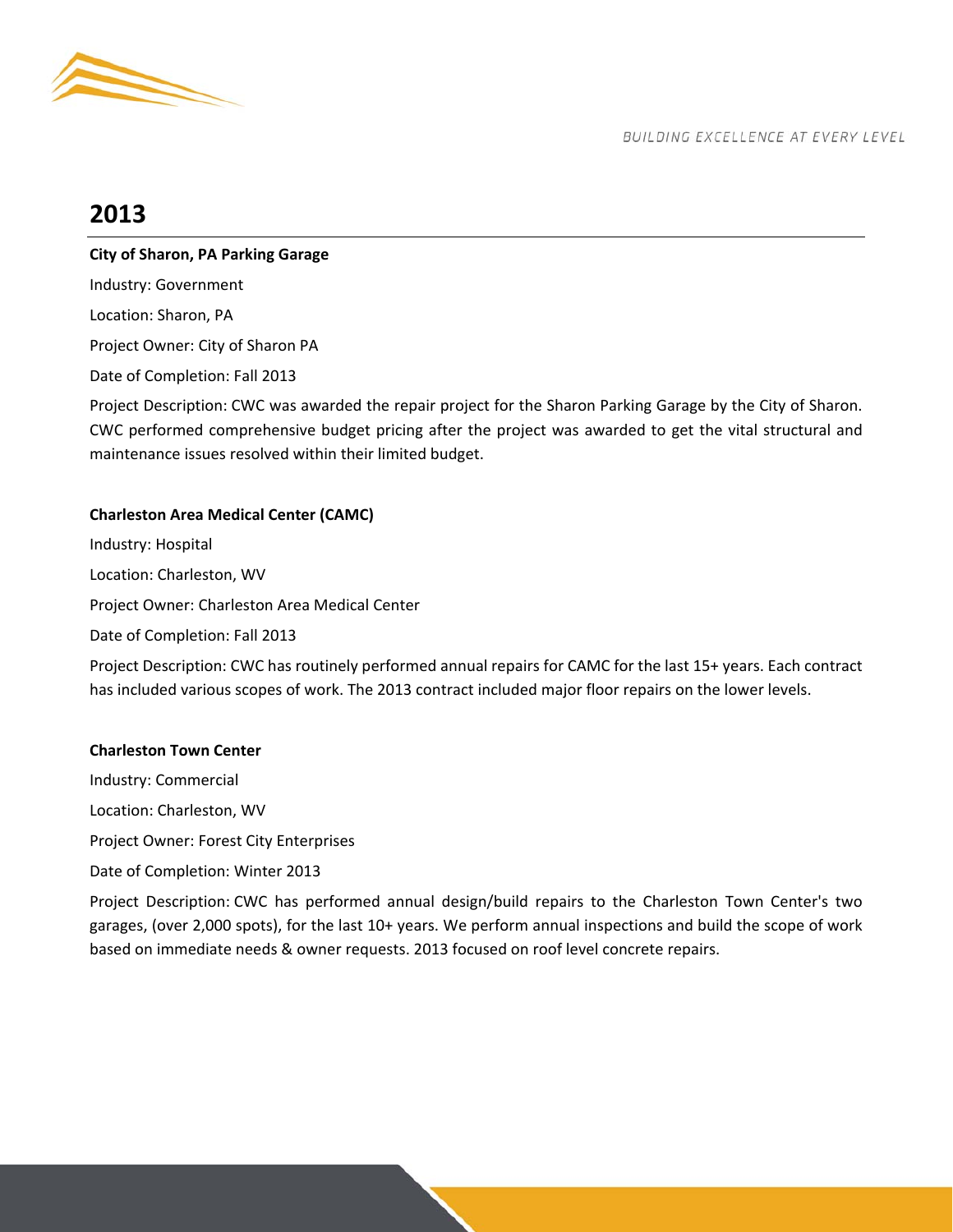

#### **City of Wheeling PG Concrete Floor**

Industry: Government Location: Wheeling, WV Project Owner: City of Wheeling Date of Completion: Winter 2013

Project Description: CWC was low bidder on the City of Wheeling parking garage repairs. The scope included full‐ depth concrete floor repairs, pre‐stressed beam repairs, and pre‐stressed joist repairs.

## **BBL Carlton‐Ramada Inn**

Industry: Commercial Location: Charleston, WV Project Owner: BBL Carlton, LLC Date of Completion: Winter 2013

Project Description: CWC was awarded the repair project for an existing hotel/garage that BBL Carlton, (a nationwide GC), recently purchased and in the process of renovating. Scope of work included concrete floor and column repairs, and Traffic‐Bearing deck coating on all floors. A new restaurant was built on ground level of the garage which CWC waterproofed above.

## **Continental Real Estate Parking Garage**

Industry: Commercial Location: State College, PA Project Owner: Midtown Square Condominium Association Date of Completion: Summer 2013 Project Description: CWC put together a design/build proposal to reinforce structural integrity to this precast plank garage while providing waterproofing elements to increase durability and ease of maintenance.

## **University of Pittsburgh‐O'Hara Street Garage**

Industry: University Location: Pittsburgh, PA Project Owner: University of Pittsburgh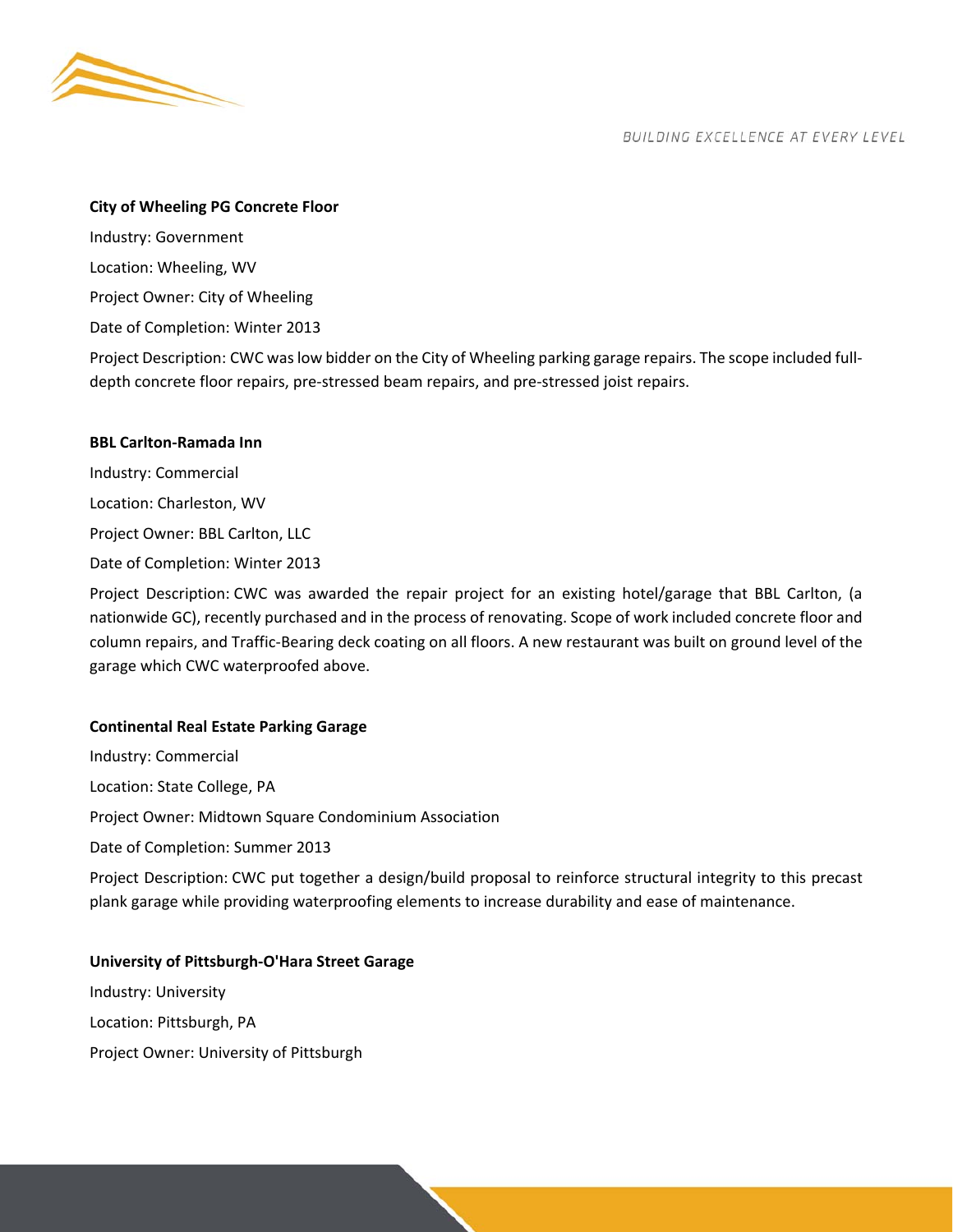

#### Date of Completion: Fall 2013

Project Description: CWC was awarded the repair project for the O'Hara Street Parking Garage by University of Pittsburgh. CWC worked hard to complete the project while the students were away and ensure that all parking would be restored to the exact specifications by the engineer prior to the school year starting.

## **Washington Plaza**

Industry: Commercial Location: Pittsburgh, PA Project Owner: Faros Properties LLC Date of Completion: Winter 2013 Project Description: CWC put together a comprehensive design/build proposal for the new owners of the iconic Washington Plaza. The construction included structural repairs and waterproofing and durability upgrades to match the upgrades to the apartment complex above.

## **Shaw Building**

Industry: Commercial Location: Monroeville, PA Project Owner: Elmhurst Group Date of Completion: Fall 2013 Project Description: CWC performed joint sealant and deck coating work to the precast deck.

## **West General Robinson St Garage**

Industry: Government

Location: Pittsburgh, PA

Project Owner: Sports & Exhibition Authority of Pittsburgh and Allegheny County

Date of Completion: Summer 2013

Project Description: CWC was low bidder on the facade and 1st level repairs for the SEA and engineering firm WJE. The facade repairs had to be color matched to the existing, weathered facade and the entire facade was sealed.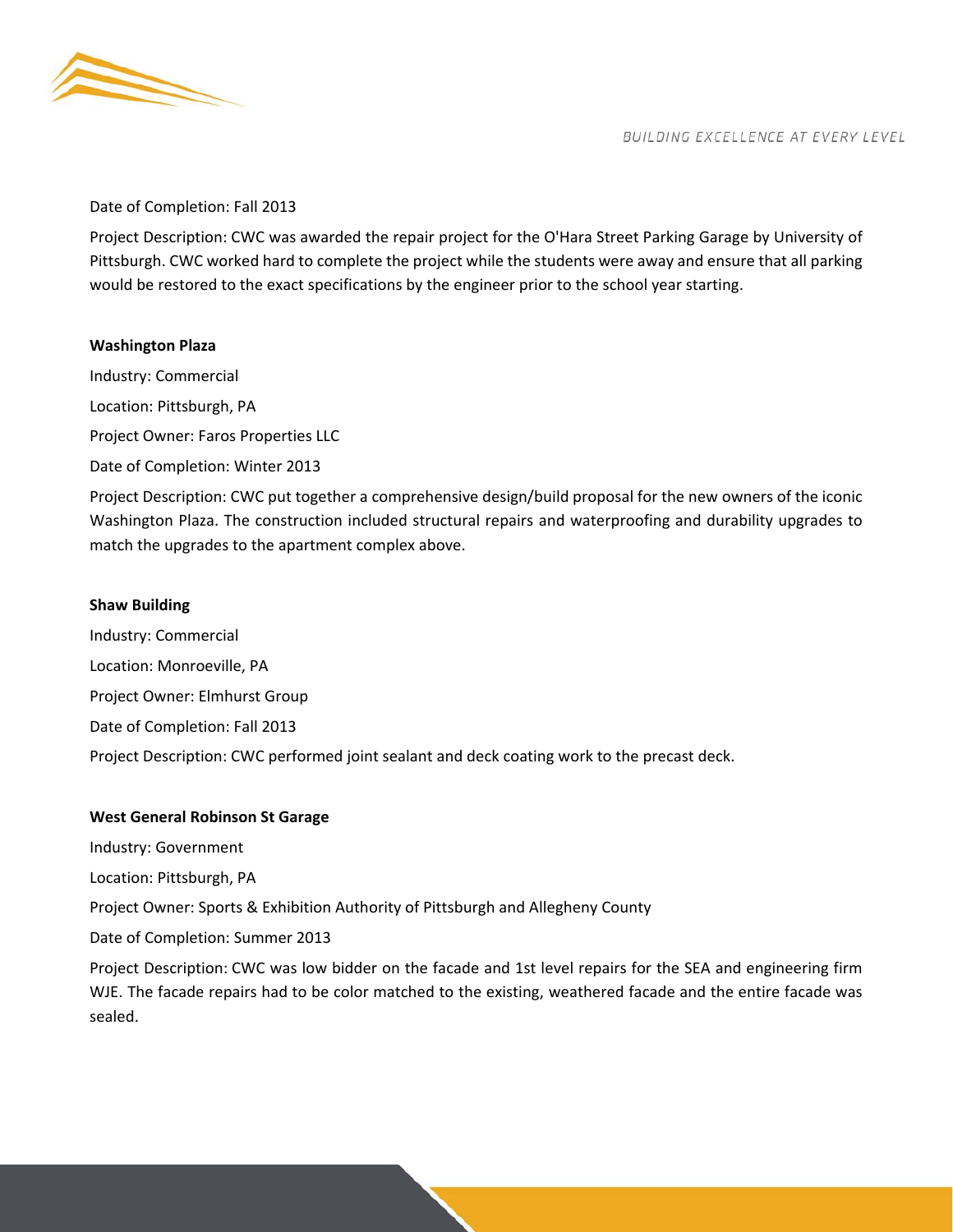

#### **Gateway Center Plaza‐2013 Maintenance**

Industry: Commercial Location: Pittsburgh, PA Project Owner: Hertz Gateway Center LP Date of Completion: Summer 2013 Project Description: CWC performed structural repairs and routine maintenance for the iconic Gateway Center.

#### **Forbes Avenue Garage**

Industry: Commercial Location: Pittsburgh, PA Project Owner: InterPark LLC Date of Completion: Summer 2013 Project Description: CWC was low bidder on the InterPark garages maintenance and repairs package. Working

#### **Stanwix Street Garage**

Industry: Commercial Location: Pittsburgh, PA Project Owner: InterPark LLC Date of Completion: Summer 2013

Project Description: CWC was low bidder on the InterPark garages maintenance and repairs package. Working with owners/operators and the engineer the project was completed without interruption and on time.

with owners/operators and the engineer the project was completed without interruption and on time.

## **Boulevard of the Allies Garage**

Industry: Commercial Location: Pittsburgh, PA Project Owner: InterPark LLC Date of Completion: Summer 2013

Project Description: CWC was low bidder on the InterPark garages maintenance and repairs package. Working with owners/operators and the engineer the project was completed without interruption and on time.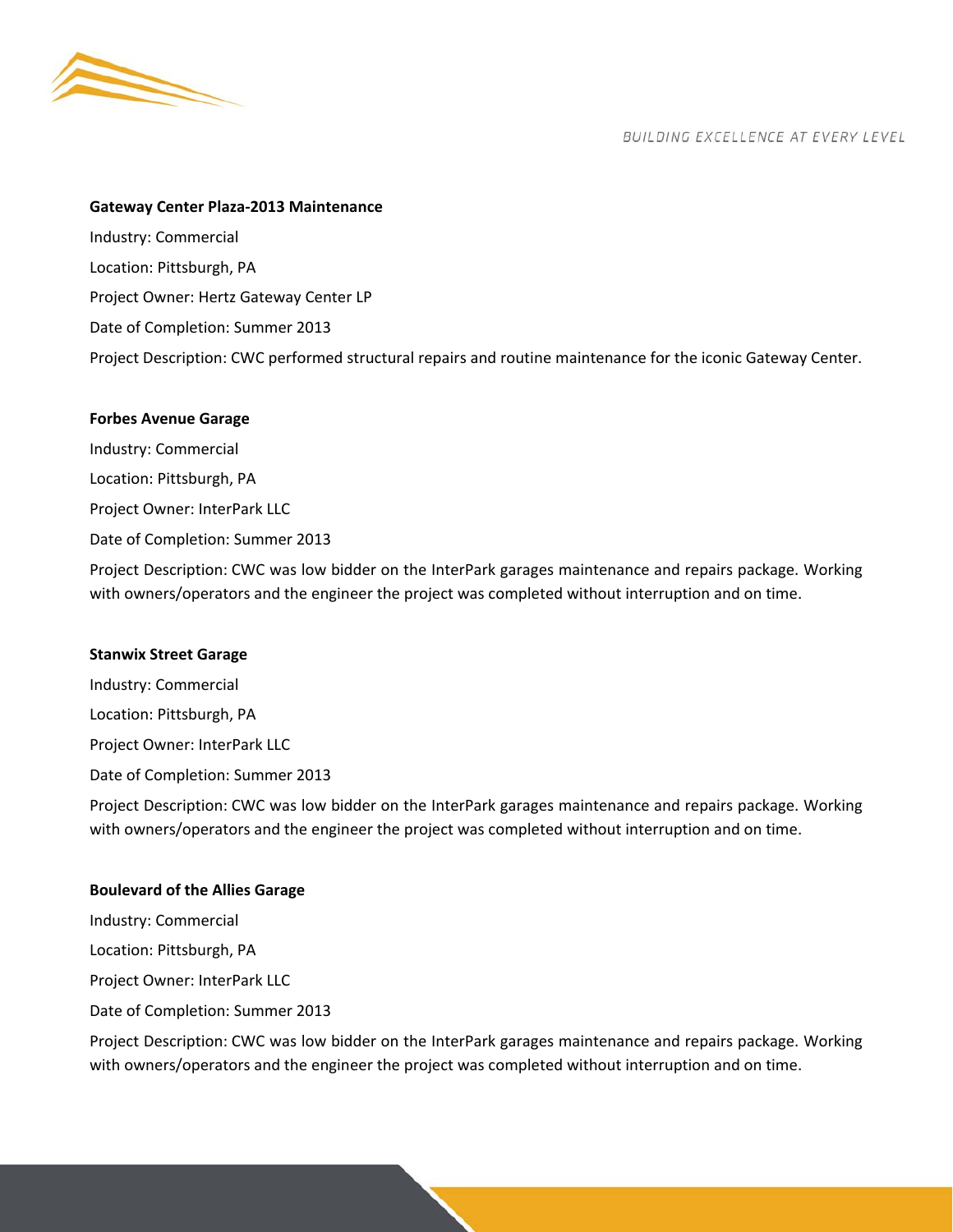

#### **Stanwix Street Garage**

Industry: Commercial Location: Pittsburgh, PA

Project Owner: InterPark LLC

Date of Completion: Fall 2013

Project Description: CWC was low bidder on the InterPark garages maintenance and repairs package. Working with owners/operators and the engineer the project was completed without interruption and on time.

#### **Forbes Avenue Garage**

Industry: Commercial Location: Pittsburgh, PA Project Owner: InterPark LLC Date of Completion: Fall 2013

Project Description: CWC was low bidder on the InterPark garages maintenance and repairs package. Working with owners/operators and the engineer the project was completed without interruption and on time.

#### **Boulevard of the Allies Garage**

Industry: Commercial Location: Pittsburgh, PA Project Owner: InterPark LLC

Date of Completion: Fall 2013

Project Description: CWC was low bidder on the InterPark garages maintenance and repairs package. Working with owners/operators and the engineer the project was completed without interruption and on time.

#### **Carnegie Museum Garage**

Industry: Nonprofit Location: Pittsburgh, PA Project Owner: Carnegie Museums of Pittsburgh Date of Completion: Summer 2013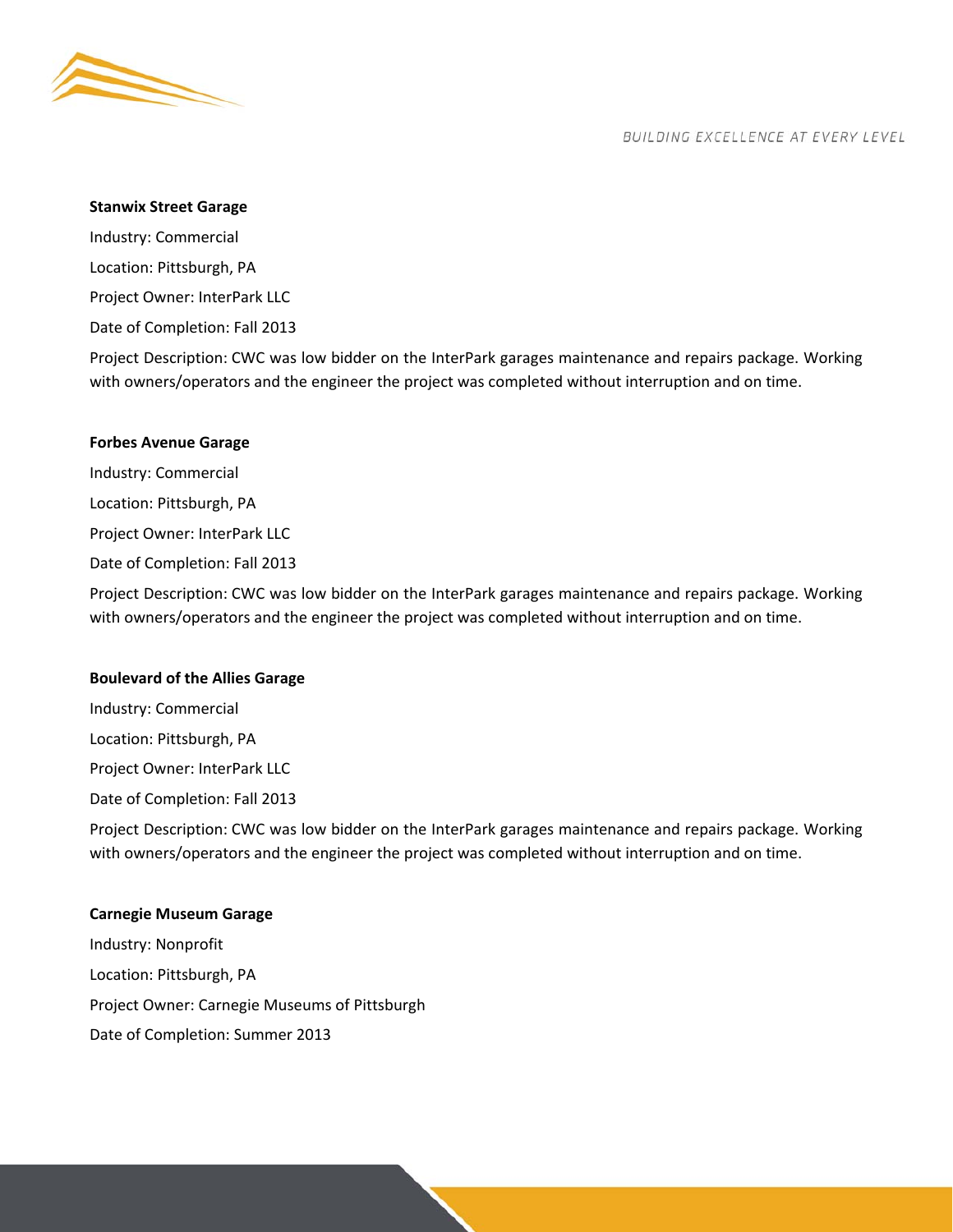

Project Description: CWC was low bidder on the Carnegie Museum's Garage repairs. The repairs were performed to the quad T precast deck and at expansion joint locations.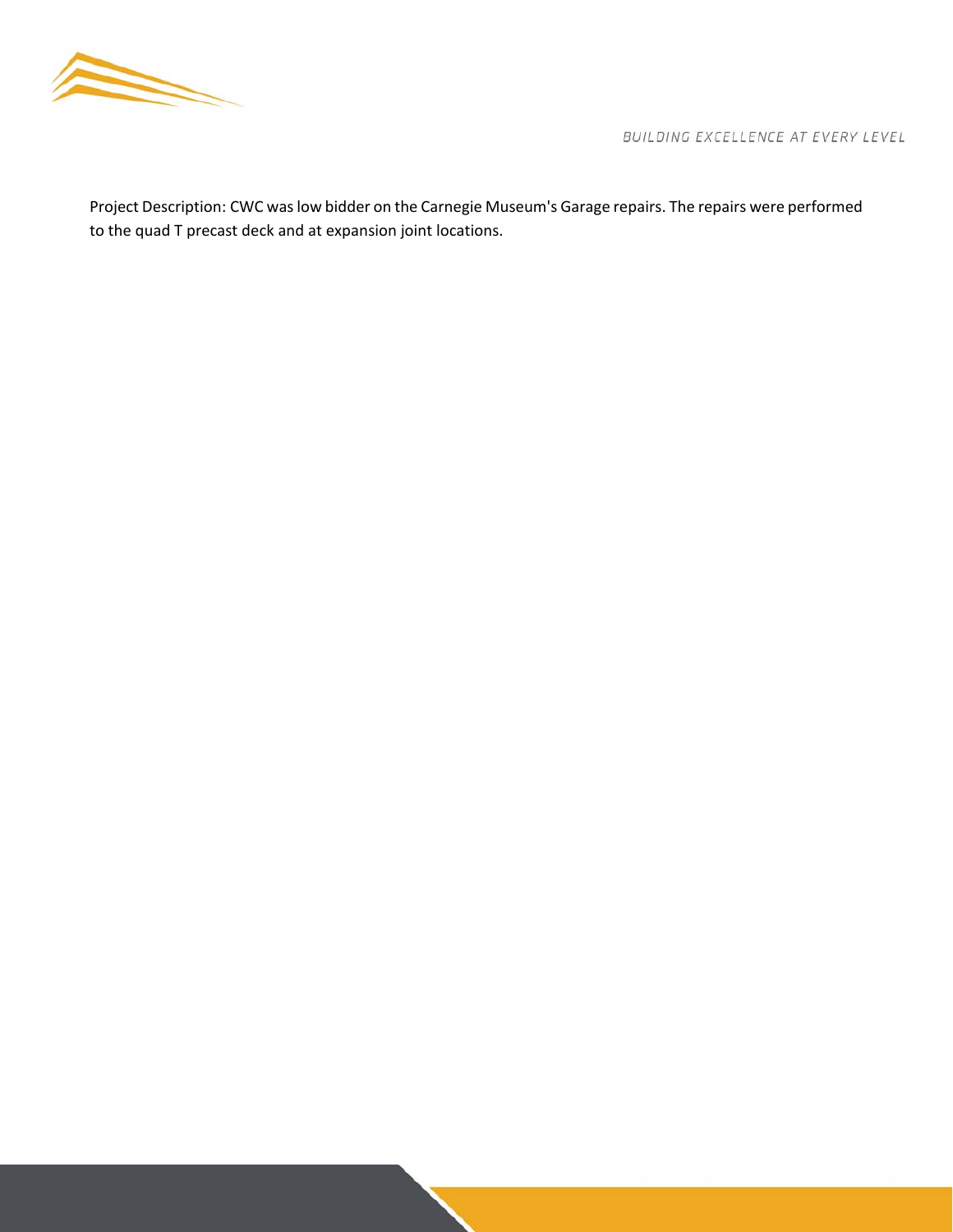

# **2012**

**Latrobe Parking Garage** 

Industry: Government Location: Latrobe, PA Project Owner: City of Latrobe Date of Completion: Spring 2012 Project Description: Complete Garage Restoration

## **City of Erie Parking Authority Parking Garage**

Industry: Government Location: Erie, PA Project Owner: City of Erie Parking Authority Date of Completion: Fall 2012 Project Description: Variety of: Structural Concrete Repairs, Waterproofing Applications, Structural Steel Repairs, Electrical, Plumbing, Painting, Elevator Upgrades/Repairs, Site Security

## **City of Pittsburgh Parking Authority Parking Garage**

Industry: Government Location: Pittsburgh, PA Project Owner: City of Pittsburgh Parking Authority Date of Completion: Fall 2012 Project Description: Variety of: Structural Concrete Repairs, Waterproofing Applications, Structural Steel Repairs, Electrical, Plumbing, Painting, Elevator Upgrades/Repairs, Site Security

**Johnstown Hospital Parking Garage**  Industry: Hospital Location: Johnstown, PA Project Owner: Johnstown Hospital Date of Completion: Summer 2012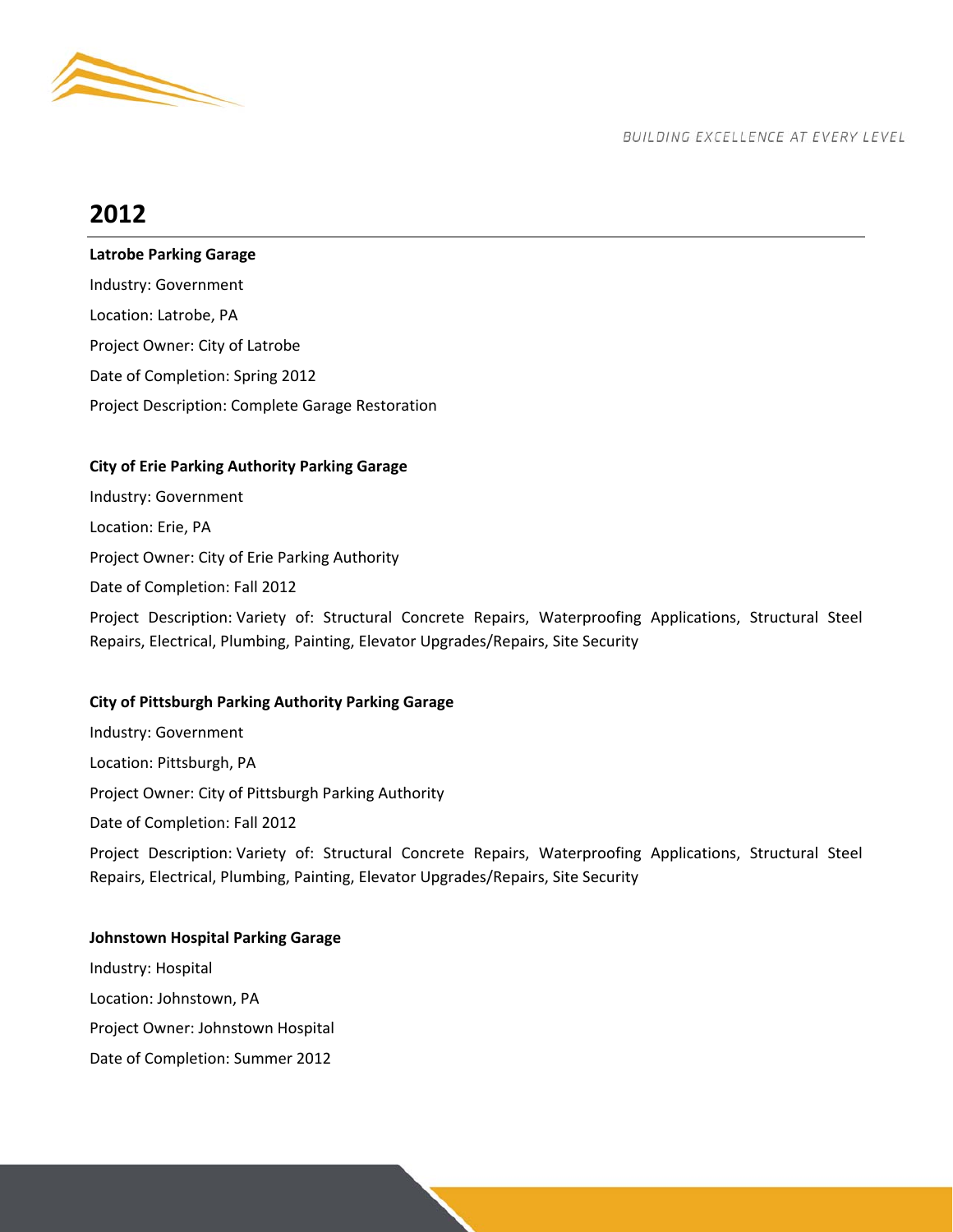

Project Description: Concrete Repair, Waterproofing, Painting, Metals

**Camden Clark Memorial Hospital Parking Garage**  Industry: Hospital Location: Parkersburg, WV Project Owner: Camden Clark Memorial Hospital Date of Completion: Fall 2012 Project Description: Concrete repairs, waterproofing

## **Pennsylvania State University Nittany Garage**

Industry: University Location: State College, PA Project Owner: Pennsylvania State University Date of Completion: Summer 2012 Project Description: Concrete repairs, exterior joints, waterproofing, painting

#### **Washington Plaza**

Industry: Utility Location: Washington, PA Project Owner: Faros Properties LLC Date of Completion: Summer 2012 Project Description: Specialty vault repairs, repairing walls and ceilings, replacing floors and specialty concrete

## **Stanwix Street**

Industry: Utility Location: Pittsburgh, PA Project Owner: InterPark LLC Date of Completion: Summer 2012 Project Description: Specialty vault repairs, repairing walls and ceilings, replacing floors and specialty concrete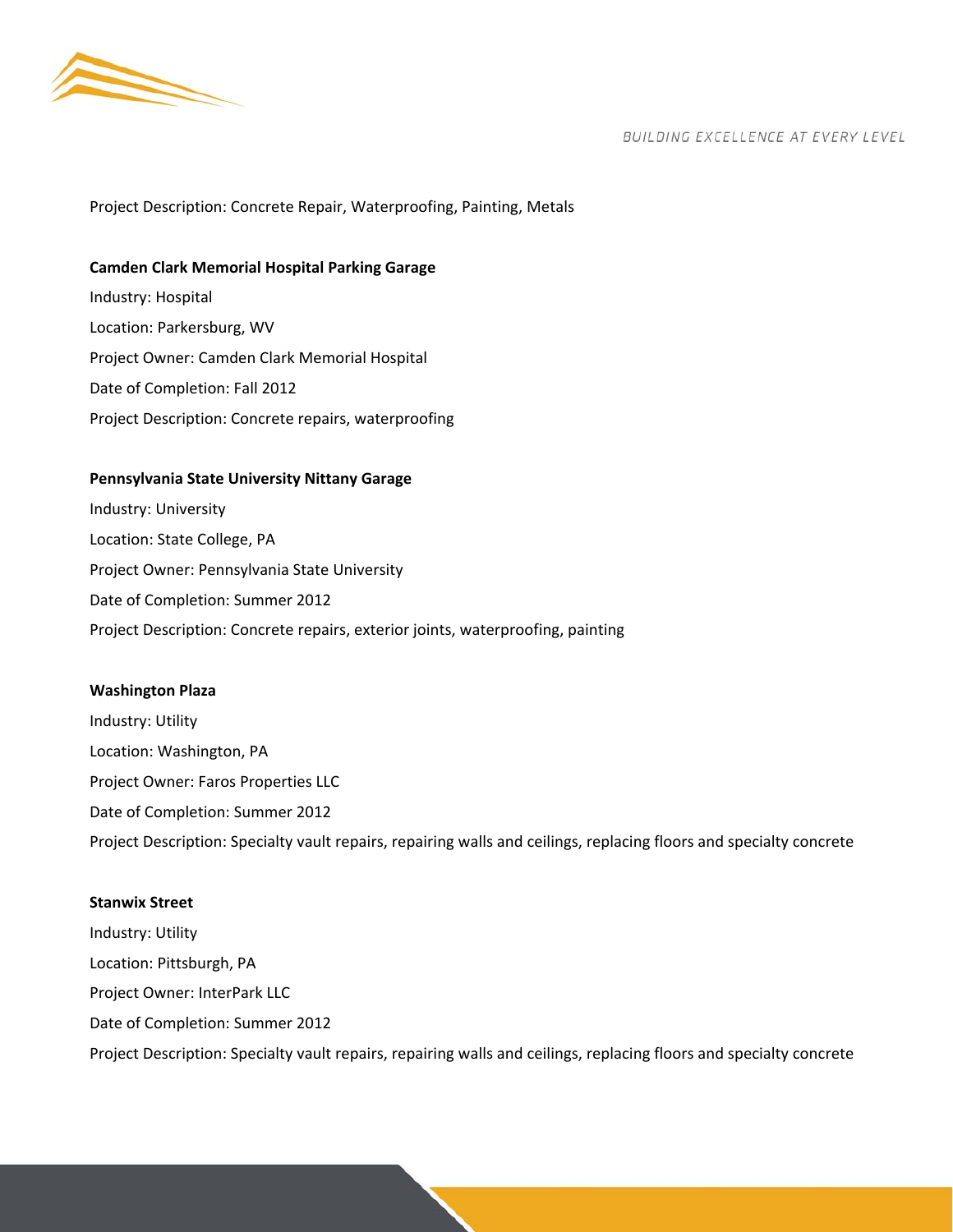

## **Charleston Parking Garage**

Industry: Government Location: Charleston, WV Project Owner: City of Charleston Date of Completion: Summer 2012 Project Description: Five garages, 2012 Restoration Items

## **UPMC Mercy**

Industry: Hospital Location: Pittsburgh, PA Project Owner: UPMC Date of Completion: Summer 2012 Project Description: Complete Garage Restoration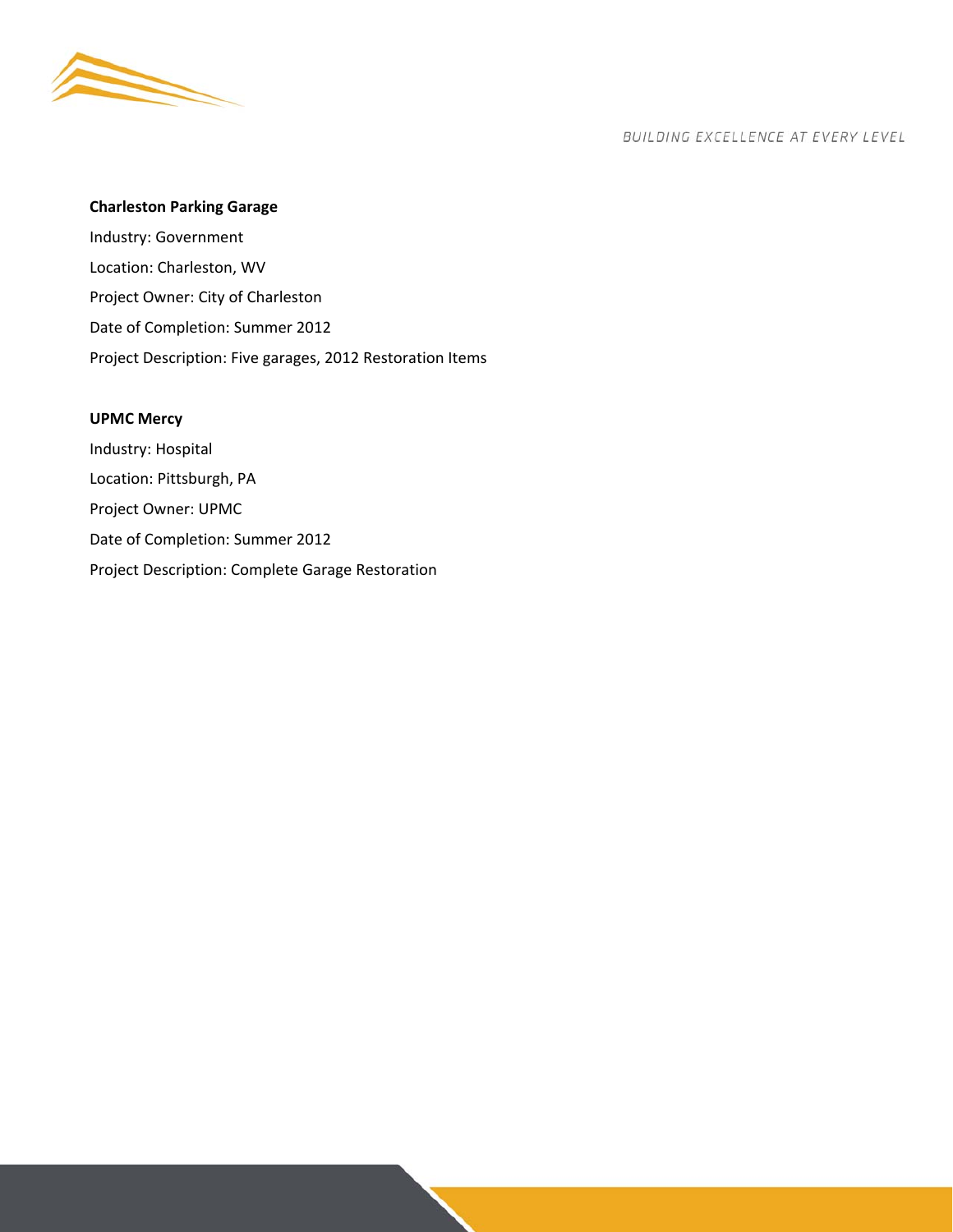

# **2011**

Allegheny County Airport Parking Garage Industry: Government Location: Pittsburgh, PA Project Owner: Allegheny County Airport Authority Date of Completion: Fall 2011

Project Description: Variety of: Structural Concrete Repairs, Waterproofing Applications, Structural Steel Repairs, Electrical, Plumbing, Painting, Elevator Upgrades/Repairs, Site Security

## **Gateway Center**

Industry: Utility Location: Pittsburgh, PA Project Owner: Hertz Gateway Center LP Date of Completion: Summer 2011 Project Description: Specialty vault repairs, repairing walls and ceilings, replacing floors and specialty concrete

## **Charleston Area Medical Center**

Industry: Hospital Location: Charleston, WV Project Owner: Charleston Area Medical Center Date of Completion: Summer 2011 Project Description: Remove and Replace Sealants

## **Shaw Building**

Industry: Commercial Location: Monroeville, PA Project Owner: The Elmhurst Group Date of Completion: Summer 2011 Project Description: Repair Curbs, Structural Repairs and Waterproofing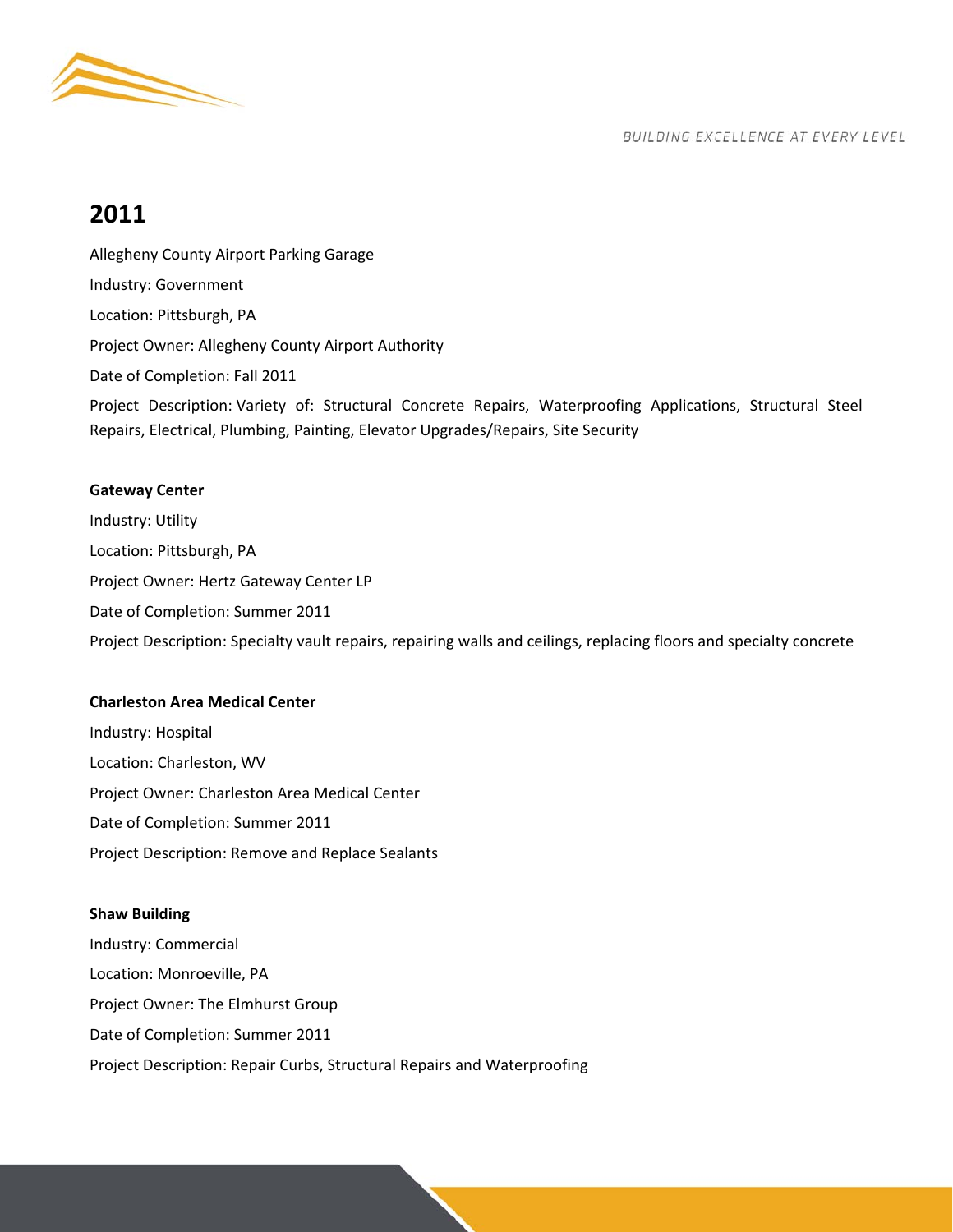

#### **Concordia of South Hills**

Industry: Commercial Location: Pittsburgh, PA Project Owner: Concordia of South Hills Date of Completion: Summer 2011 Project Description: Repair Leaks, Concrete Deck Repair

#### **Charleston Town Center**

Industry: Commercial Location: Charleston, WV Project Owner: Forest City Enterprises Date of Completion: Summer 2011 Project Description: Repair Concrete Planks

#### **West Penn Power Parking Garage**

Industry: Commercial Location: Greensburg, PA Project Owner: West Penn Power Date of Completion: Fall 2011 Project Description: Repair Concrete, Cracks and Install Sealant

#### **Penn Avenue**

Industry: Commercial Location: Pittsburgh, PA Project Owner: Chen Associates Date of Completion: Spring 2011 Project Description: Specialty Floor Replacement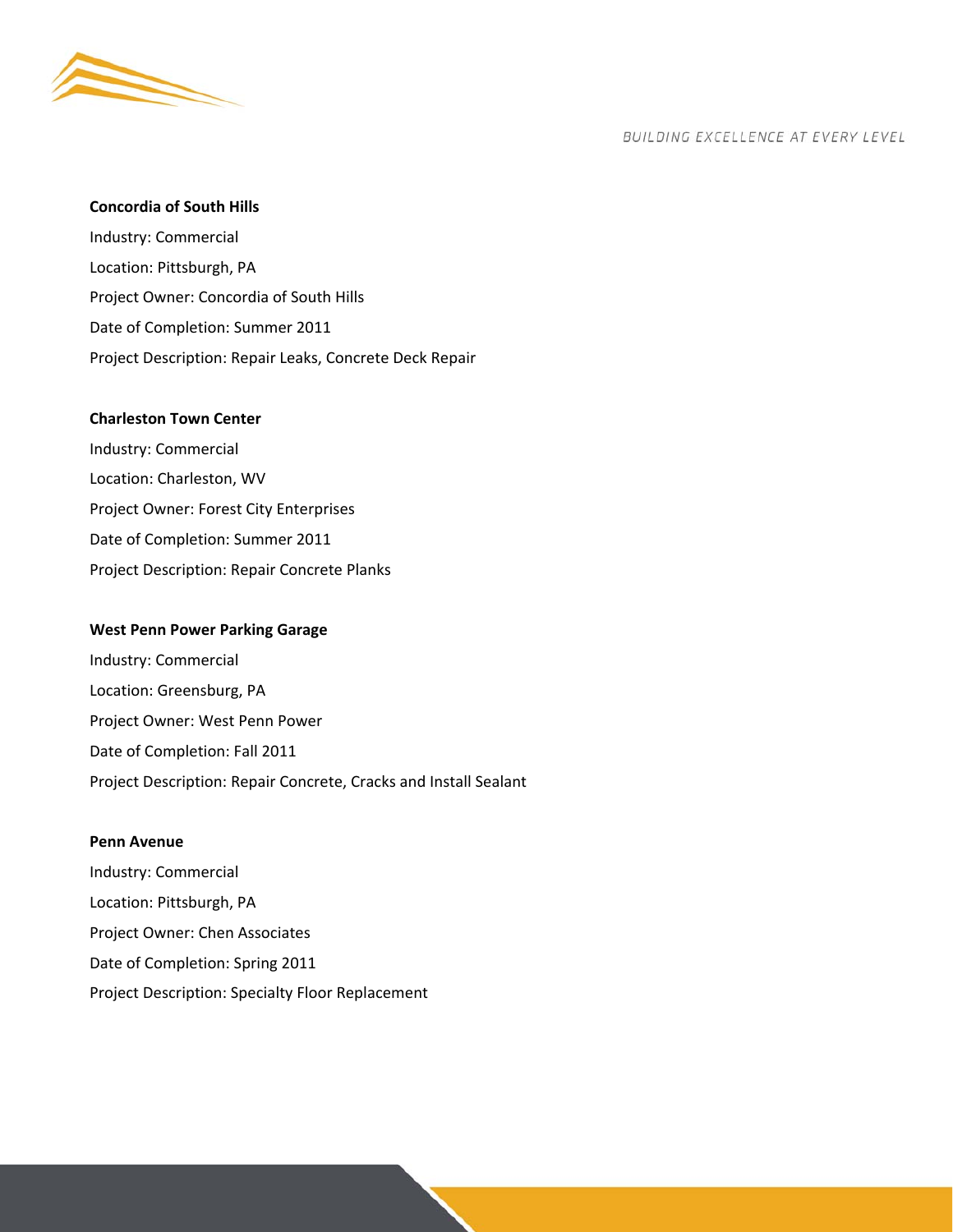

#### **Greentree Parking Garage**

Industry: Commercial Location: Greentree, PA Project Owner: FWG Real Estate Date of Completion: Spring 2011 Project Description: Phase II ‐ Structural Concrete Repair and Waterproofing

## **Johnstown Hospital Parking Garage**

Industry: Hospital Location: Johnstown, PA Project Owner: Conemaugh Health System Date of Completion: Winter 2011 Project Description: Repairs Garage Coatings, Patches and Install Sealant

#### **U.S. Steel Tower Garage Red Level**

Industry: Corporate Location: Pittsburgh, PA Project Owner: The 601W Companies Date of Completion: Fall 2011 Project Description: Renovate Slab on Grade

#### **Forbes Parking Garage**

Industry: Commercial Location: Pittsburgh, PA Project Owner: InterPark LLC Date of Completion: Fall 2011 Project Description: Waterproofing and Misc. Repairs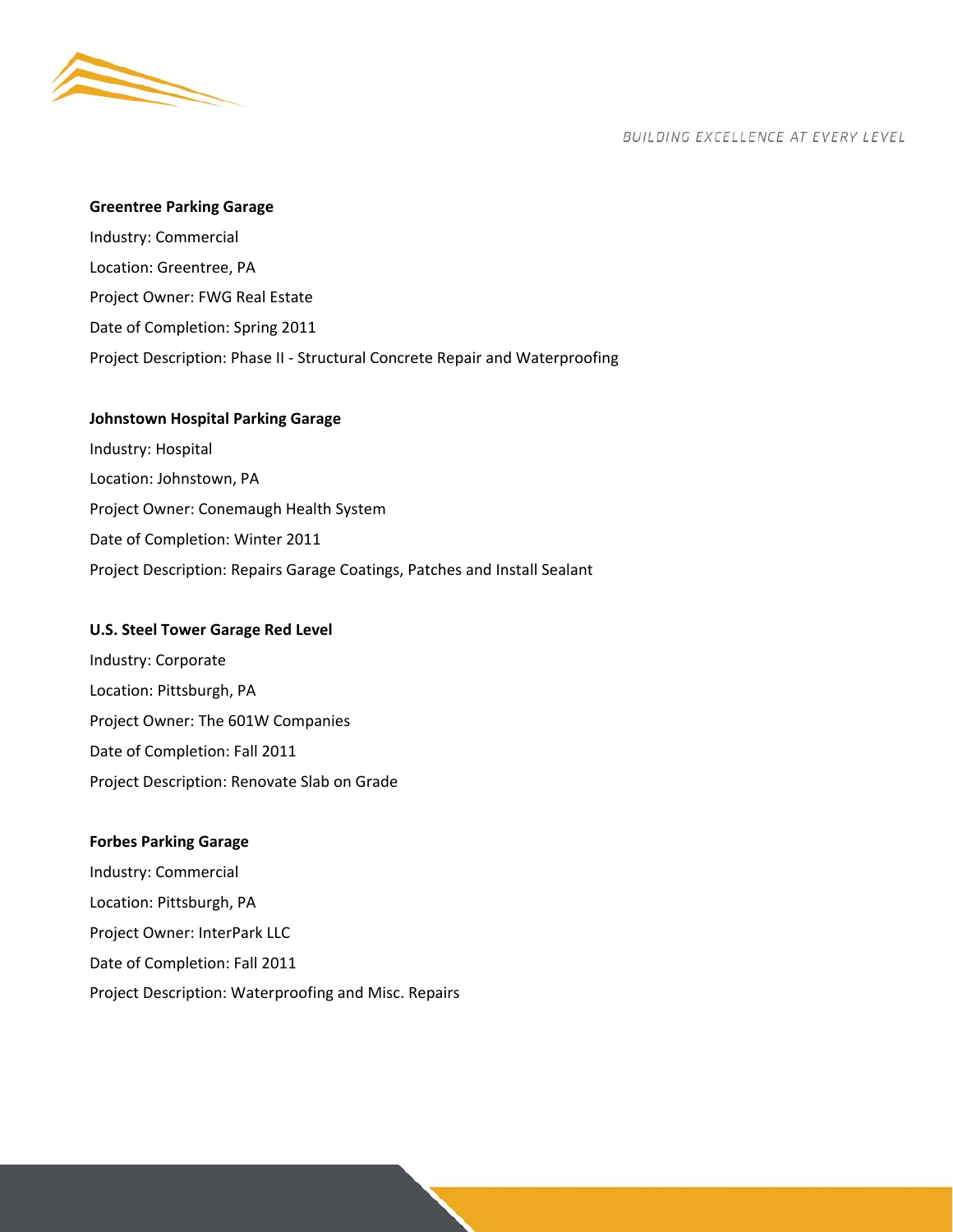

#### **Allies Parking Garage**

Industry: Commercial Location: Pittsburgh, PA Project Owner: InterPark LLC Date of Completion: Fall 2011 Project Description: Waterproofing and Misc. Repairs

## **Charleston Area Medical Center**

Industry: Hospital Location: Charleston, WV Project Owner: Charleston Area Medical Center Date of Completion: Winter 2011 Project Description: Specialty Structural Reinforcement

#### **Allegheny General Hospital James Street Parking Garage**

Industry: Hospital Location: Pittsburgh, PA Project Owner: Allegheny Health Network Date of Completion: Winter 2011 Project Description: Structural Concrete Repairs and Waterproofing

#### **FirstEnergy Parking Garage**

Industry: Commercial Location: Youngstown, OH Project Owner: Ohio Edison Date of Completion: Fall 2011 Project Description: Repair Concrete Deck Slab, Curbs and Drain Lines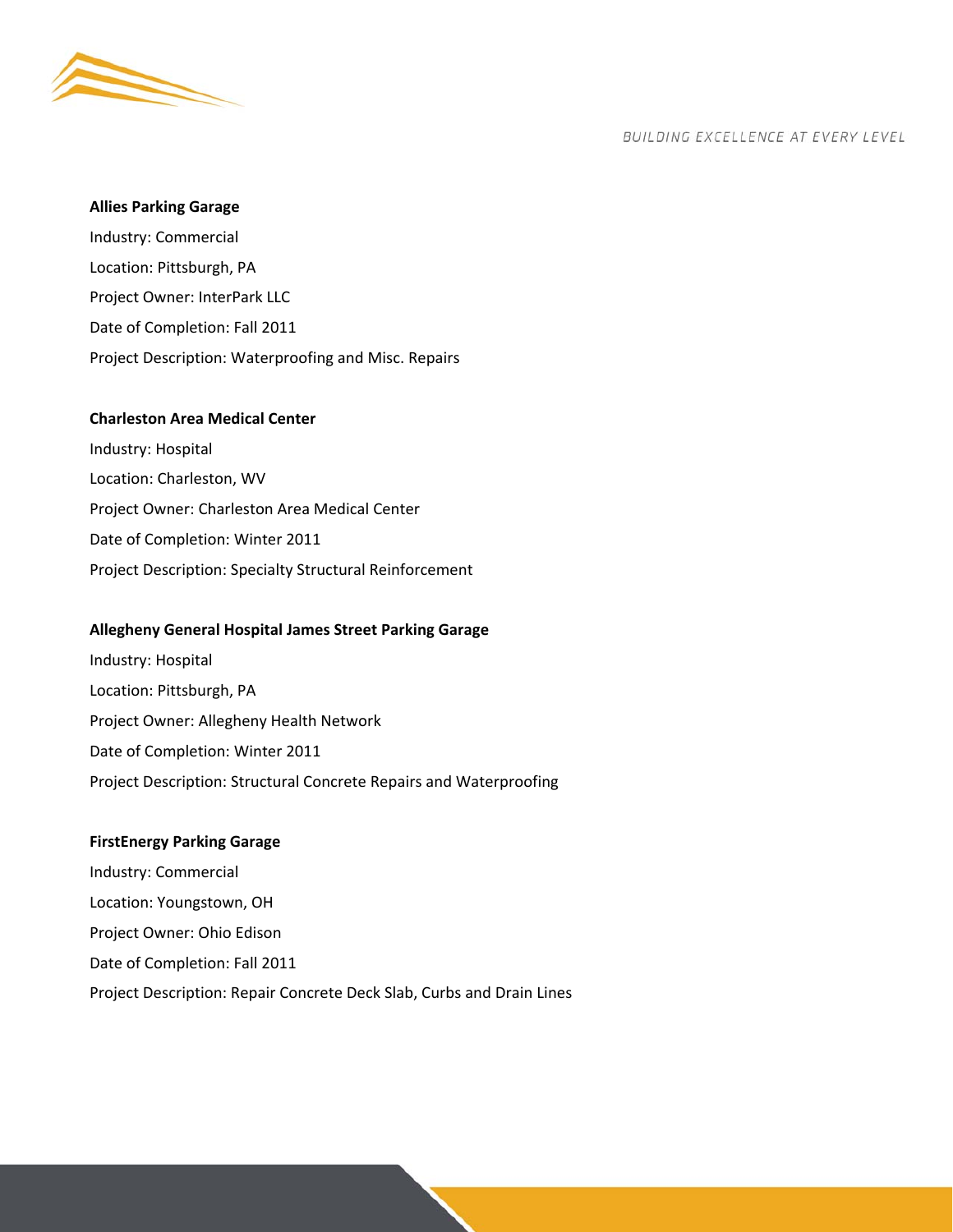

#### **City of Parkersburg ‐ Intermodal Transit Parking Garage**

Industry: Government Location: Parkersburg, WV Project Owner: City of Parkersburg Date of Completion: Winter 2011 Project Description: Seal Cracks and Apply Waterproofing

#### **Charleston Town Center**

Industry: Commercial Location: Charleston, WV Project Owner: Forest City Enterprises Date of Completion: Fall 2011 Project Description: Concrete Repairs

#### **West General Robinson Street Parking Garage**

Industry: Commercial Location: Pittsburgh, PA Project Owner: Sports and Exhibition Authority of Pittsburgh and Allegheny County Date of Completion: Winter 2011 Project Description: Specialty Expansion Joint Replacement at Building Exterior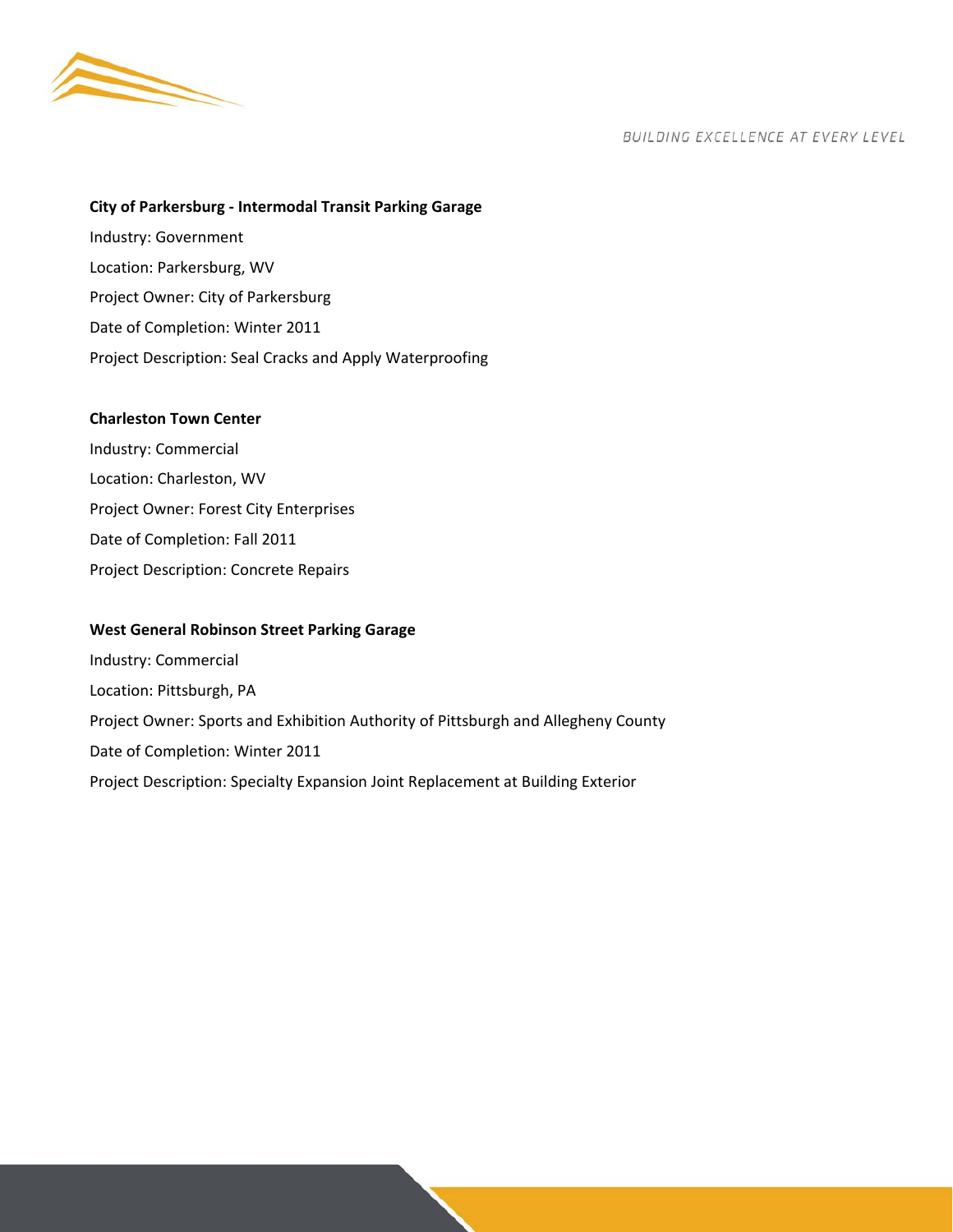

# **2010**

## **Pennsylvania State University HUB Parking Garage**

Industry: University Location: State College, PA Project Owner: Pennsylvania State University Date of Completion: Summer 2010 Project Description: Concrete Repairs and Waterproofing

## **Liberty Center**

Industry: Commercial Location: Pittsburgh, PA Project Owner: Forest City Realty Date of Completion: Fall 2010 Project Description: Structural Concrete Repair

## **Forbes Avenue Parking Garage**

Industry: Commercial Location: Pittsburgh, PA Project Owner: InterPark LLC Date of Completion: Fall 2010 Project Description: Structural Concrete Repairs and Waterproofing

## **Greentree Parking Garage**

Industry: Commercial Location: Greentree, PA Project Owner: FWG Real Estate Date of Completion: Fall 2010 Project Description: Structural Concrete Repairs and Waterproofing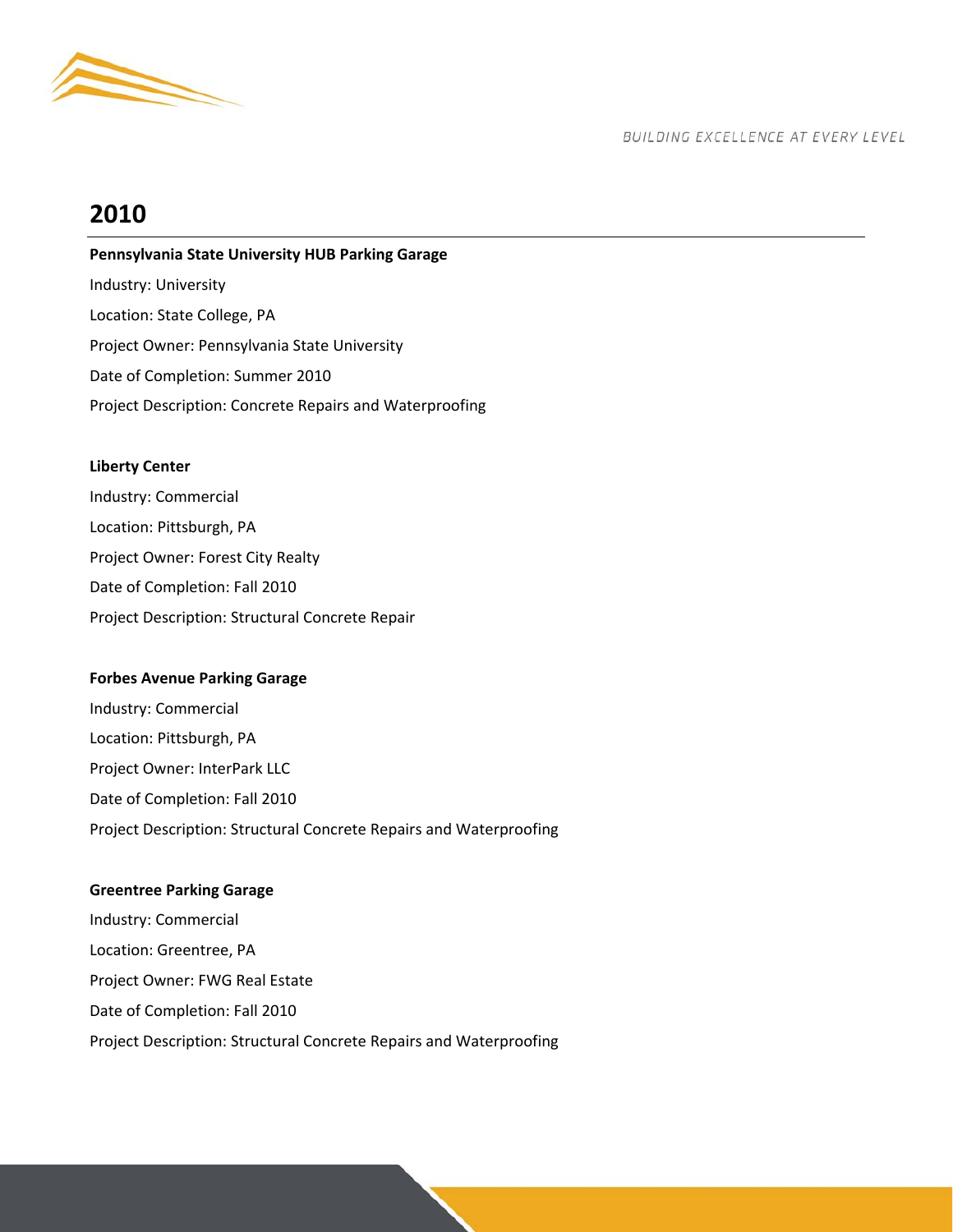

## **Charleston Area Medical Center Parking Garage**

Industry: Hospital Location: Charleston, WV Project Owner: Charleston Area Medical Center Date of Completion: Winter 2010 Project Description: Repair Beams, Floors and Joints

#### **Meadville Parking Garage**

Industry: Government Location: Meadville, PA Project Owner: City of Meadville Date of Completion: Fall 2010 Project Description: Beam, Column, Stairs and Deck Slab Replacement, R/R Precast Units

#### **Cabin Hill Parking Garage**

Industry: Commercial Location: Greensburg, PA Project Owner: Allegheny Power Date of Completion: Fall 2010 Project Description: Structural Column, Beam and Concrete Deck Repair

#### **Carnegie Mellon University Parking Garage**

Industry: University Location: Pittsburgh, PA Project Owner: Carnegie Mellon University Date of Completion: Summer 2010 Project Description: Waterproofing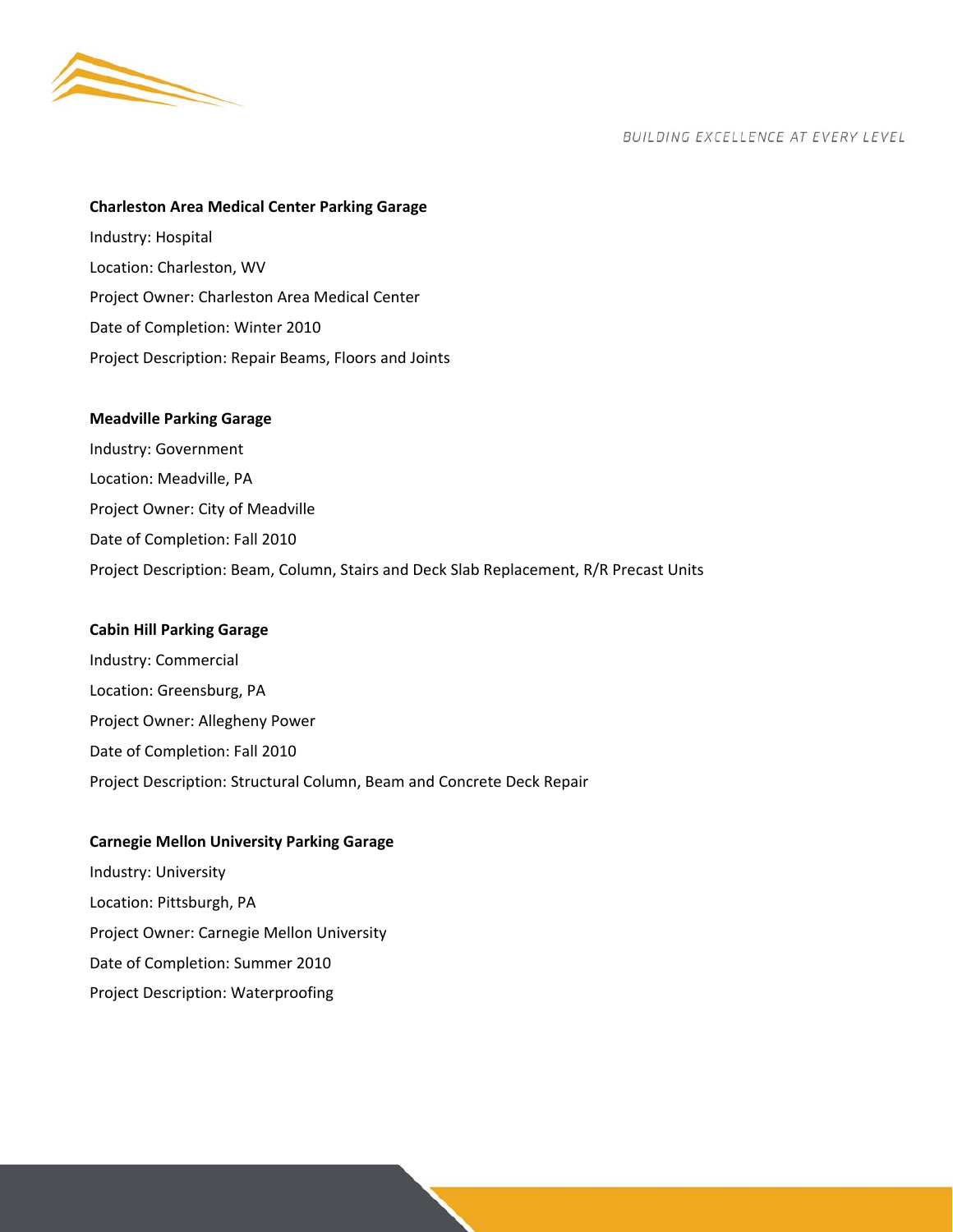

#### **Shaw Building**

Industry: Commercial Location: Monroeville, PA Project Owner: Elmhurst Group Date of Completion: Fall 2010 Project Description: Structural Repair Concrete Slab and Apply Deck Coating

#### **Latrobe Hospital Emergency Repairs**

Industry: Hospital Location: Latrobe, PA Project Owner: Latrobe Hospital Date of Completion: Summer 2010 Project Description: Emergency Shoring and Steel Repairs

#### **U.S. Steel Tower Garage**

Industry: Corporate Location: Pittsburgh, PA Project Owner: The 601W Companies Date of Completion: Fall 2010 Project Description: Concrete Repairs, Sealants and Drain Replacement

## **Allegheny General Hospital**

Industry: Hospital Location: Pittsburgh, PA Project Owner: Allegheny Health Network Date of Completion: Fall 2010 Project Description: Double Tee Beam Repair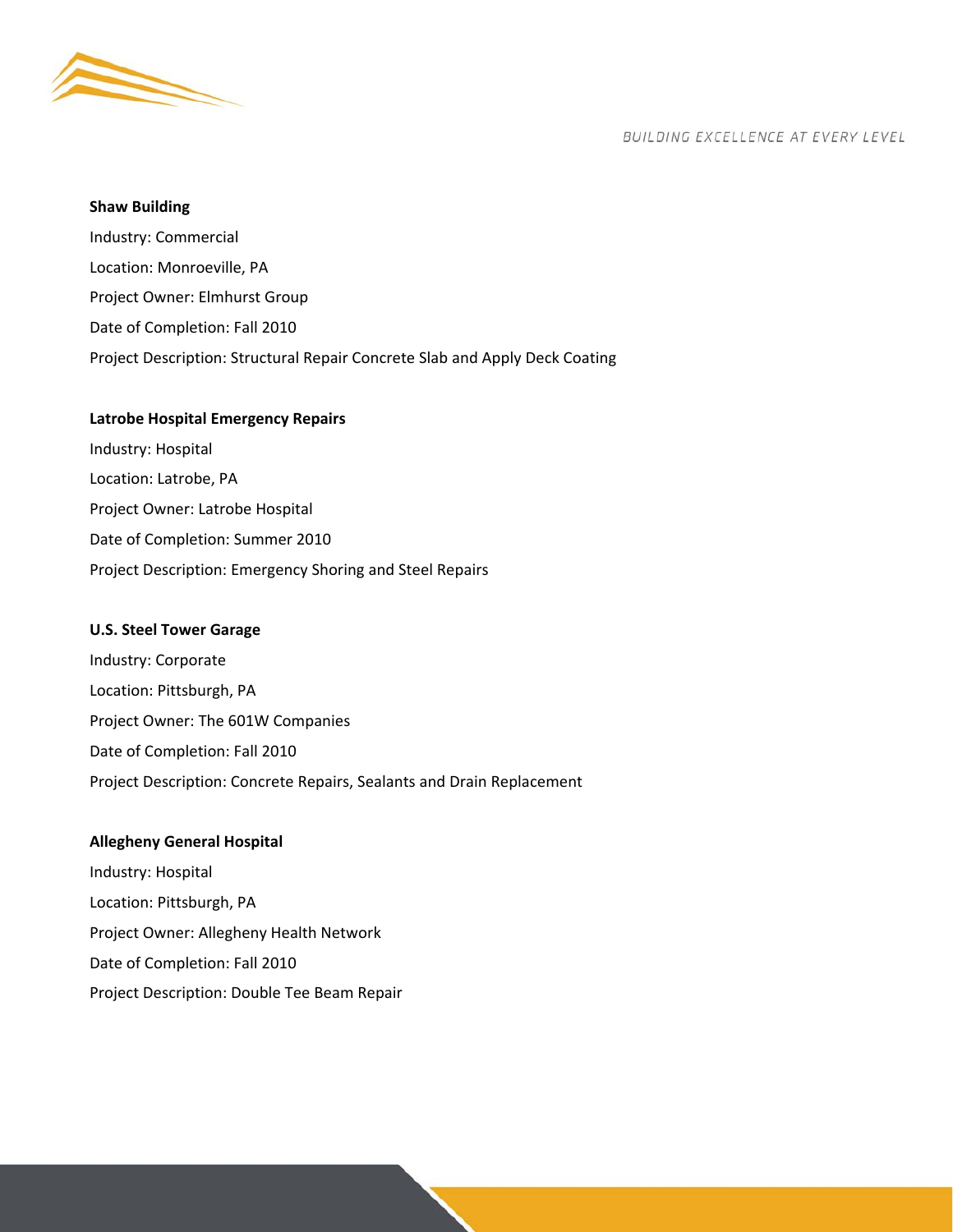

#### **Charleston Town Center**

Industry: Commercial Location: Charleston, WV Project Owner: Forest City Realty Date of Completion: Fall 2010 Project Description: Concrete Repair and Waterproofing

#### **Airport Office Park**

Industry: Commercial Location: Pittsburgh, PA Project Owner: RFJ Associates Date of Completion: Fall 2010 Project Description: Waterproofing

#### **Charleston Marriott Hotel**

Industry: Corporate Location: Charleston, WV Project Owner: Forest City Realty Date of Completion: Winter 2010 Project Description: Structural Concrete Repairs and Waterproofing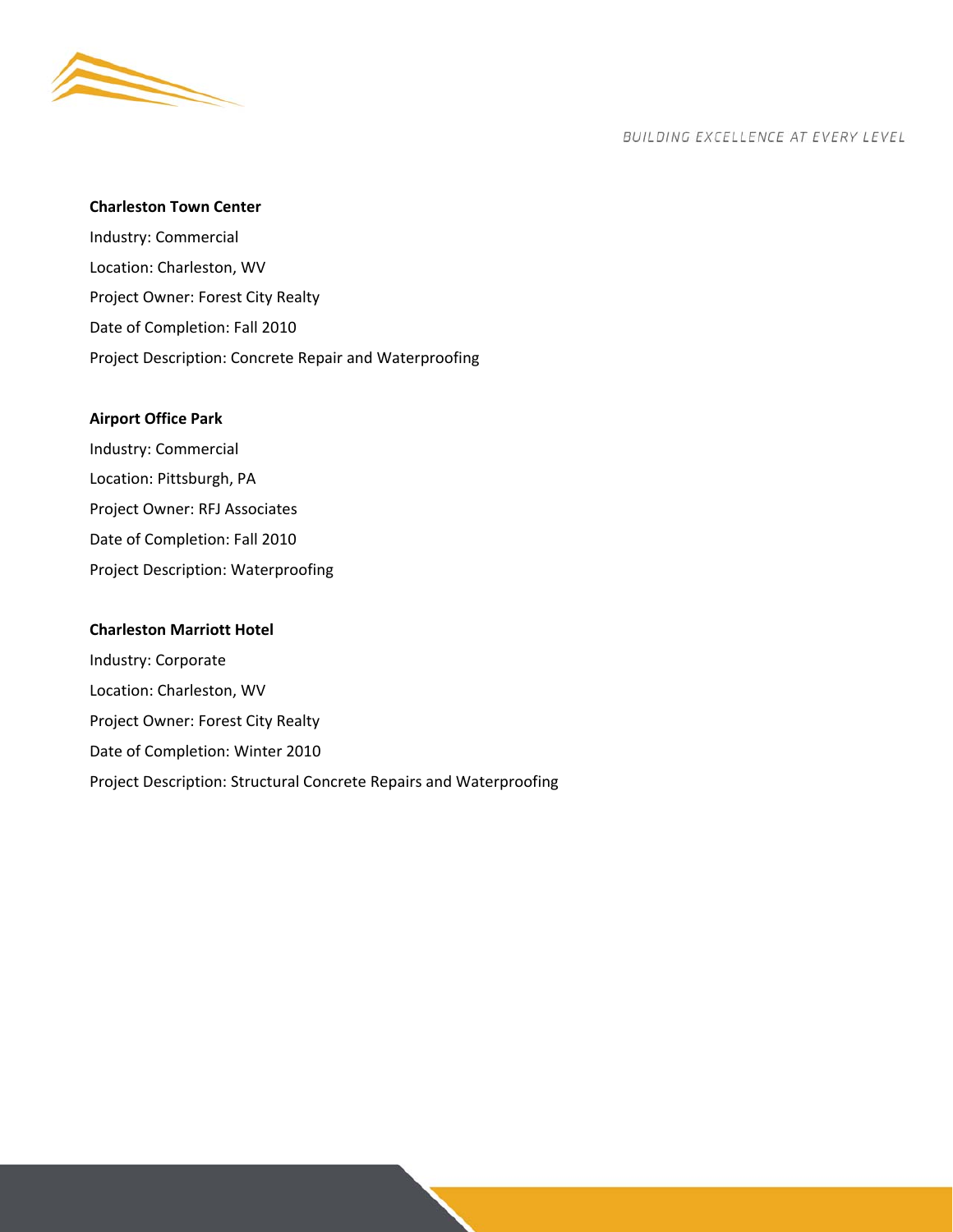

# **2009**

## **Pittsburgh International Airport ‐ Short‐Term Parking Garage**

Industry: Airport Location: Pittsburgh, PA Project Owner: Allegheny County Airport Authority

Date of Completion: Spring 2009

Project Description: CWC performed the restoration work while maintaining daily operation of the garage. Double tee stem repairs. Repair deteriorated concrete portions of the precast units. Apply supporting steel to precast units.

## **Latrobe Hospital Parking Garage**

Industry: Hospital Location: Latrobe, Pennsylvania Project Owner: Excela Health Systems Start Date: Fall 2008 Date of Completion: Winter 2009 Project Description: 5,000 SF of full depth concrete repair. CWC maintained traffic flow during the removal of the concrete.

## **State of West Virginia Parking Garage**

Industry: Government Location: Charleston, WV Project Owner: State of West Virginia Start Date: Summer 2008 Date of Completion: Spring 2009

Project Description: Concrete repair, removal and replace all sealants. New expansion joint angles. Unique carbon fiber application at T stems. Traffic coatings and sealer on entire garage. Electrical, plumbing, painting. Construction of four (4) enclosures on the roof for stairs and elevators. Replace two (2) elevators. CWC is meeting a 3‐month winter schedule.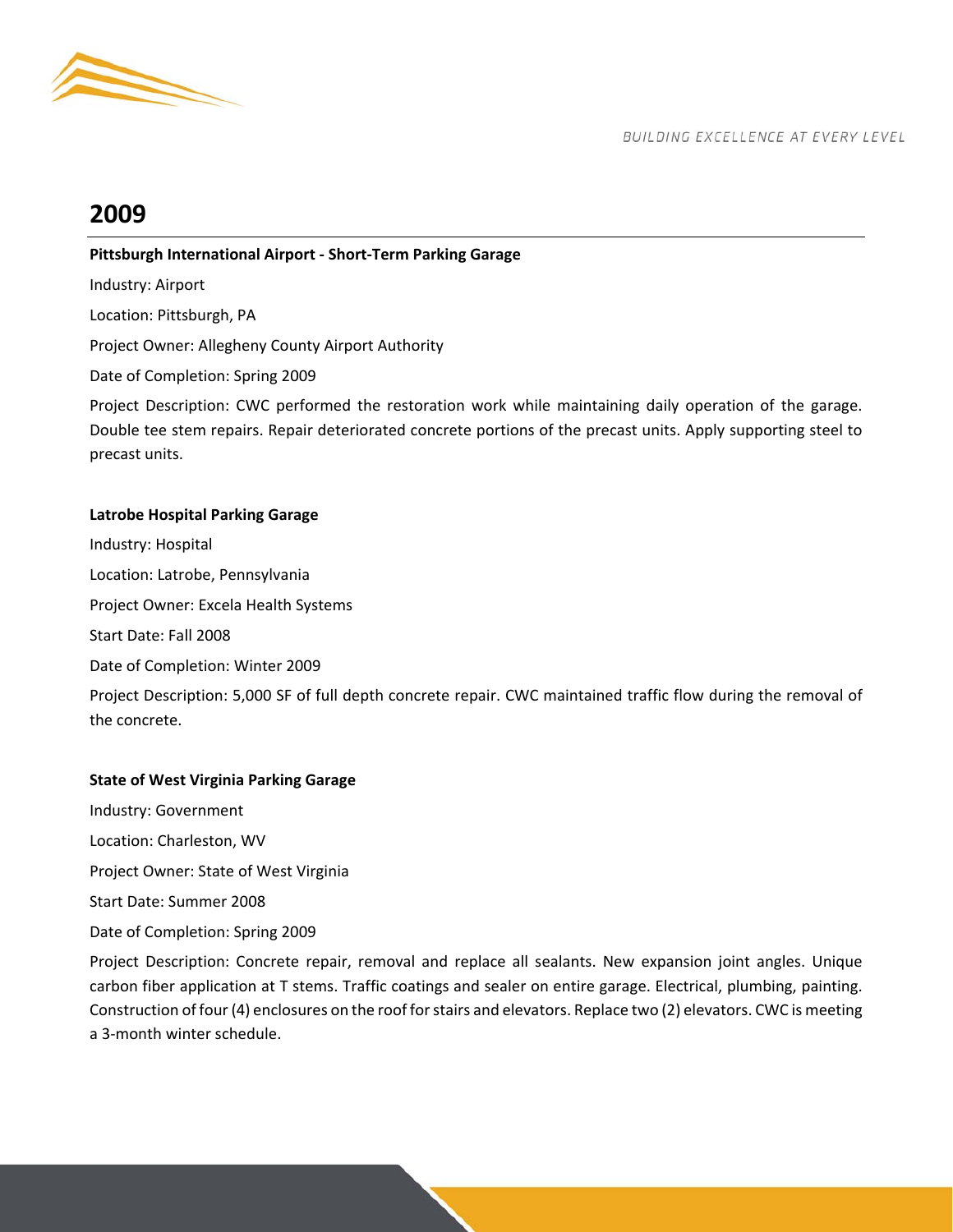

## **St. Joseph's Hospital Parking Structure Repairs**

Industry: Hospital

Location: Parkersburg, WV

Date of Completion: Fall 2009

Contract Award Date: January 2007

Project Description: Concrete repairs and replacement, carbon fiber strengthening and supplemental bracing. New deck waterproofing system utilizing joint sealants and traffic deck coatings.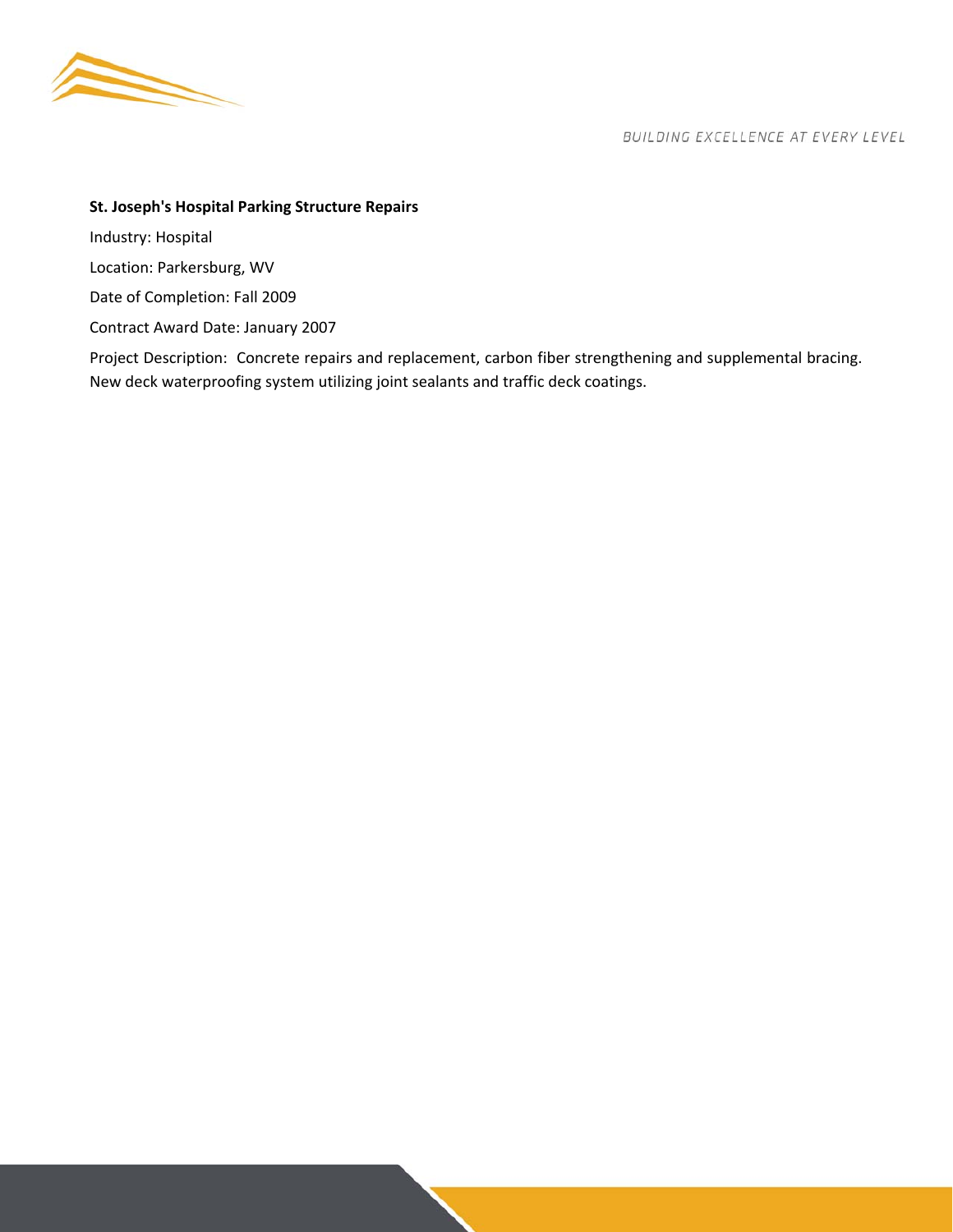

## **2008**

## **Allegheny Power Corporate Headquarters Parking Garage**

Industry: Commercial Location: Greensburg, PA

Project Owner: Allegheny Power

Start Date: Spring 2008

Date of Completion: Fall 2008

Project Description: CWC is performing the parking garage restoration work within a 5-month time frame, while keeping the garage in operation. Remove the entire 52,000 SF of the 4‐inch topping at the roof level with hydro demolition. Place a new 4-inch topping and then apply a traffic coating membrane. Miscellaneous column and beam repairs. Install several new steel expansion joint angles and install new expansion joints.

## **Erie Site K Garage**

Industry: Government Location: Erie, PA Project Owner: Erie Parking Authority Start Date: Fall 2007 Date of Completion: Winter 2008

Project Description: This assignment involves the removal and replacement of post-tensioned cables that help support the garage structure. The project, adjacent to Saint Vincent Hospital, also entails concrete repairs as needed to the deck surfaces and waterproofing of driving surfaces.

## **St. Joseph's Hospital Parking Garage**

Industry: Hospital Location: Parkersburg, WV Project Owner: St. Joseph's Hospital Date of Completion: Summer 2008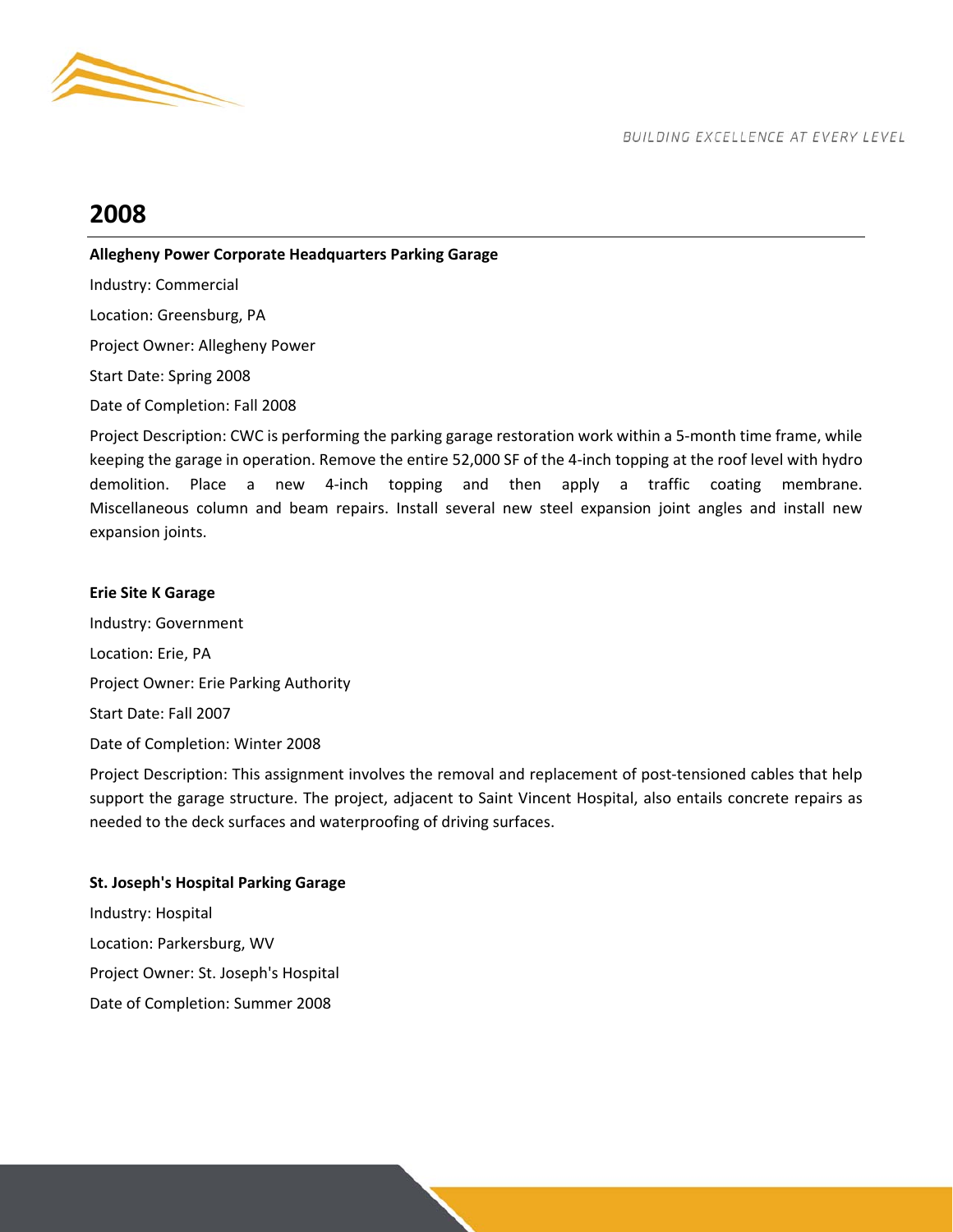

Project Description: Garage is 40 years old. CWC will perform concrete repair and replacement, carbon fiber strengthening and supplemental bracing. Waterproofing details, utilizing joint sealants and traffic deck coatings will also be installed.

## **Treeline Companies Garage**

Industry: Commercial Location: Long Island, NY Project Owner: Treeline Companies Date of Completion: Spring 2008

Project Description: This restoration project entailed the removal and replacement of all roof-level parking surfaces on two adjacent garages located near the Nassau County Courts complex. The assignment also involved the removal and replacement of sealant material in expansion joints. Urethane‐based, traffic‐bearing membranes were installed on the lower levels of both facilities to extend the lifespan of driving surfaces.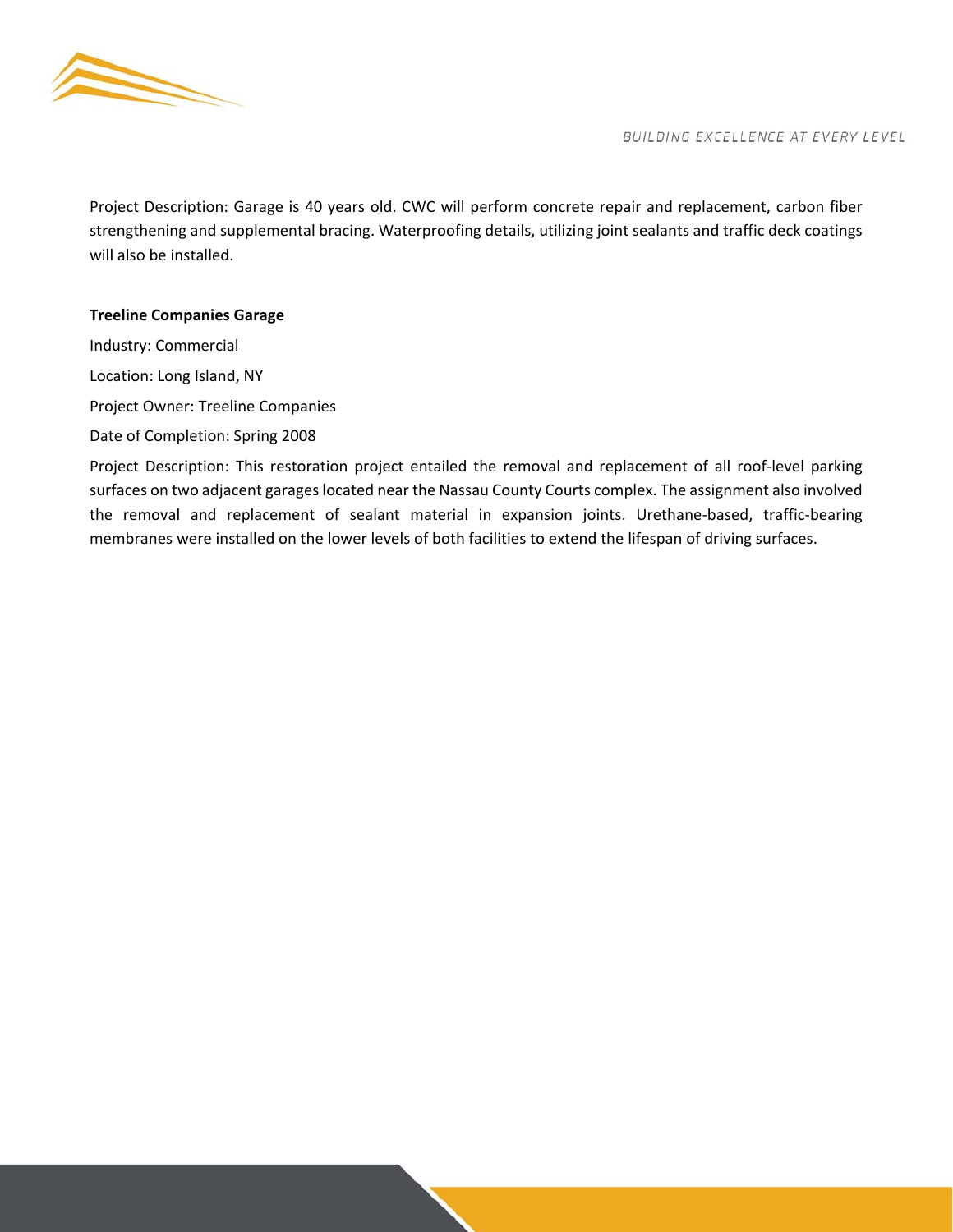

## **2007**

## **The Ohio State University ‐ Union Garage Renovation**

Industry: University Location: Columbus, OH Project Owner: The Ohio State University Date of Completion: Fall 2007 Project Description: Concrete repairs and deck waterproofing.

## **Site D Parking Structure Repairs**

Industry: Government Location: Erie, PA Project Owner: Date of Completion: Summer 2007 Project Description: Concrete repairs and replacement with deck waterproofing consisting of joint sealants and traffic deck coating.

## **Cascade Parking Structure Repairs**

Industry: Government Location: Akron, OH Date of Completion: Spring 2007 Project Description: Concrete repairs, waterproofing, and facade replacement.

## **UPMC Magee‐Women's Hospital Garage**

Industry: Hospital Location: Pittsburgh, PA Project Owner: UPMC Date of Completion: Fall 2007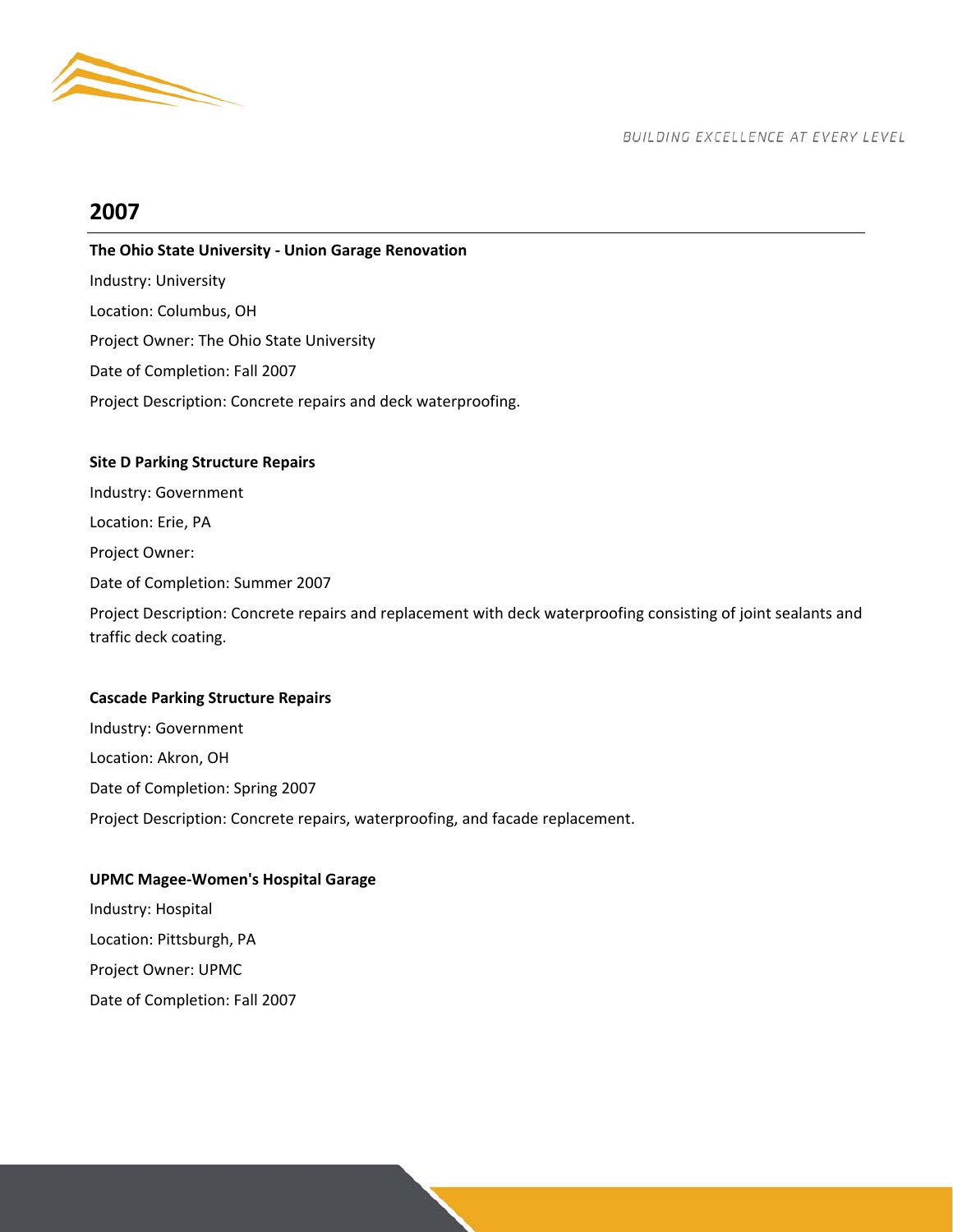

Project Description: This assignment entailed the removal and replacement of aging and failed sealants in expansion joints of the Magee‐Women's garage. A urethane‐based, traffic‐bearing membrane was also installed to extend the lifespan of driving surfaces.

## **Shore Club Condominiums North & South Parking Structures**

Industry: Commercial

Location: Jersey City, NJ

Date of Completion: Summer 2007

Project Description: Deck waterproofing system for a precast parking structure. System consists of joint sealants, expansion joint seals, concrete section and traffic deck coating.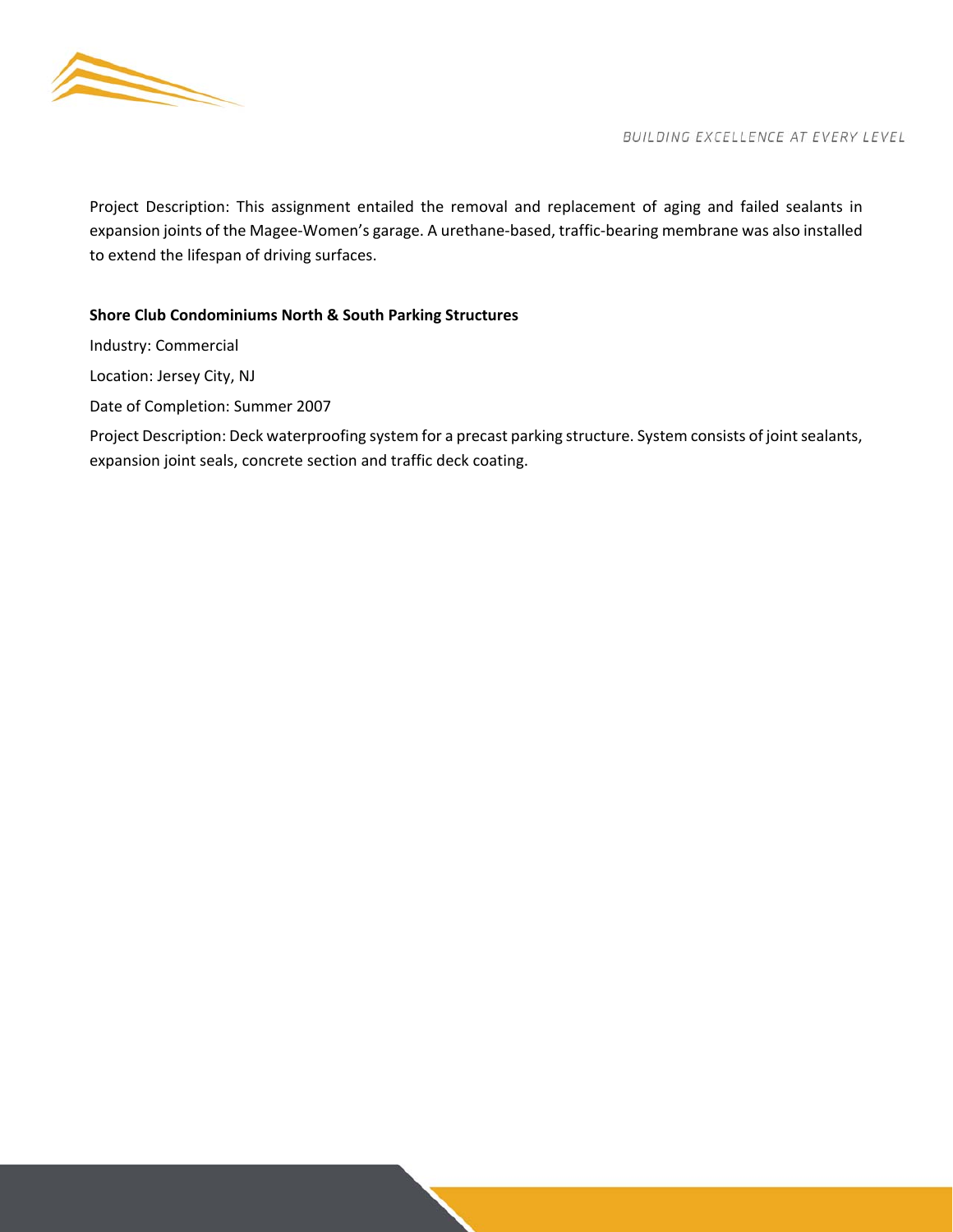

# **2006**

## **Institute for Scientific Research Plaza**

Industry: Government

Location: Fairmont, WV

Project Owner:

Date of Completion: Fall 2006

Project Description: Installation of plaza deck buried membrane with extensive hardscape and landscape surfacing.



## **Old Country Road Phase II**

Industry: Corporate

Location: Carle Place, NY

Project Owner:

Date of Completion: Fall 2006

Project Description: Concrete repair and deck waterproofing consisting of joint sealants, concrete sealer, and traffic deck coating and expansion joint seals.

## **Mt. Carmel Hospital Parking Structure Repairs**

Industry: Hospital Location: Columbus, OH Project Owner: Date of Completion: Fall 2006 Project Description: Concrete repairs, waterproofing.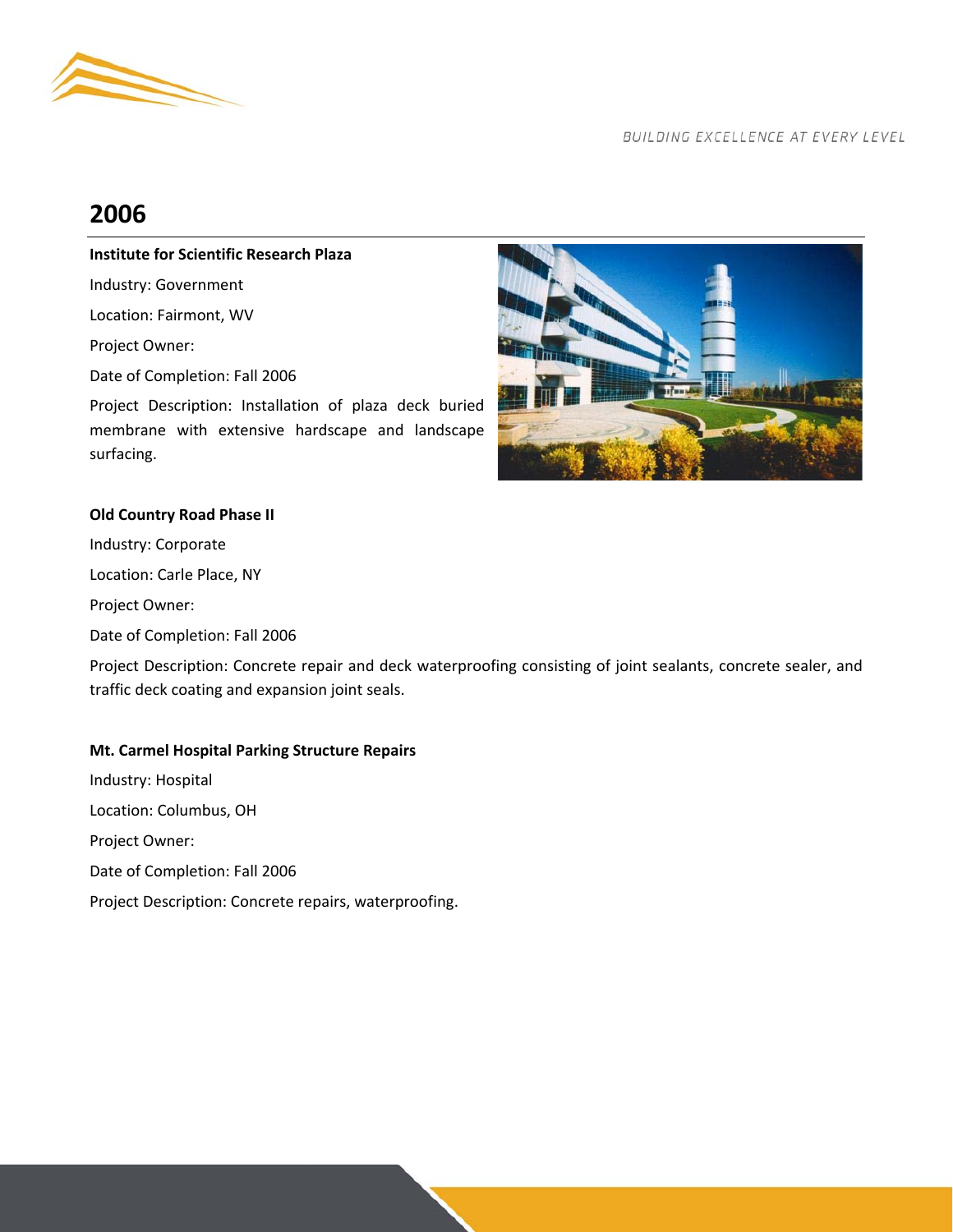

#### **Stanwix Street Garage ‐ Concrete Repairs**

Industry: Commercial Location: Pittsburgh, PA Project Owner: Date of Completion: Fall 2006 Project Description: Concrete repair and replacement with deck waterproofing consisting of joint sealants, concrete sealer and traffic deck



## **Option Garage Deck Waterproofing System**

Industry: Commercial

Location: Pittsburgh, PA

Project Owner:

coating

Date of Completion: Summer 2006

Project Description: Deck waterproofing system for a precast parking structure. Work consists of joint sealants, expansion joint sealing, concrete deck sealer, elastomeric traffic deck coating and miscellaneous architectural caulking

## **Stanwix Street Parking Structure Speed Ramp Removal**

Industry: Commercial

Location: Pittsburgh, PA

Project Owner:

Date of Completion: Spring 2006

Project Description: Demolition of a cantilevered exit ramp from the side of the building and related structural and cosmetic concrete repairs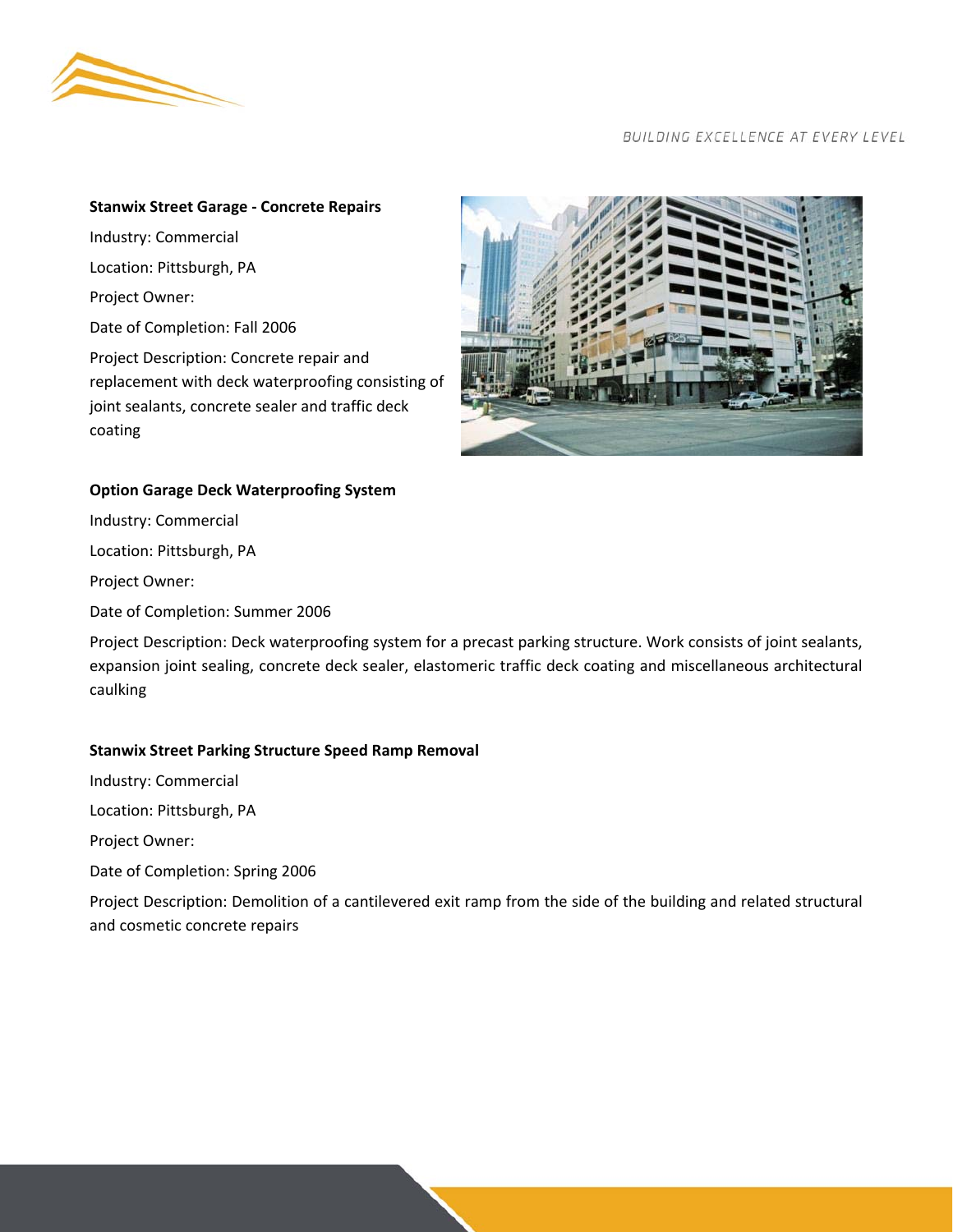

## **2005**

## **One Old Country Road Parking Structure Phase I Repairs**

Industry: Corporate

Location: Carle Place, NY

Project Owner:

Date of Completion: Fall 2005

Project Description: Concrete repair and deck waterproofing consisting of joint sealants, concrete sealer, and traffic deck coating and expansion joint seals

## **Nationwide Hickory Street Parking Structure Repairs**

Industry: Corporate Location: Columbus, OH Project Owner: Date of Completion: Fall 2005 Project Description: Concrete patching, epoxy injection, carbon fiber, trench drain replacement, waterproofing, post tension cable repairs

## **Kaufmann's Garage on Forbes Repair**

Industry: Commercial Location: Pittsburgh, PA Project Owner: Date of Completion: Summer 2005 Project Description: Concrete repair, waterproofing, roof replacement

#### **Stanwix Street Parking Structure Repairs**

Industry: Commercial

Location: Pittsburgh, PA

Project Owner: InterPark LLC

Date of Completion: Fall 2005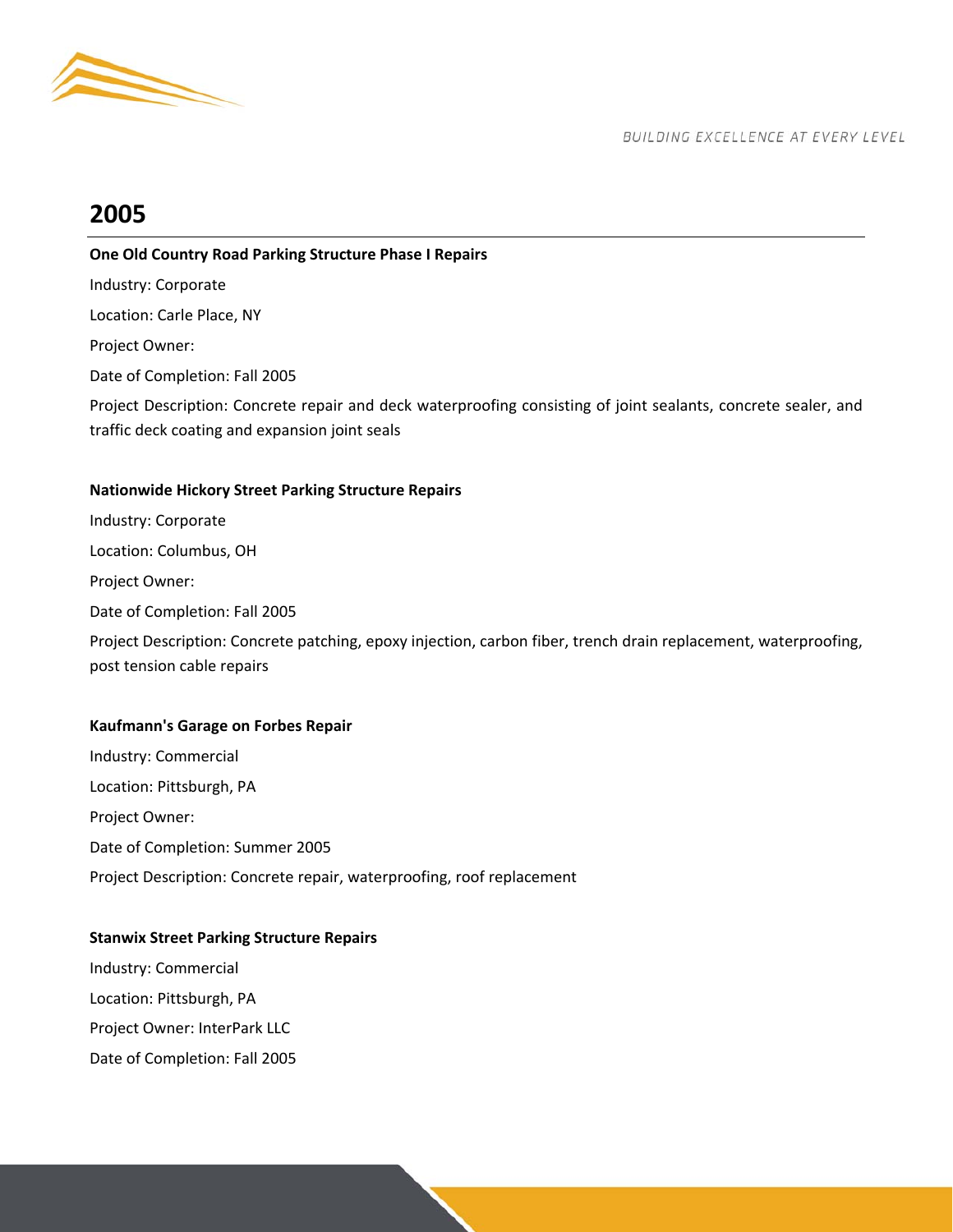

## Contract Award Date: April 2004 Project Description: Concrete floor replacement and waterproofing

## **Boulevard of the Allies Garage Repairs**

Industry: Commercial Location: Pittsburgh, PA Project Owner: Date of Completion: Fall 2005 Project Description: Concrete floor replacement and waterproofing

## **Conemaugh Valley Memorial Hospital South Parking Garage**

Industry: Hospital Location: Johnstown, PA Project Owner: Conemaugh Valley Memorial Hospital Date of Completion: Fall 2005 Project Description: Concrete repairs, stair repairs, traffic deck coating, deck sealer, and painting

## **Charleston Area Medical Center Employee Garage Repair and West Garage Repairs**

Industry: Hospital Location: Charlestown, WV Project Owner: Charleston Area Medical Center Date of Completion: Fall 2005 Project Description: Concrete repair and traffic deck coating, waterproofing system

## **Metro Health Medical Center Deaconness Hospital Parking Structure Repairs**

Industry: Hospital Location: Cleveland, OH Project Owner: Date of Completion: Fall 2005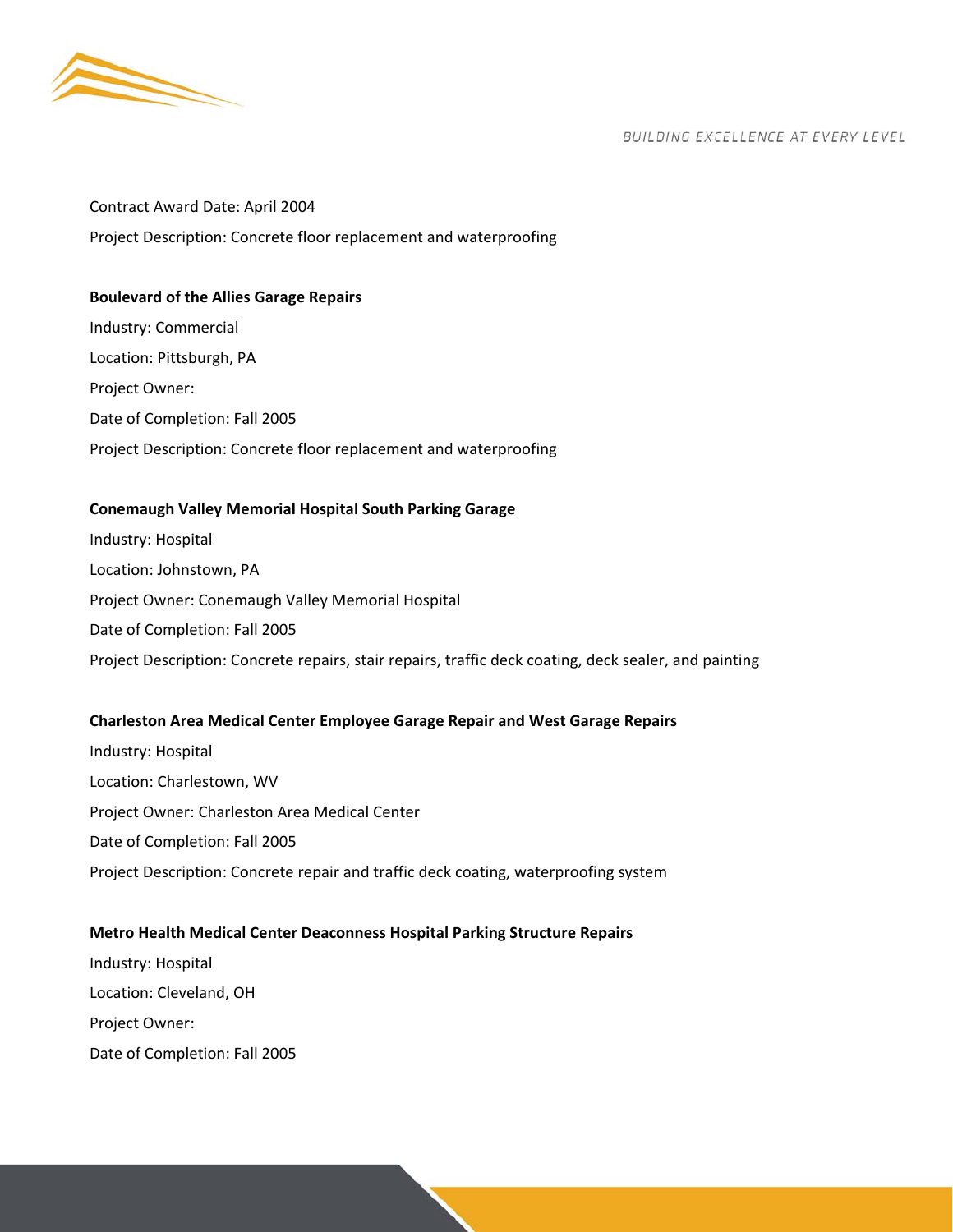

Project Description: Concrete repair and waterproofing

## **United Hospital Parking Structure Repairs**

Industry: Hospital Location: Clarksburg, WV Project Owner: Date of Completion: Summer 2005 Project Description: Concrete repairs and deck waterproofing. Exterior panel repair

## **Boulevard of the Allies Garage Repairs**

Industry: Commercial Location: Pittsburgh, PA Project Owner: Date of Completion: Summer 2005 Project Description: Concrete floor replacement and waterproofing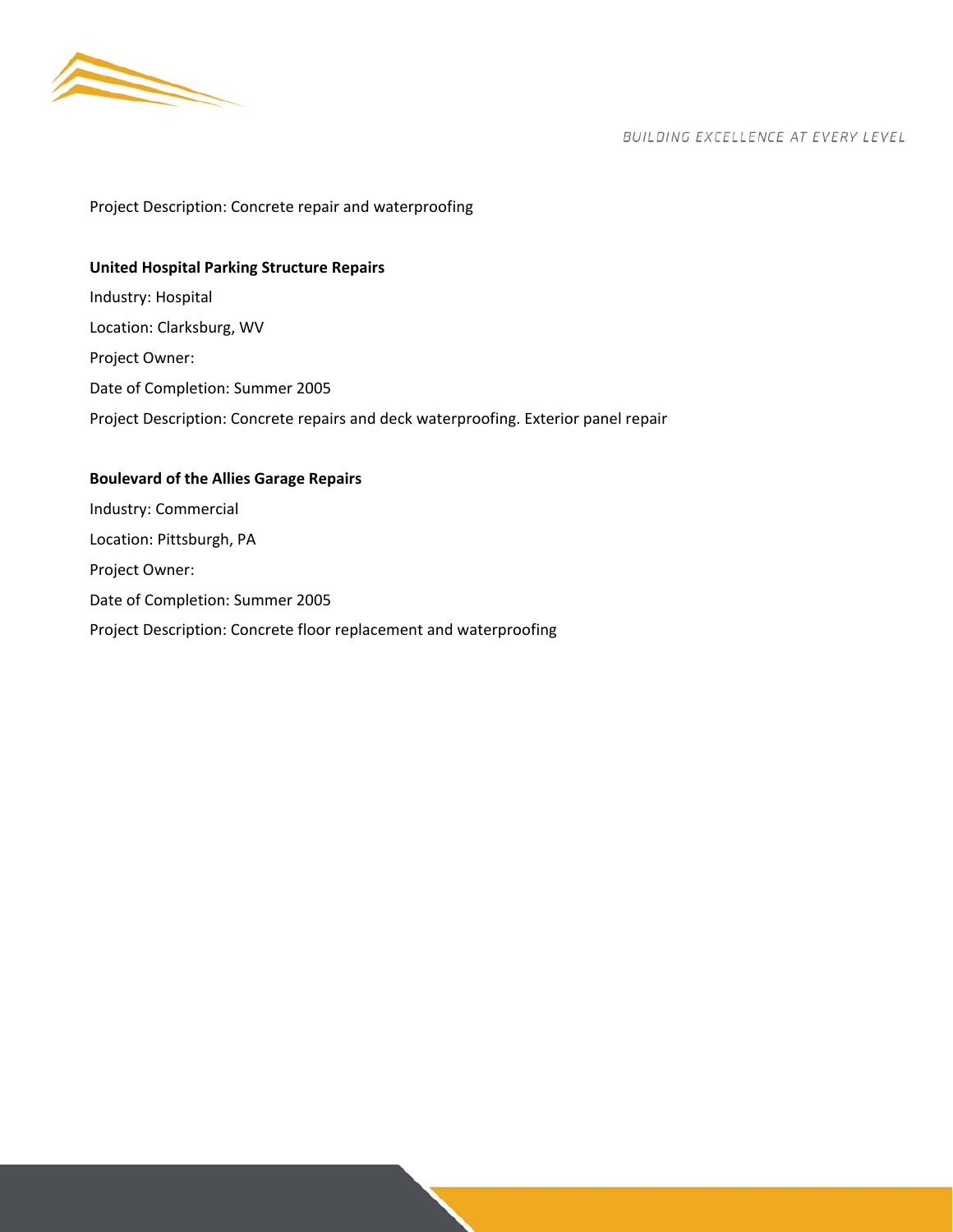

## **2004**

## **Mount Lebanon South Parking Garage**

Industry: Commercial Location: Mount Lebanon, PA

Project Owner:

Date of Completion: Spring 2004

Project Description: Concrete repair, polymer concrete overlay, catholic protection and new elevator

## **Gateway II Parking Structure and Plaza Repair**

Industry: Corporate Location: Pittsburgh, PA Project Owner: Date of Completion: Winter 2004 Project Description: Phases 7 through 18 restoration work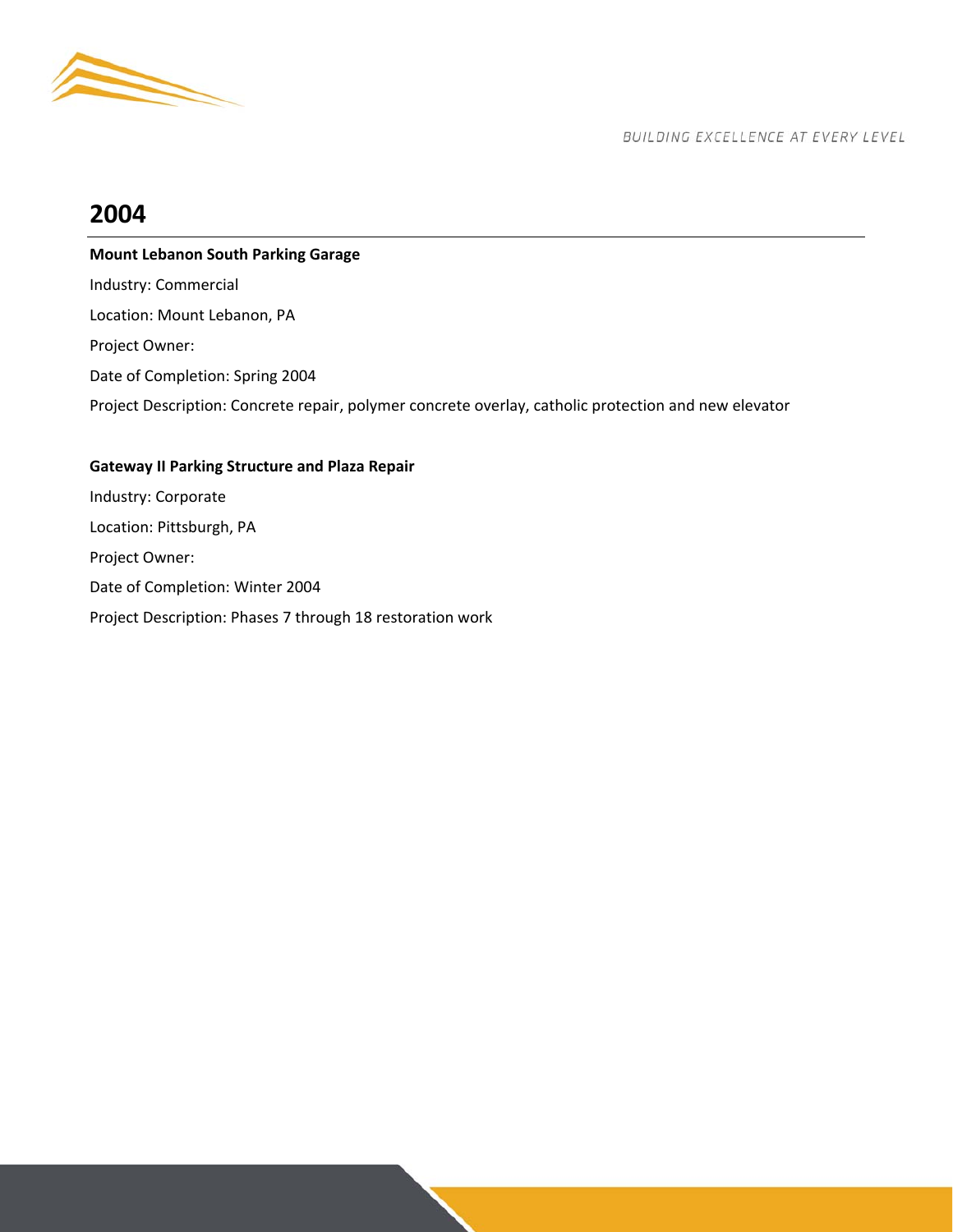

## **2003**

## **Keyspan Energy Dock Repairs**

Industry: Corporate Location: Port Jefferson, NY Project Owner: Date of Completion: Summer 2003 Project Description: Concrete repairs and waterproofing

## **EAB Plaza Parking Garage**

Industry: Corporate Location: Uniondale, NY Project Owner: Date of Completion: Spring 2003 Project Description: Stair tower and pedestrian bridge repairs

#### **LTV South Side Works Garage #2**

Industry: Commercial Location: Pittsburgh, PA Project Owner: Date of Completion: Fall 2003 Project Description: Waterproofing

## **The Galleria Mall**

Industry: Commercial Location: Mount Lebanon, PA Project Owner: Date of Completion: Fall 2003 Project Description: Parking structure repairs



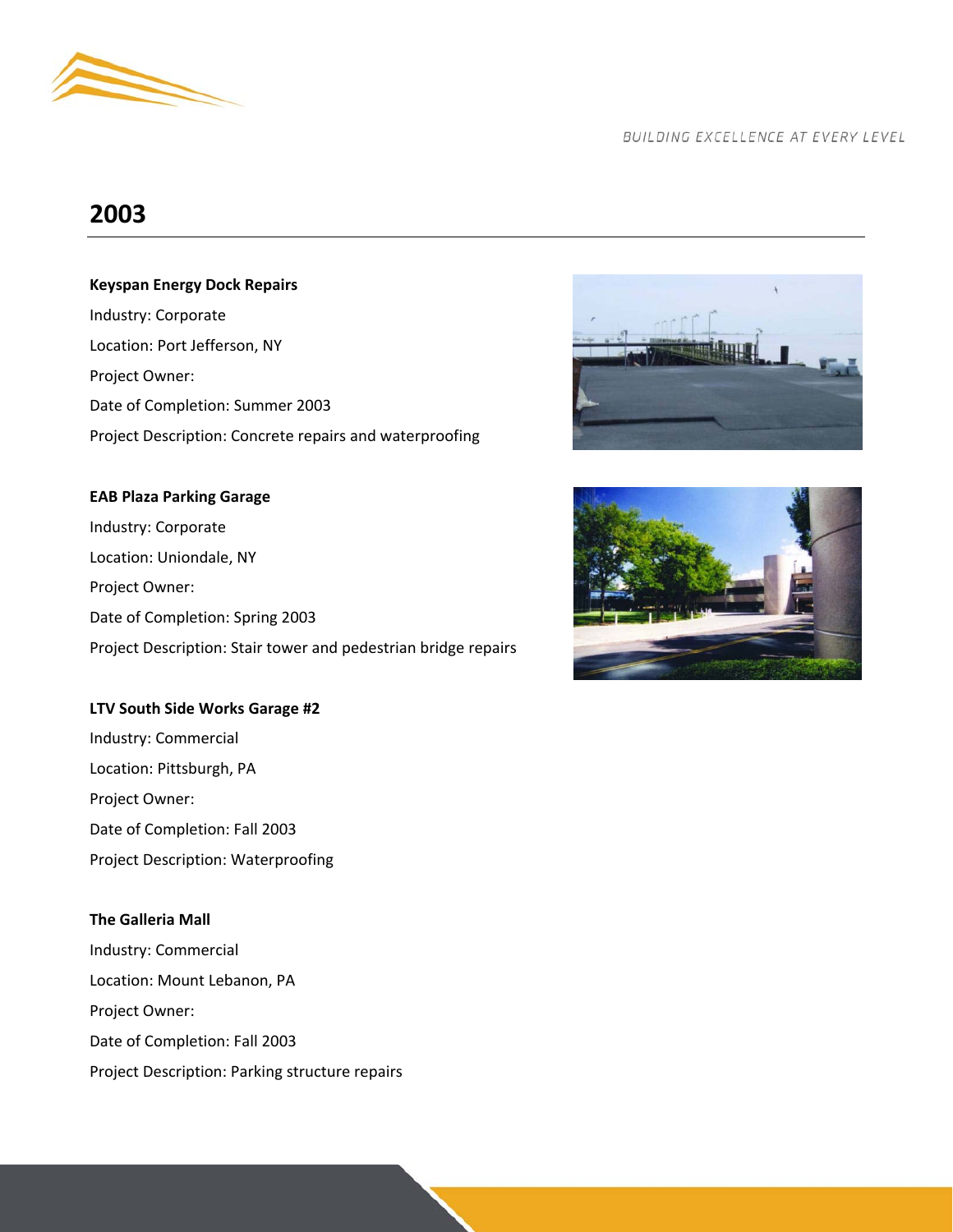

## **Forbes Avenue Parking Garage**

Industry: Commercial Location: Pittsburgh, PA Project Owner: InterPark LLC Date of Completion: Fall 2003 Project Description: Concrete repair, waterproofing, asphalt

#### **Stanwix Street Parking Garage**

Industry: Commercial Location: Pittsburgh, PA Project Owner: InterPark LLC Date of Completion: Fall 2003 Project Description: Concrete repairs and waterproofing

#### **Allegheny Valley Hospital Parking Structure**

Industry: Hospital Location: Natrona Heights, PA Project Owner: Date of Completion: Fall 2003 Project Description: Concrete repair and waterproofing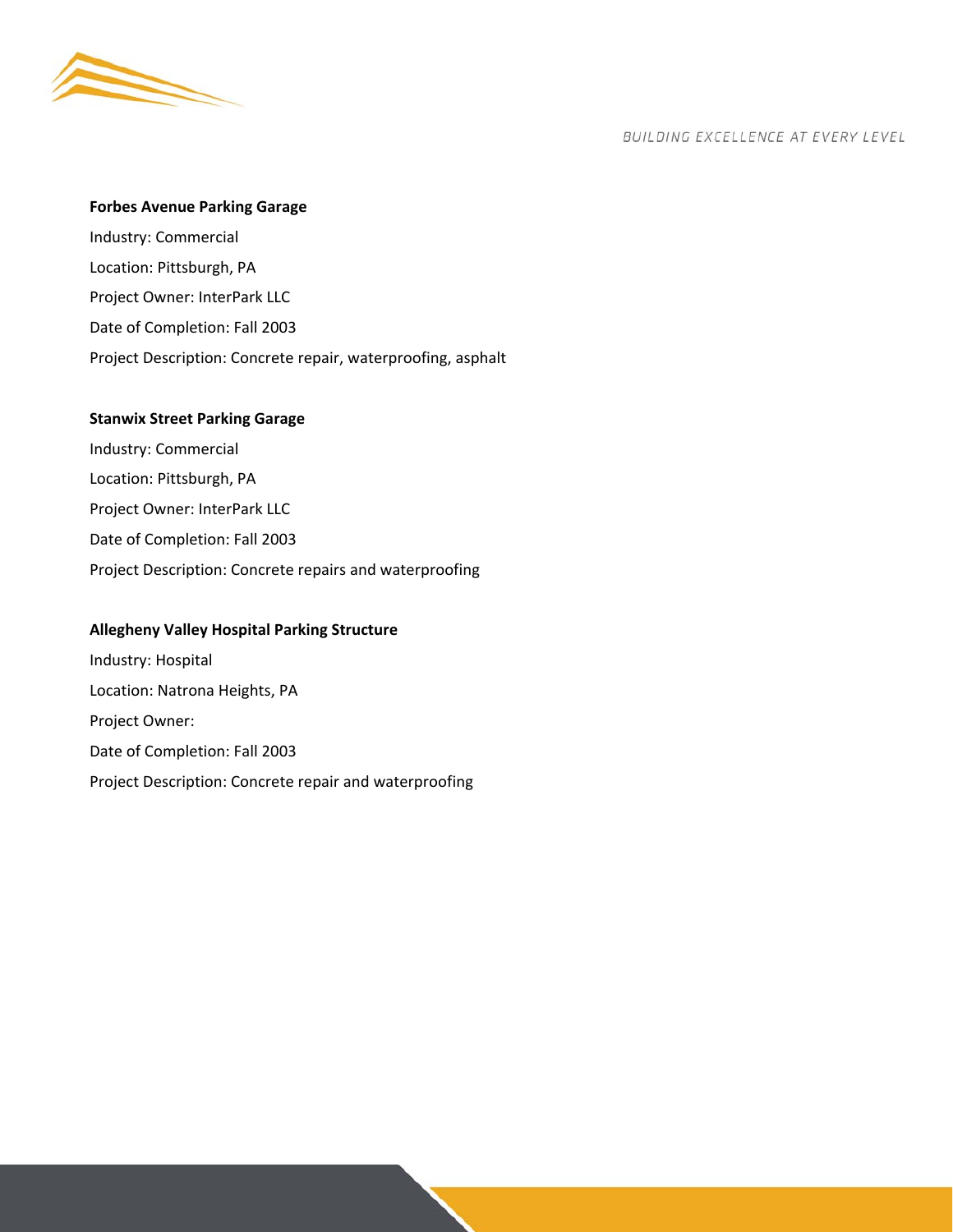

# **2002**

## **Pennsylvania State University ‐ Nittany Parking Deck**

Industry: University Location: State College, PA Project Owner: Pennsylvania State University Date of Completion: Winter 2002 Project Description: Repair and deck waterproofing on new addition

## **Pennsylvania State University‐ Eisenhower Parking Deck**

Industry: University Location: State College, PA Project Owner: Pennsylvania State University Date of Completion: Fall 2002 Project Description: Deck waterproofing for new addition

## **Soldiers & Sailors Hall Parking Garage**

Industry: Government Location: Pittsburgh, PA Project Owner: Date of Completion: Summer 2002 Project Description: Traffic deck waterproofing

## **Field 1 Parking Garage Turn‐Key Restoration**

Industry: Government Location: Incorporated Village of Hempstead, NY Project Owner: Village of Hempstead Date of Completion: Fall 2002 Project Description: Structure site repairs, waterproofing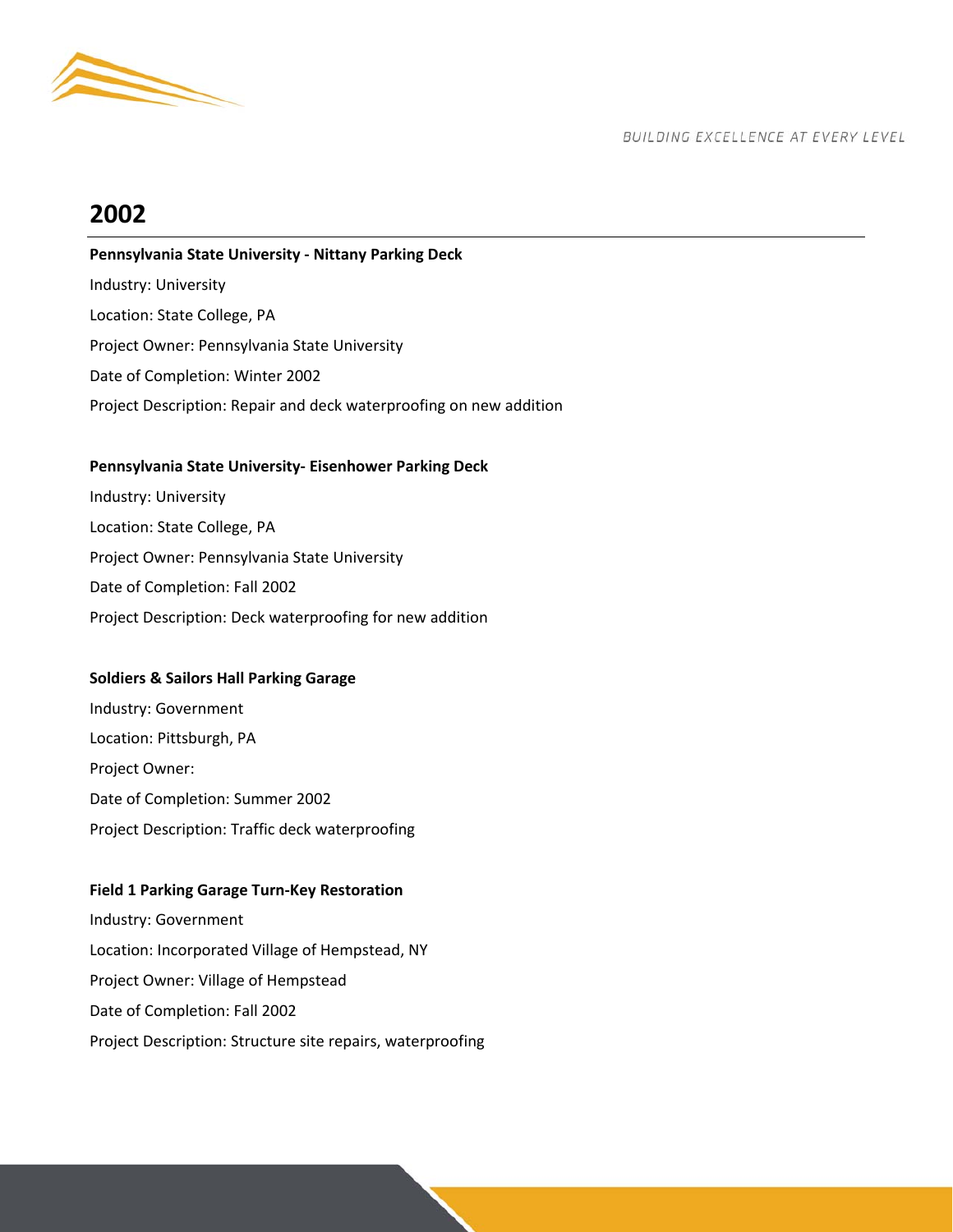

## **LTV Garage #1 at the South Side Works**

Industry: Government Location: Pittsburgh, PA Project Owner: Date of Completion: Summer 2002 Project Description: Deck waterproofing

## **Union Switch and Signal Parking Garage**

Industry: Corporate Location: Pittsburgh, PA Project Owner: Oxford Development Date of Completion: Fall 2002 Project Description: Concrete repairs, remove and replace joint sealant, and apply traffic waterproofing

## **NOC VI Parking Structure**

Industry: Corporate Location: Jersey City, NJ Project Owner: LeFrak Date of Completion: Summer 2002 Project Description: Deck waterproofing

## **NOC VII Parking Structure**

Industry: Corporate Location: Jersey City, NJ Project Owner: LeFrak Date of Completion: Winter 2002 Project Description: Deck waterproofing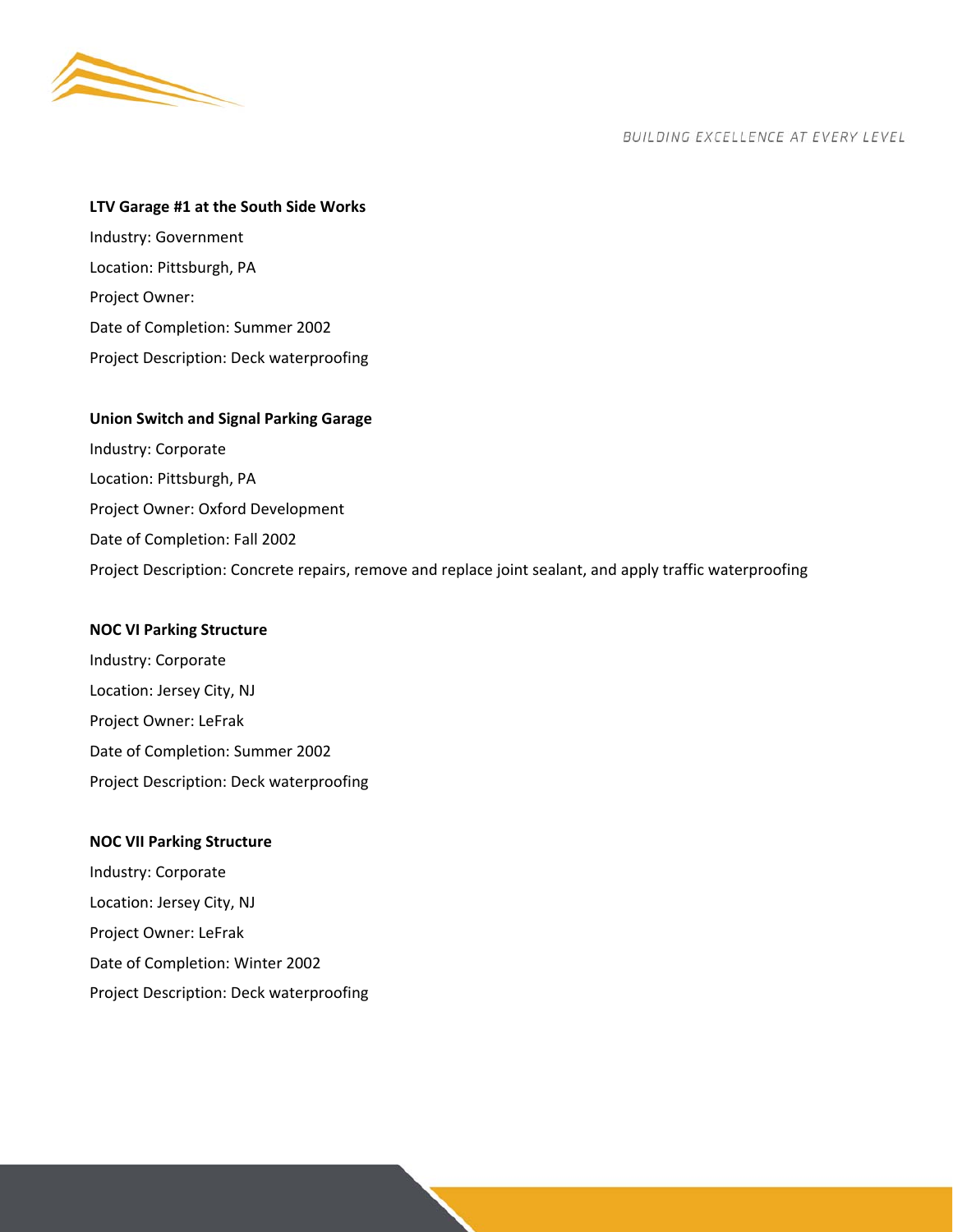

#### **Charleston Area Medical Center**

Industry: Hospital Location: Charleston, WV Project Owner: Charleston Area Medical Center Date of Completion: Fall 2002 Project Description: Concrete removal and repair, waterproofing

#### **Greyhound Bus Terminal Parking Structure**

Industry: Commercial Location: Pittsburgh, PA Project Owner: Greyhound Lines, Inc. Date of Completion: Winter 2002 Project Description: Concrete canopy removal

#### **Stanwix Street Parking Garage**

Industry: Commercial Location: Pittsburgh, PA Project Owner: InterPark LLC Date of Completion: Fall 2002 Project Description: Concrete removal and repair, waterproofing

#### **Forbes Avenue Parking Garage ‐ Level 6**

Industry: Commercial Location: Pittsburgh, PA Project Owner: InterPark Date of Completion: Fall 2002 Project Description: Concrete removal and repair, waterproofing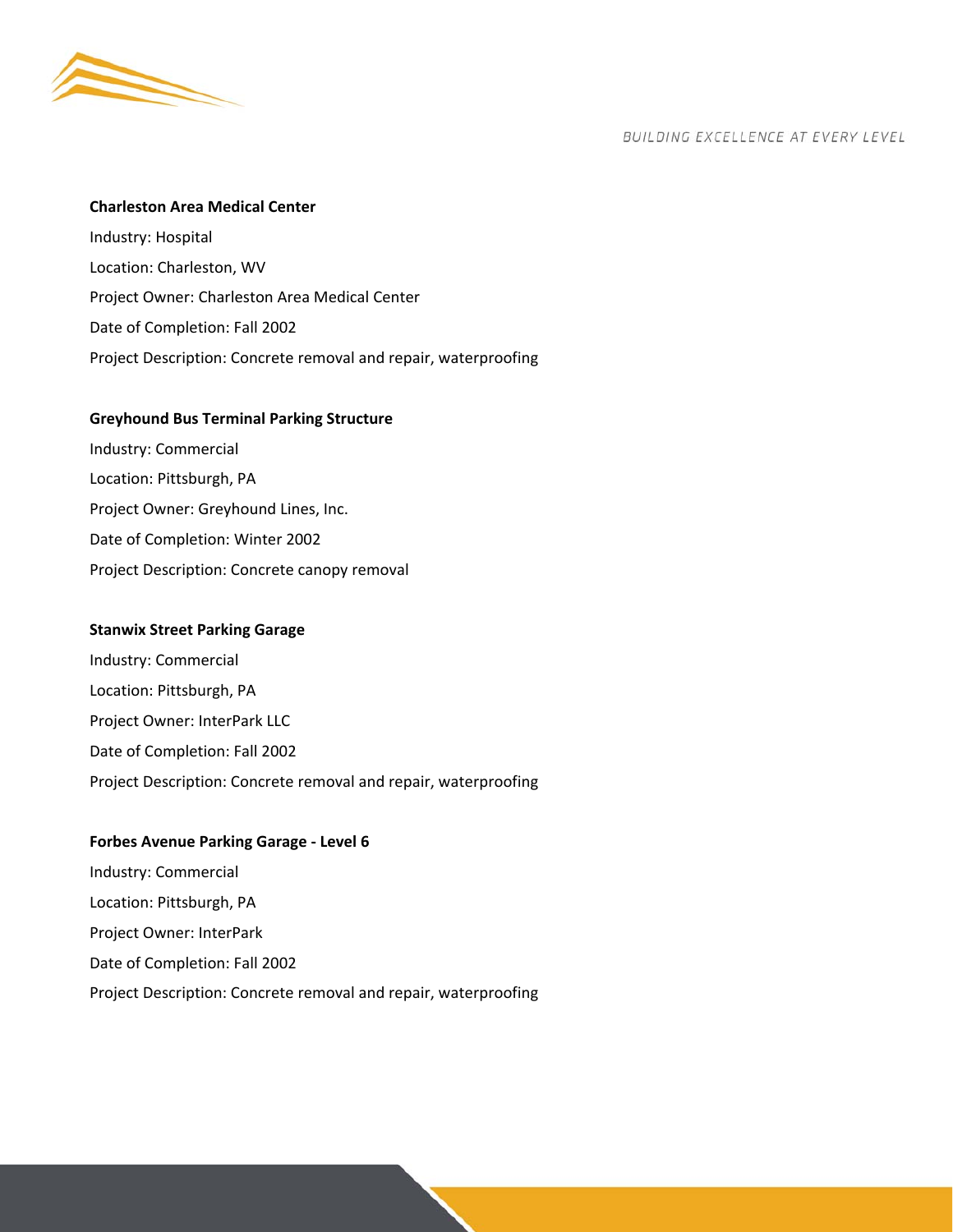

## **Boulevard of the Allies Parking Garage**

- Industry: Commercial
- Location: Pittsburgh, PA
- Project Owner: InterPark LLC
- Date of Completion: Fall 2002
- Project Description: Concrete removal and repair, waterproofing.

## **Gateway II Parking Structure and Plaza Repairs**

Industry: Corporate Location: Pittsburgh, PA Project Owner: Hertz Gateway LP Date of Completion: Winter 2002 Project Description: Deck concrete removal and replacement, waterproofing

## **EAB Plaza Parking Garage**

Industry: Corporate Location: Uniondale, NY Project Owner: DeMatteis Group Date of Completion: Fall 2002 Project Description: Restoration of existing structure

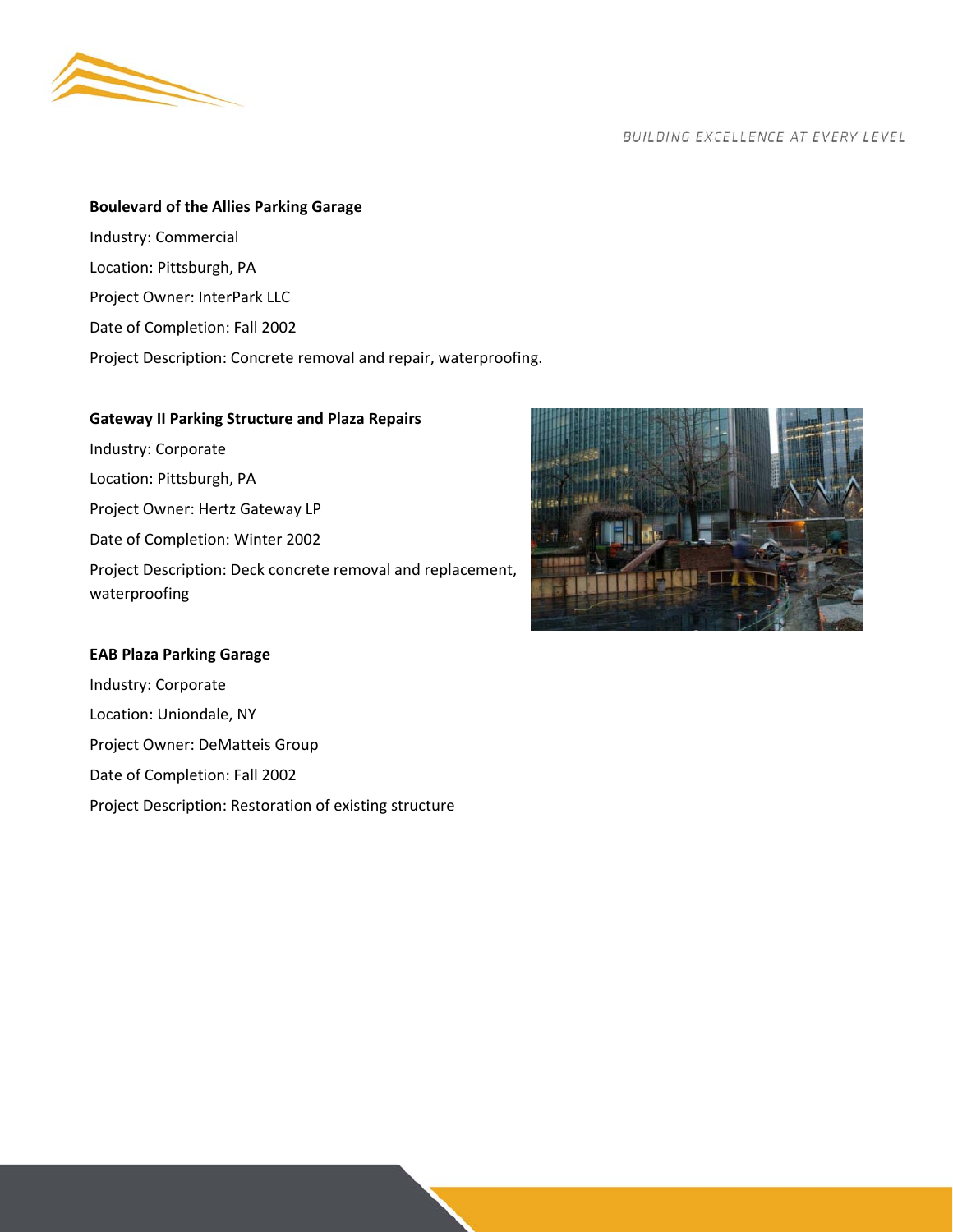

# **2001**

## **Laidley Towers**

Industry: Corporate Location: Charleston, WV Project Owner: Real Estate Resources Date of Completion: Winter 2001 Project Description: Restoration of existing structure

## **Charleston Area Medical Center**

Industry: Hospital Location: Charleston, WV Project Owner: Charleston Area Medical Center Date of Completion: Winter 2001 Project Description: Parking structure repair and restoration, expansion joint replacement

## **North Parking Garage**

Industry: Commercial Location: Jersey City, NJ Project Owner: LeFrak Date of Completion: Winter 2001 Project Description: Deck waterproofing system for new 600,000 sq. ft. prestressed, precast parking structure

## **One Old Country Road**

Industry: Commercial Location: Carle Place, NY Project Owner: Treeline Minela LLC Date of Completion: Summer 2001 Project Description: Parking structure repair and restoration, traffic deck waterproofing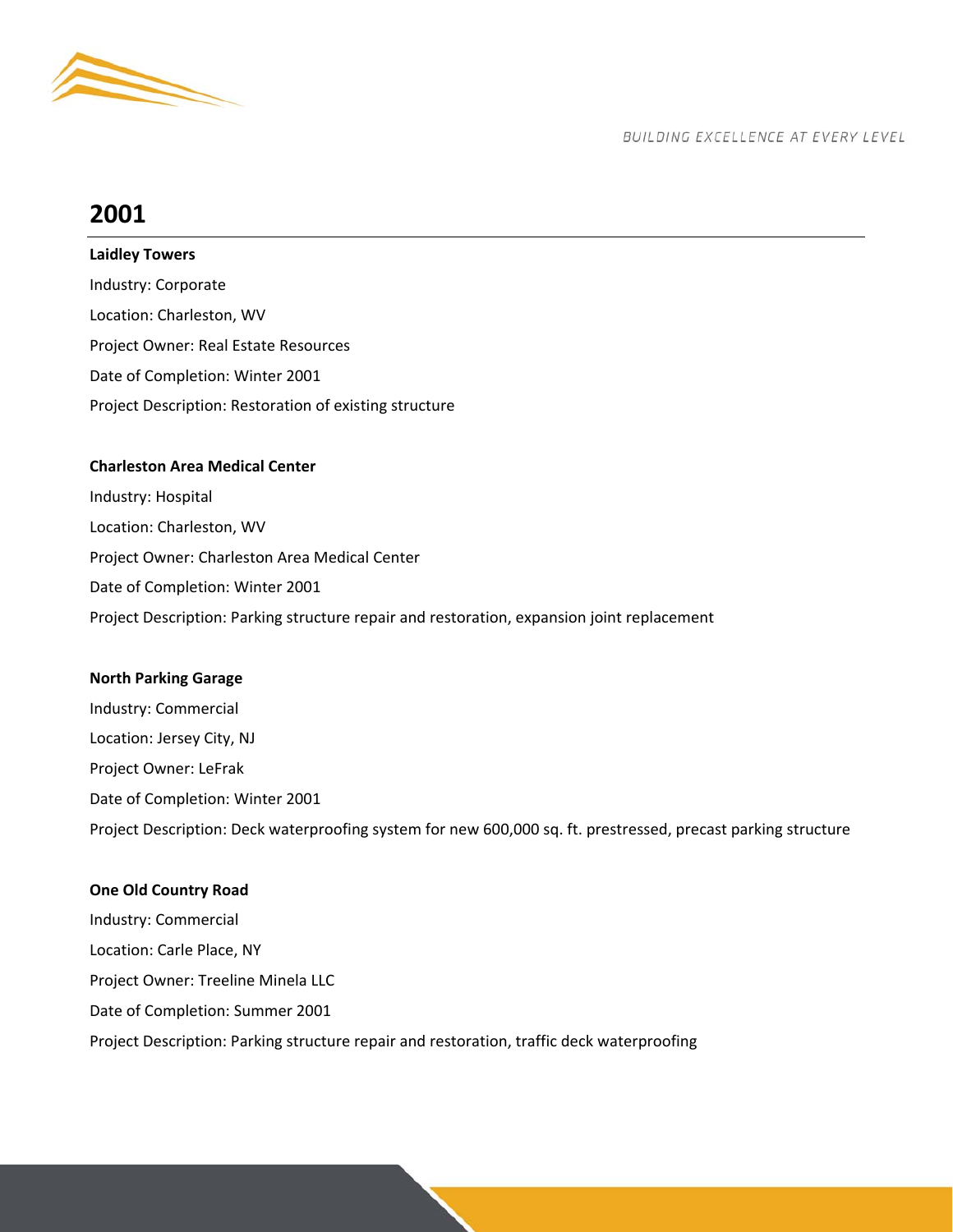

## **2000**

## **Exchange Street Parking Structure Repairs and Renovations**  Industry: University Location: Akron, OH Project Owner: University of Akron Date of Completion: Fall 2000 Project Description: Facade renovation, painting, deck repair and deck waterproofing

## **Polsky Parking Garage Repairs**

Industry: University Location: Akron, OH Project Owner: University of Akron Date of Completion: Fall 2000 Project Description: Concrete slab replacement and deck waterproofing.

## **UPMC Victoria Street Garage Deck Repairs and Rehabilitation**

Industry: University Location: Pittsburgh, PA Project Owner: UPMC Date of Completion: Winter 2000 Project Description: Concrete deck repairs and post tensioning repairs

## **Mellon Client Service Center Parking Structure**

Industry: Corporate Location: Pittsburgh, PA Project Owner: Date of Completion: Fall 2000 Project Description: Deck waterproofing system for 6‐level, precast parking structure.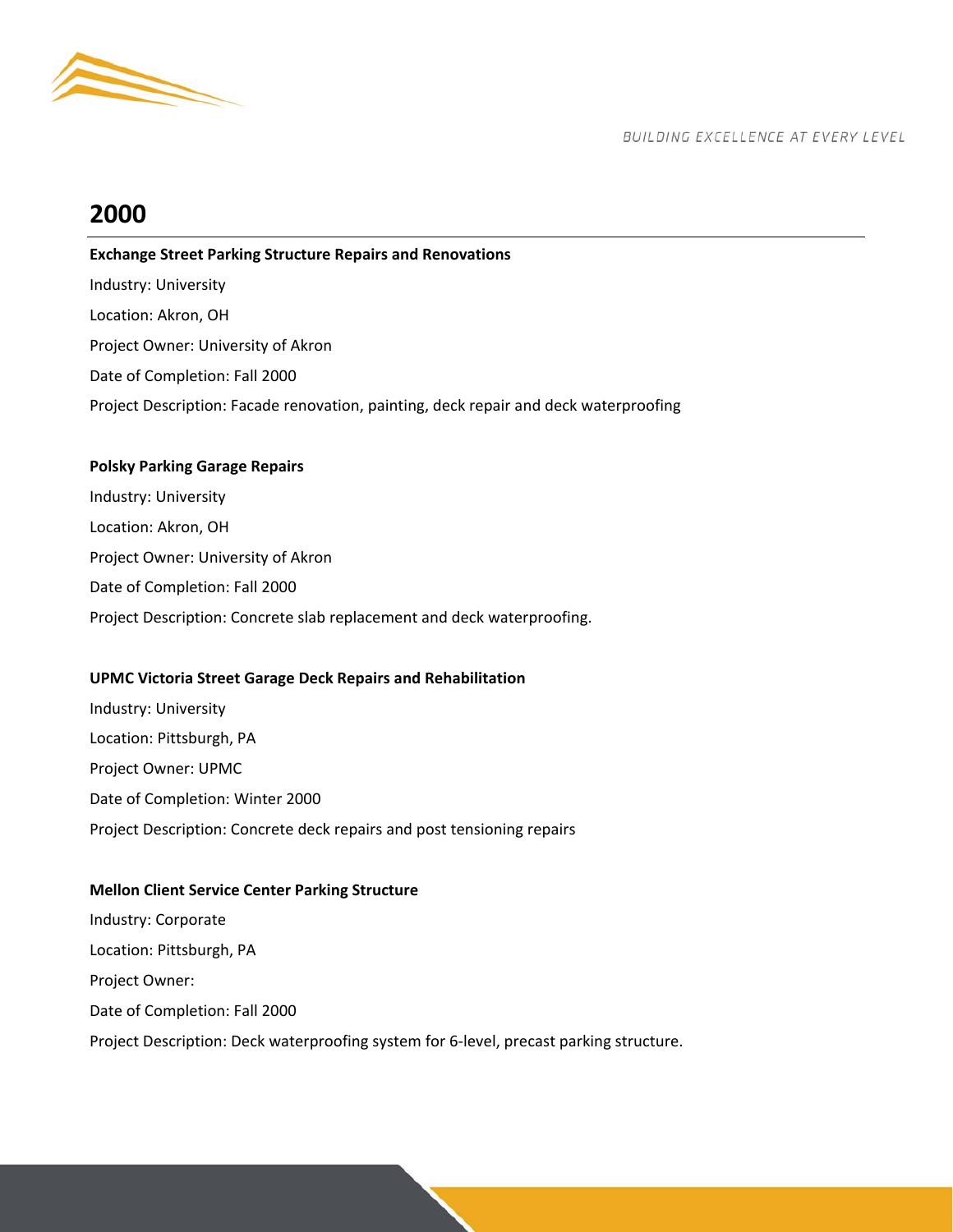

#### **Merck Parking Structures**

Industry: Corporate Location: New Wales, PA Project Owner: Date of Completion: Summer 2000 Project Description: Deck waterproofing system for 2 new precast parking structures.

#### **U.S. Steel Tower Parking Garage Renovation**

Industry: Corporate Location: Pittsburgh, PA Project Owner: Date of Completion: Winter 2000 Project Description: Total removal/replacement of 2 underground levels of parking

#### **Station Square Parking Structure Repairs**

Industry: Commercial Location: Pittsburgh, PA Project Owner: Forest City Realty Date of Completion: Fall 2000 Project Description: Concrete deck repairs, painting and deck waterproofing

#### **Fort Duquesne & Sixth Street Parking Structure Renovations**

Industry: Commercial Location: Pittsburgh, PA Project Owner: Pittsburgh Parking Authority Date of Completion: Fall 2000 Project Description: Facade and interior renovations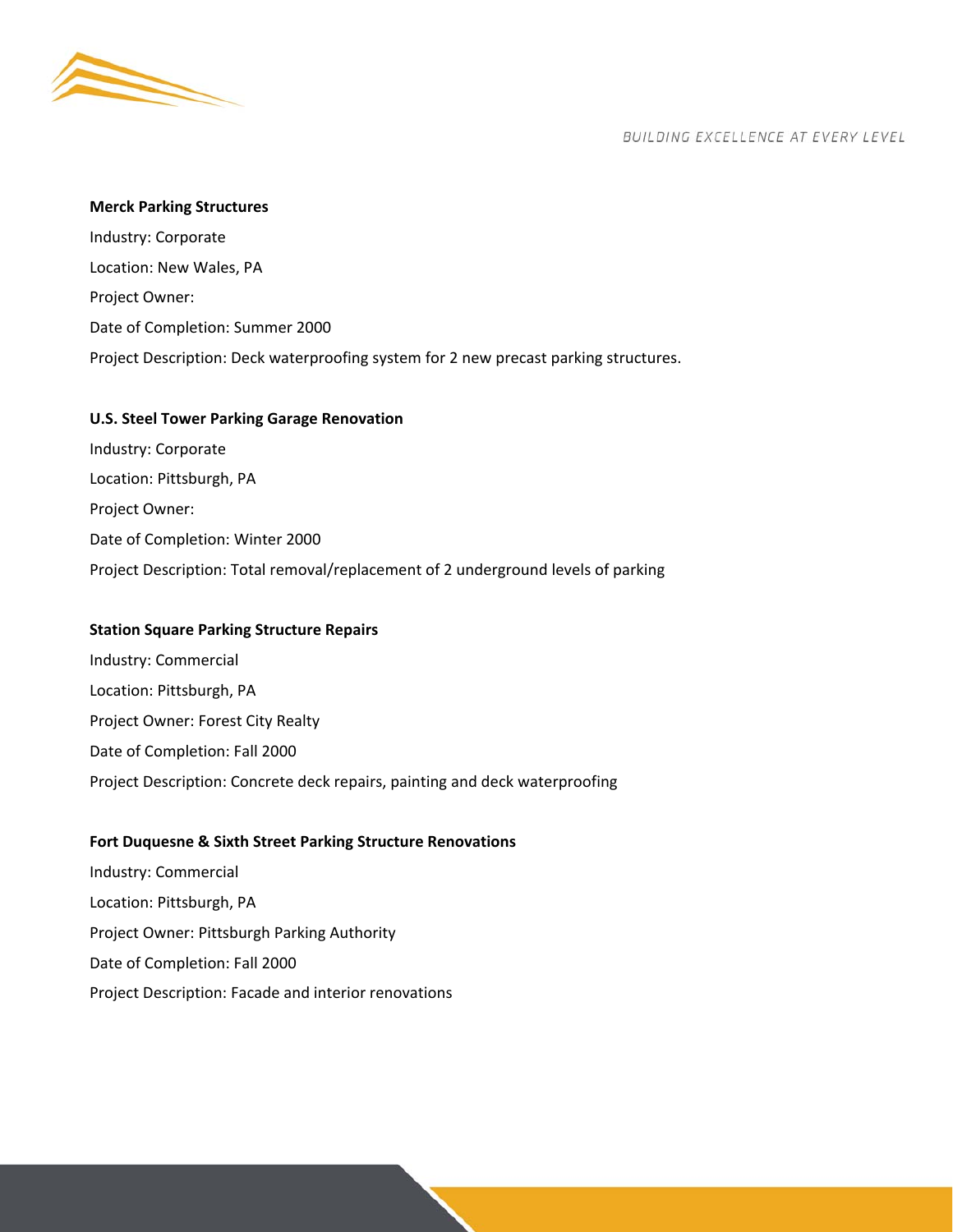

## **1999**

## **Pittsburgh International Airport Garage Repairs**  Industry: Airport Location: Pittsburgh, PA

Project Owner: Allegheny County Airport Authority

Date of Completion: Fall 1999

Project Description: Concrete strengthening project utilizing MBrace carbon fiber strengthening system



#### **Hewes Avenue Parking Garage Renovation**

Industry: Government Location: Clarksburg, WV Project Owner: City of Clarksburg Date of Completion: Summer 1999 Project Description: Deck waterproofing and joint sealants

## **Northeast Parking Garage**

Industry: Corporate Location: Jersey City, NJ Project Owner: LeFrak Date of Completion: Fall 1999 Project Description: Sealants and traffic‐bearing membrane application

## **Computer Associates World Headquarters Parking Structures #4 & #5A**

Industry: Corporate Location: Islandia, NY Project Owner: CA Technologies Date of Completion: Summer 1999 Project Description: Precast concrete deck waterproofing system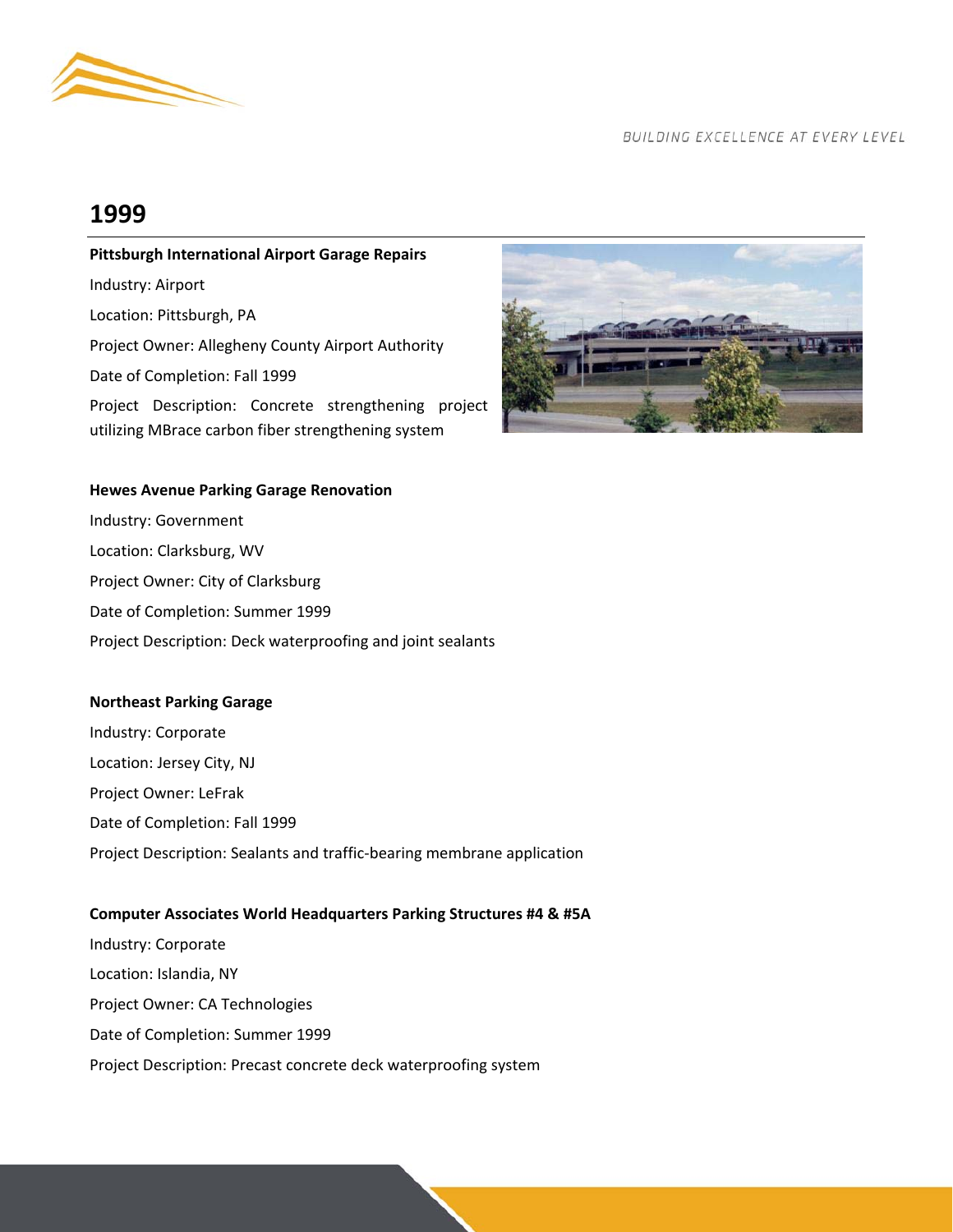

#### **One Old Country Road Parking Structure Repairs**

Industry: Commercial Location: Carle Place, NY Project Owner: Treeline Mineola, LLC Date of Completion: Fall 1999 Project Description: Structural repairs, concrete deck repairs and deck waterproofing.

#### **Century III Mall Parking Structure**

Industry: Commercial Location: West Mifflin, PA Project Owner: Simon Properties Date of Completion: Fall 1999 Project Description: Concrete, column, beam and deck repairs and waterproofing

#### **Kossman Building Parking Garage Restoration**

Industry: Commercial Location: Pittsburgh, PA Project Owner: Kossman Development Company Date of Completion: Fall 1999 Project Description: Structural floor repairs and waterproofing

#### **Pennsylvania Hospital Parking Deck Rehabilitation**

Industry: Hospital Location: Philadelphia, PA Project Owner: University of Pennsylvania Health System Date of Completion: Summer 1999 Project Description: Structural floor repairs and waterproofing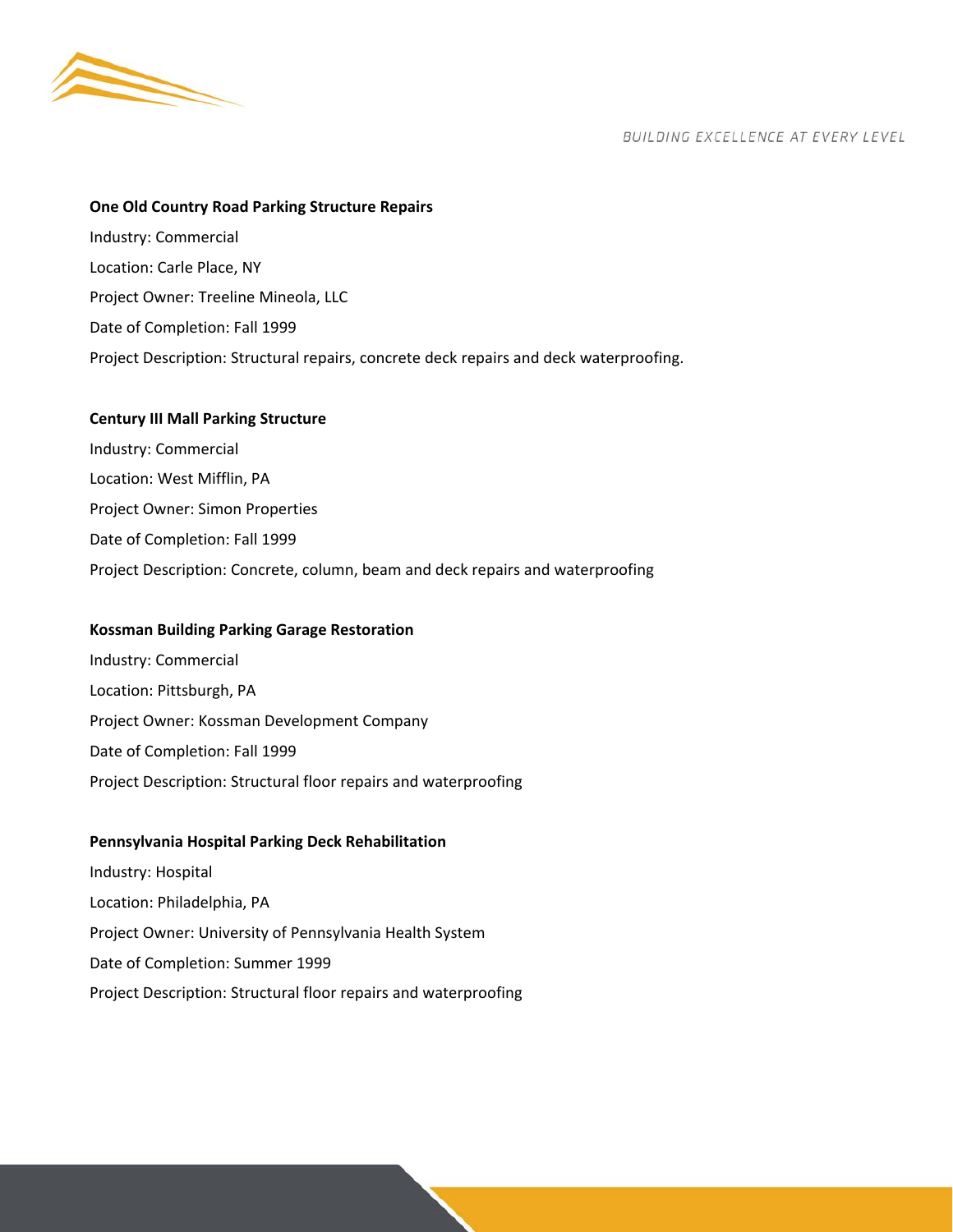

## **Lakewood Hospital Near‐Term Parking Garage Restoration**

Industry: Hospital Location: Lakewood, OH Project Owner: Cleveland Clinic Date of Completion: Fall 1999 Project Description: Repair post‐tensioned deck

## **Riverfront Center Parking Structure Concrete Repairs**

Industry: Hospital Location: Pittsburgh, PA Project Owner: Equity Capital Holdings Date of Completion: Fall 1999 Project Description: Traffic‐bearing waterproofing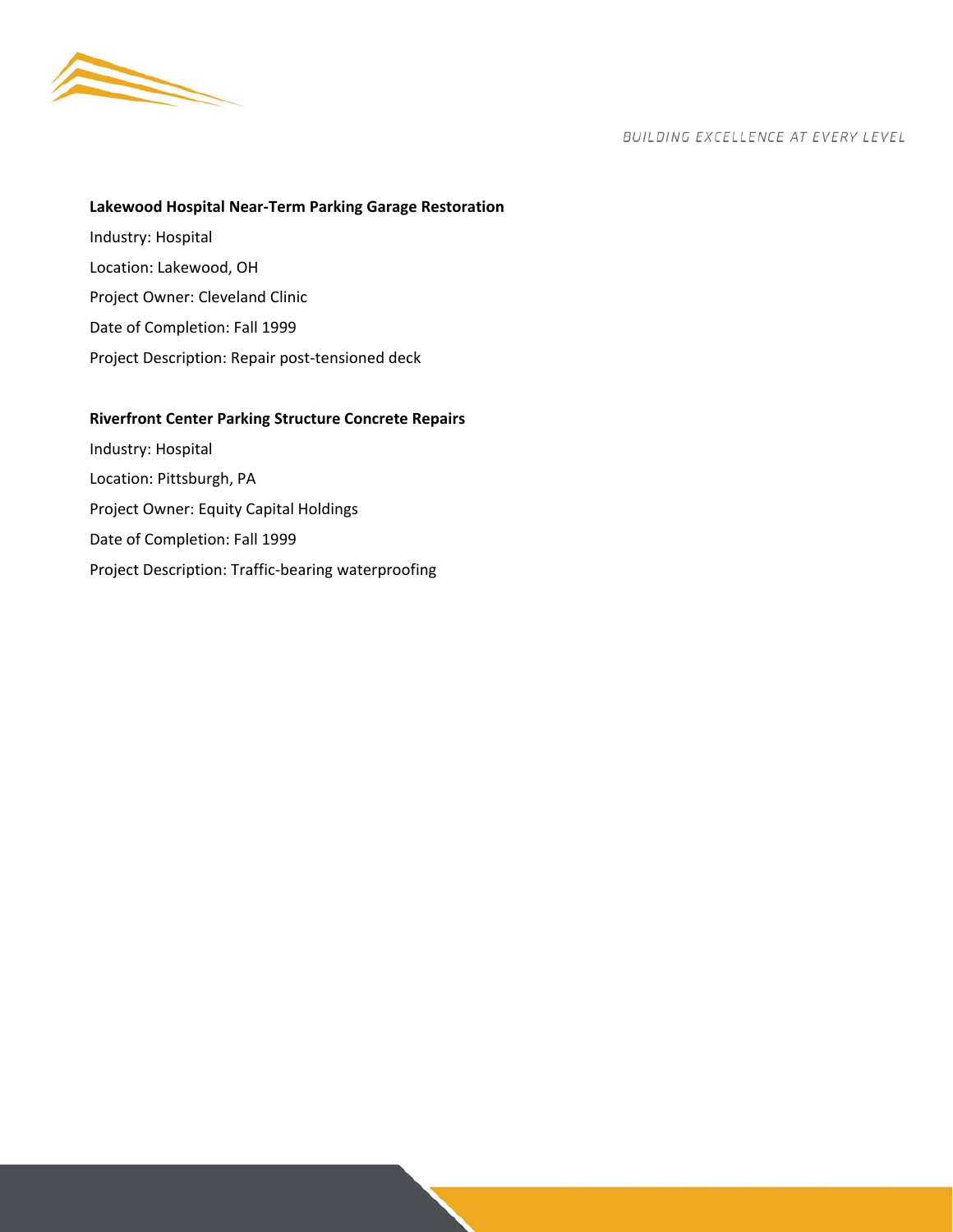

## **1998**

## **Pittsburgh International Airport Garage Repairs**  Industry: Airport Location: Pittsburgh, PA Project Owner: Allegheny County Airport Authority Date of Completion: Winter 1998 Project Description: Concrete rehabilitation hot applied asphaltic membrane system installation (360,000 sq. ft.)

## **Trinity Medical Center East Parking Structure**

Industry: Hospital Location: Steubenville, OH Project Owner: Trinity Medical Center Date of Completion: Fall 1998 Project Description: Structural concrete restoration. Repair/restore deck sealants. Install new traffic membrane

## **1000 Grandview Parking Structure Repairs**

Industry: Commercial Location: Pittsburgh, PA Project Owner: 1000 Grandview Association Date of Completion: Winter 1998 Project Description: Concrete slab replacement, post‐tensioning modifications, deck waterproofing

## **Patricia North Hotel Parking Garage**

Industry: Commercial Location: Myrtle Beach, SC Project Owner: Patricia Grand Resort Hotels, LLP Date of Completion: Spring 1998 Project Description: Concrete repair and restoration, functional design changes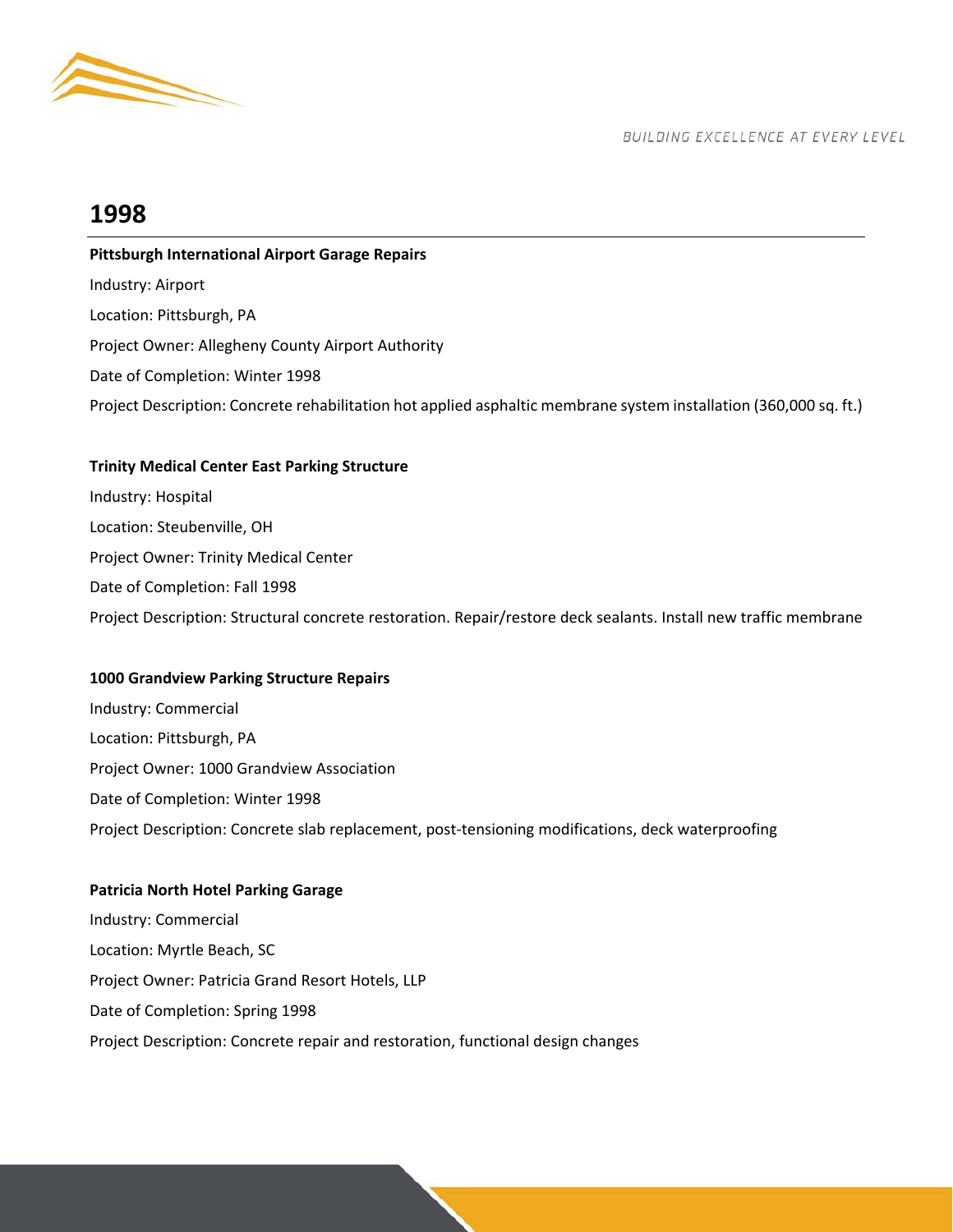

## **1997**

**Military Park Parking Structure**  Industry: Government Location: Newark, NJ Project Owner: The Military Park Partnership Date of Completion: Fall 1997 Project Description: Install concrete deck sealants and 250,000 sq. ft. new traffic membrane

## **Cascade Parking Deck**

Industry: Government Location: Akron, OH Project Owner: Infrastructural LLC Date of Completion: Fall 1997 Project Description: Concrete repair and restoration

## **Smithfield‐Liberty Helix**

Industry: Government Location: Pittsburgh, PA Project Owner: Pittsburgh Parking Authority Date of Completion: Fall 1997 Project Description: Concrete restoration, post-tensioning repair, traffic membrane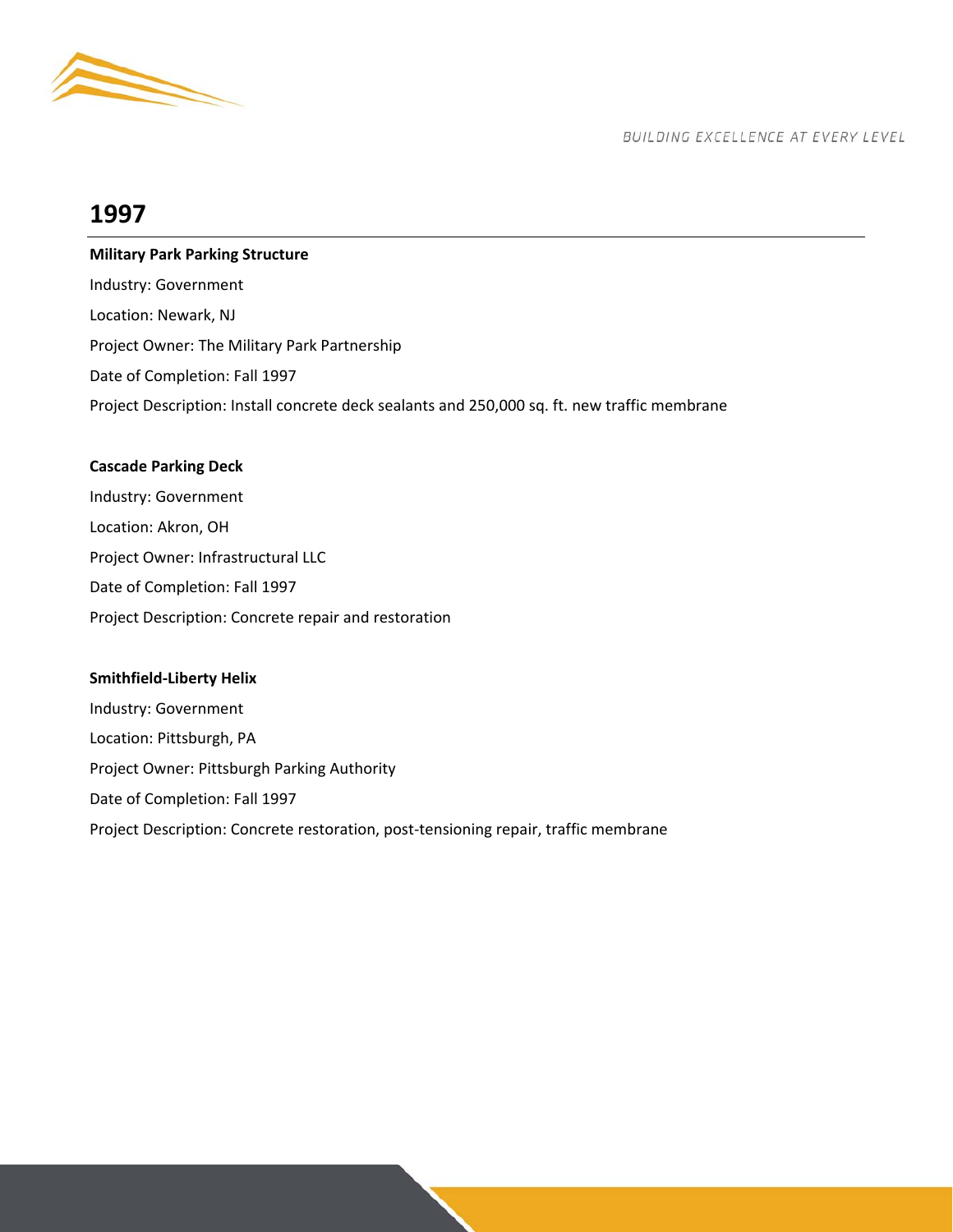

## **1996**

## **Logan Valley Mall Parking Structure**  Industry: Commercial Location: Altoona, PA Project Owner: Crown American Date of Completion: Fall 1996 Project Description: Deck waterproofing system for new precast structure

## **Charleston House Holiday Inn**

Industry: Commercial Location: Charleston, WV Project Owner: Columbia Sussex Corporation Date of Completion: Winter 1996 Project Description: Concrete restoration, structural concrete repair, and traffic deck membrane

## **St. James Condominium Parking Structure**

Industry: Commercial Location: Huntington, WV Project Owner: St. James Condominium Association Date of Completion: Fall 1996 Project Description: Structural concrete repairs and install new traffic membrane

## **Allegheny Valley Hospital Parking Garage**

Industry: Hospital Location: Natrona Heights, PA Project Owner: Allegheny Health Network Date of Completion: Summer 1996 Project Description: Concrete repair and restoration, deck waterproofing